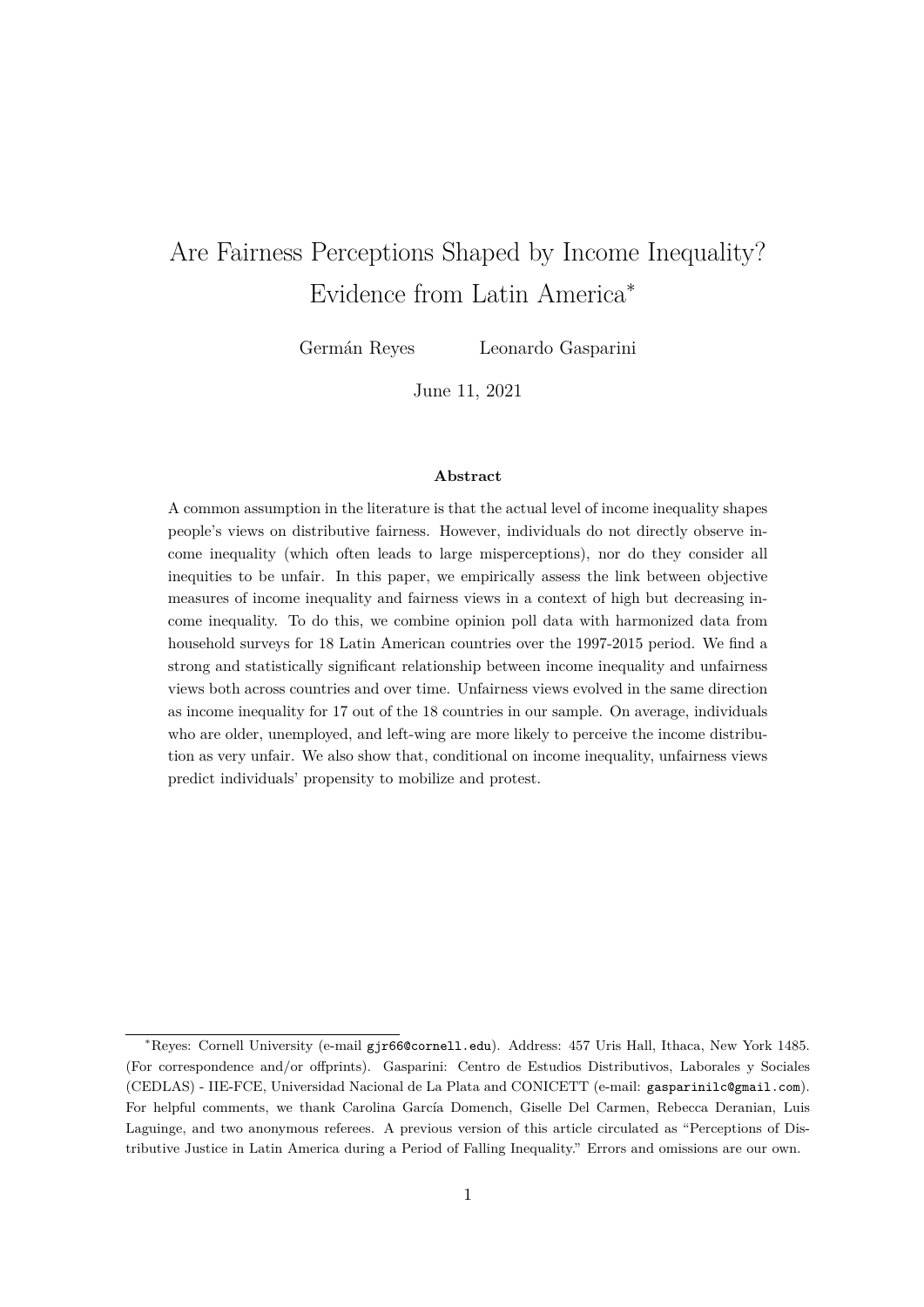## **1 Introduction**

Several theoretical and empirical papers rely on objective measures of income inequality to  $\alpha$  explain individual-level behaviors and outcomes.<sup>[1](#page-0-0)</sup> Implicit in much of this literature is the assumption that inequality shapes individuals' beliefs about whether income distribution is fair, or fairness views, for short.<sup>[2](#page-0-0)</sup> However, two pieces of evidence suggest that the link between inequality and fairness views is not straightforward. First, fairness views are not informed by objective measures of inequality—since these are not directly observable by individuals—but instead by perceived inequality. Research about how accurately people perceive income inequality shows large gaps between individuals' perceptions and the actual levels of inequality [\(Norton and Ariely,](#page-25-0) [2011;](#page-25-0) [Kuziemko et al.,](#page-24-0) [2015;](#page-24-0) [Gimpelson and Treisman,](#page-24-1) [2018;](#page-24-1) [Choi,](#page-23-0) [2019\)](#page-23-0). Second, even absent any misperceptions, individuals do not consider all inequities to be unfair. Specifically, individuals largely accept income disparities derived from personal choices and effort, but deem inequities that are mostly driven by luck or chance as unfair [\(Cappelen](#page-23-1) [et al.,](#page-23-1) [2007;](#page-23-1) [Alesina and Giuliano,](#page-23-2) [2011;](#page-23-2) [Cappelen et al.,](#page-23-3) [2013;](#page-23-3) [Almås et al.,](#page-23-4) [2020\)](#page-23-4). Thus, the extent to which fairness perceptions are shaped by income inequality remains an important empirical question.

In this paper, we study the link between fairness views and income inequality in a particular scenario: a region of highly unequal countries—Latin America (LA)—but during a period of pronounced decline in inequality. First, we assess the extent to which fairness views are linked to income inequality, both across countries and over time. Then, we analyze how individual-level factors such as education, political ideology, and religious views relate to fairness views. Finally, we investigate the predictive power of fairness views for individuals' propensity to protest and mobilize.

In section [2,](#page-4-0) we describe the institutional context and our data. Our setting is Latin America, often regarded as one of the most unequal region in the world [\(Alvaredo and Gas](#page-23-5)[parini,](#page-23-5) [2015\)](#page-23-5). We focus on the 2000s, an unusual period in that income inequality saw a widespread decrease across countries in the region [\(Gasparini et al.,](#page-24-2) [2011\)](#page-24-2). To relate income inequality to fairness views, we combine data from two harmonization projects. Our source for income inequality data is SEDLAC, a project which increases cross-country comparability from official household surveys. These data enable us to compare the evolution of income inequality across countries and over time. The data on fairness perceptions come from public opinion polls conducted by Latinobarómetro in 18 LA countries since the 1990s. Crucially, the

<sup>&</sup>lt;sup>1</sup>Examples include cooperation [\(Cozzolino,](#page-23-6) [2011\)](#page-23-6), demand for redistribution [\(Meltzer and Richard,](#page-24-3) [1981;](#page-24-3) [Finseraas,](#page-24-4) [2009\)](#page-24-4), dishonesty [\(Neville,](#page-25-1) [2012\)](#page-25-1), social cohesion [\(Alesina and Perotti,](#page-23-7) [1996\)](#page-23-7), subjective wellbeing [\(Oishi et al.,](#page-25-2) [2011\)](#page-25-2), and trust [\(Gustavsson and Jordahl,](#page-24-5) [2008\)](#page-24-5).

<sup>2</sup>For example, one important reason why social cohesion might be related to income inequality is that, as inequality increases, more individuals perceive the income distribution as unfair, making them more prone to mobilize. Similarly, we would not expect inequality to be negatively linked to subjective wellbeing if increases in income disparities were perceived as fair.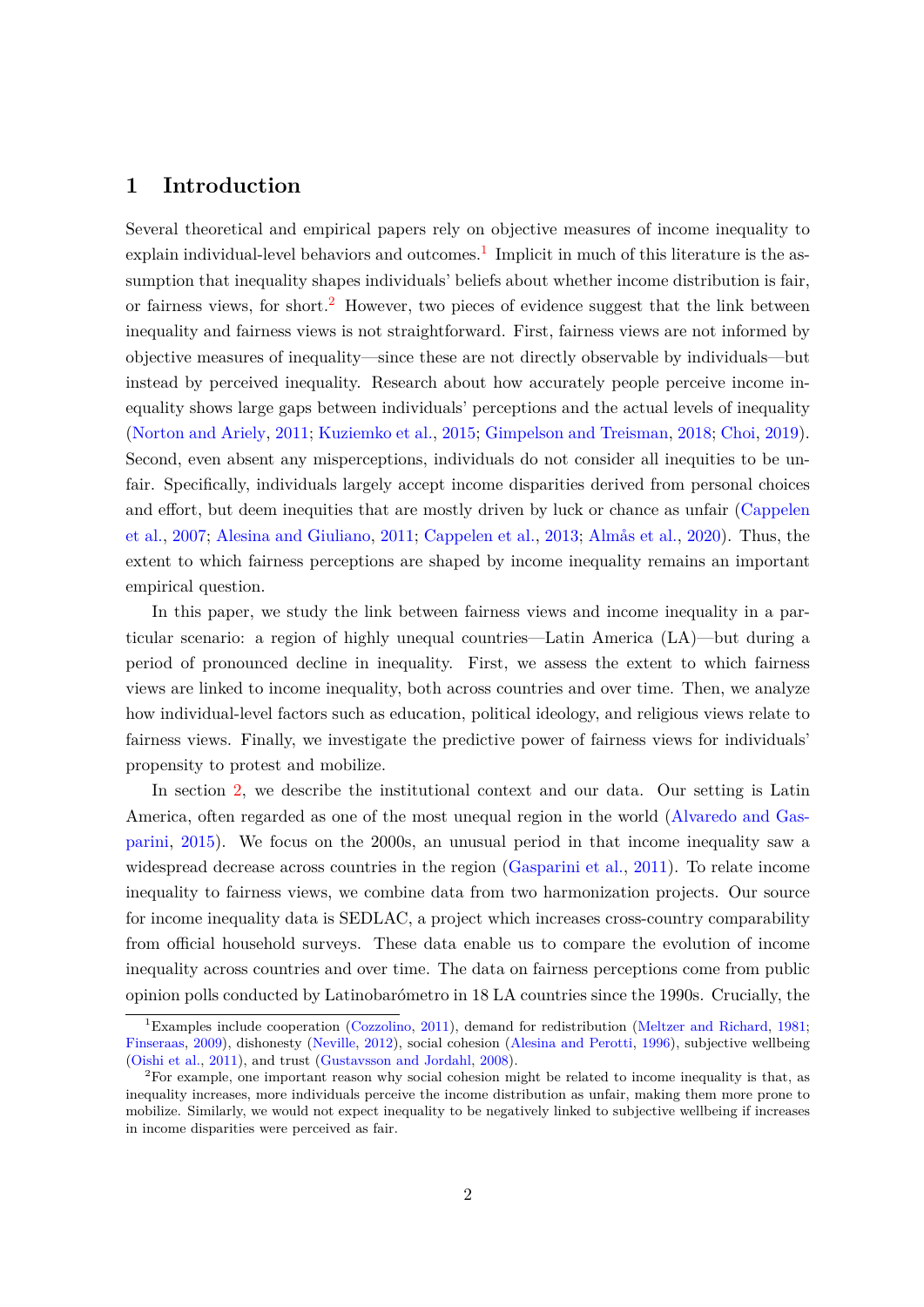opinion polls asks individuals whether they believe the income distribution of their country is fair or unfair.

In section [3,](#page-6-0) we document a series of stylized facts about fairness views in the region. A strikingly high, albeit decreasing, share of the population believes the distribution of income is unfair. In 2002, almost nine out of ten individuals perceived the income distribution as unfair  $(86.6\%)$ . By 2015, this figure declined to  $75.1\%$ <sup>[3](#page-0-0)</sup>. The reduction in unfairness perceptions was mainly driven by a decline in the share of individuals who hold strong unfairness beliefs, i.e., individuals who believe that the income distribution is very unfair as opposed to merely unfair.

Next, we link fairness views to income inequality. To do this, we study how the Gini coefficient—our main measure of inequality—correlates with fairness views across countries and over time. We find a strong linear correlation between the Gini coefficient and the percent of the population that perceives inequality as unfair across country-years. Fairness views evolved in the same direction as the Gini coefficient in 17 out of the 18 countries in our sample during the 2000s. The relationship between fairness views and inequality is driven by individuals with strong beliefs about unfairness.

We also calculate the elasticity of fairness views to changes in income inequality. A one percentage point decrease in the Gini is associated with a 1.4 percentage point decrease in the share of the population perceiving the distribution as unfair. Hence, the decline in the Gini coefficient exhibited during the 2000s—although remarkable by historical standards—was not enough to substantially modify the view of Latin Americans with respect to fairness in their societies. Despite improvements in the income distribution, three out of four citizens of the region still believe that the income distribution is unfair. Furthermore, holding constant this elasticity and the pace of inequality reduction of the 2000s, reducing the population that perceives income inequality as unfair to 50% would take roughly more than a decade.

Next, we investigate whether inequality measures other than the Gini coefficient have a stronger correlation with unfairness beliefs. This question is of interest in its own right given the discussion of whether income inequality should be measured with relative or absolute indicators. This is because relative and absolute indicators often provide different answers to important issues such as the distributive effects of globalization or trade openness [\(Raval](#page-25-3)[lion,](#page-25-3) [2003;](#page-25-3) [Atkinson and Brandolini,](#page-23-8) [2010\)](#page-23-8). We take an agnostic approach and correlate a large number of relative and absolute measures of inequality with unfairness views. We find that relative indicators correlate more strongly with people's perceptions of unfairness. In contrast, absolute indicators tend to be *negatively* correlated with unfairness views. This is because in the booming years under analysis, absolute income gaps became wider in LA; yet perceptions about unfairness went down, consistently with a fall in relative income differences.

<sup>&</sup>lt;sup>3</sup>This decline is particularly interesting considering that previous research highlights people's tendency to report perceptions of stable or increasing inequality, regardless of the actual evolution [\(Gimpelson and](#page-24-1) [Treisman,](#page-24-1) [2018\)](#page-24-1).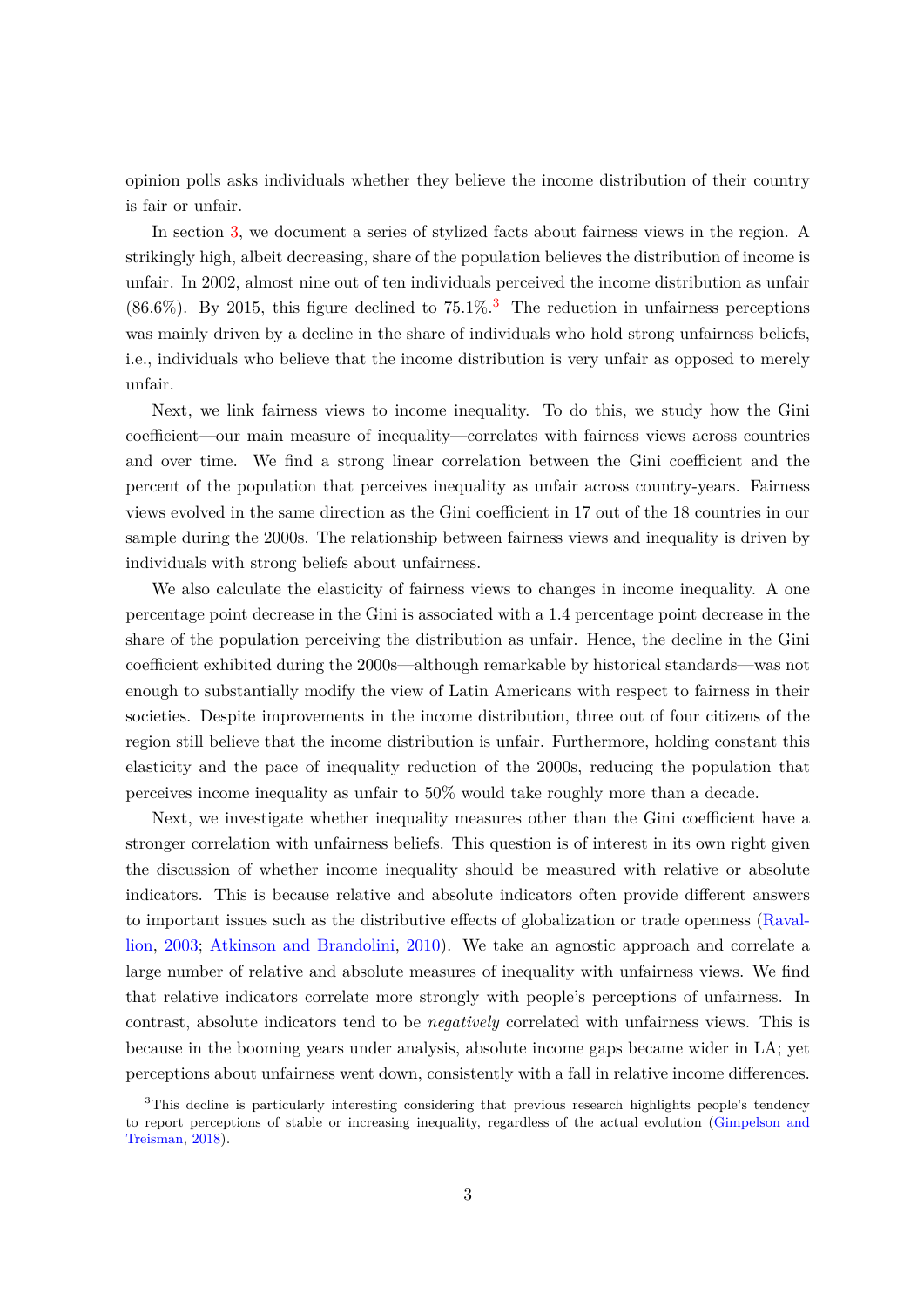Understanding whether people think about distributive fairness through the lens of relative or absolute indicators has consequences about how we think of important issues such as the distributive effects of globalization

In section [4,](#page-10-0) we assess whether the correlation between the income inequality and fairness views is robust to controlling for observable variables and investigate which individual-level characteristics are predictive of fairness views. The relationship between unfairness views and the Gini coefficient is positive and statistically significant even after controlling for country fixed effects, year fixed effects, and a large set of individual-level characteristics. Conditional on income inequality, older, unemployed, and left-wing individuals are more likely to perceive income distribution as very unfair. These results are robust to alternative specifications. A Oaxaca-Blinder decomposition shows that the decline in unfairness perceptions during the 2000s is better accounted for by aggregate inequality trends rather than changes in the composition of the population.

In section [5,](#page-14-0) we analyze the link between fairness perceptions and the propensity to protest. A vast literature relates income inequality to social cohesion, conflict, and activism (for evidence in LA, see [Gasparini et al.,](#page-24-6) [2008\)](#page-24-6). One might expect this link to be partly mediated by fairness views. Hence, we study whether, conditional on income inequality, fairness views have predictive power for social unrest. To do this, we measure individuals' likelihood of taking part of different political activities, such as participating in a demonstration, signing a petition, refusing to pay taxes, or complaining on social media. We find that for some political activities, such as complaining on social media, both fairness views and inequality have predictive power independent of each other; but other political activities are exclusively predicted by fairness views (such as signing a petition) or income inequality (such as refusing to pay taxes). This suggests both fairness views and income inequality are important determinants of the propensity to participate in political activities.

This paper contributes to the literature that links objective measures of the income distribution to individuals' perceptions of such measures. Previous papers have shown that individuals tend to misperceive their relative incomes [\(Cruces et al.,](#page-23-9) [2013;](#page-23-9) [Karadja et al.,](#page-24-7) [2017;](#page-24-7) [Hvidberg et al.,](#page-24-8) [2020;](#page-24-8) [Fehr et al.,](#page-24-9) [2021\)](#page-24-9) and other relevant features of the income distribution, such as the level of inequality, poverty, and mobility [\(Kuziemko et al.,](#page-24-0) [2015;](#page-24-0) [Page](#page-25-4) [and Goldstein,](#page-25-4) [2016;](#page-25-4) [Alesina et al.,](#page-23-10) [2018;](#page-23-10) [Fehr et al.,](#page-24-10) [2020\)](#page-24-10).<sup>[4](#page-0-0)</sup> Evidence on the relationship between fairness perceptions and income inequality, particularly in LA, is rather scarce. To our knowledge, the only other paper that studies the link between inequality and fairness views in LA is [Zmerli and Castillo](#page-25-5) [\(2015\)](#page-25-5), although the focus of such a paper is on political

<sup>4</sup>Mismatches between beliefs and reality are important because there is mounting evidence that perceptions of facts, more than facts themselves, affect people's actions and decisions. For example, redistributive preferences are affected by perceptions of the income distribution more than by the actual distribution [\(Gimpelson](#page-24-1) [and Treisman,](#page-24-1) [2018;](#page-24-1) [Choi,](#page-23-0) [2019\)](#page-23-0). Understanding what people believe about the income distribution is then important from a policy perspective. If there are mismatches between perceptions and reality, interventions that make information less costly might be desirable.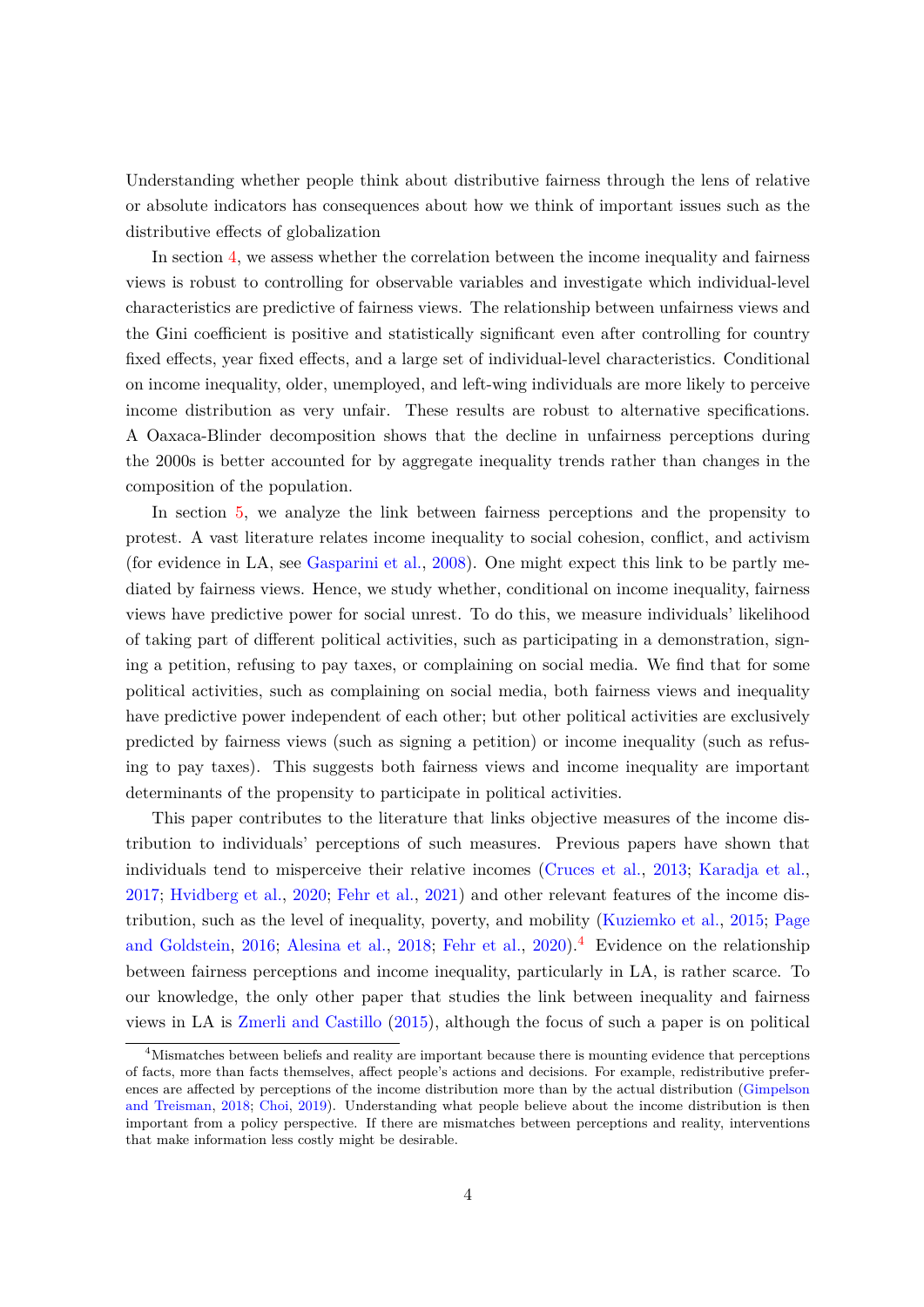trust. Using the same data that we use, the authors find a positive association between unfairness views and the Gini. However, the authors only use data from one year, which means they cannot study the evolution of both variables over time, or control for unobserved heterogeneity at the country or year level, which, as we argue below, could generate a spurious correlation between income inequality and fairness views.<sup>[5](#page-0-0)</sup> We contribute to this literature by providing novel empirical evidence linking fairness views to income inequality in a highly unequal region, but during a period of falling inequality.

This paper also contributes to the literature on inequality measurement. As noted above, this literature makes a crucial distinction between two types of indicators: the relative ones (such as the Gini coefficient) and absolute ones (such as the variance). The distributional consequences of policies often depend on how inequality is measured [\(Ravallion,](#page-25-3) [2003;](#page-25-3) [Atkin](#page-23-8)[son and Brandolini,](#page-23-8) [2010\)](#page-23-8). Relative to previous papers, we contribute by assessing whether people think about distributive fairness through the lens of relative or absolute indicators. We show that relative indicators have a much stronger correlation with fairness views than absolute indicators.

Finally, we make a small contribution to the growing literature that relates income inequality—and more recently, measures of polarization—to conflict and political activism [\(Esteban and Ray,](#page-24-11) [2011;](#page-24-11) [Esteban et al.,](#page-24-12) [2012\)](#page-24-12). Previous papers have shown that income inequality is predictive of conflict and social unrest. We contribute to this literature by showing that fairness views have predictive power for social unrest above and beyond income inequality (and vice-versa).

The rest of the paper is organized as follows. In section [2,](#page-4-0) we provide institutional background on Latin America, describe the data, and provide descriptive statistics on our sample. In section [3,](#page-6-0) we establish a series of stylized facts about the relationship between income inequality and fairness views. In section [4,](#page-10-0) we analyze the individual-level determinants of fairness views. In section [5,](#page-14-0) we link fairness perceptions to social unrest. Section [6](#page-15-0) concludes.

## <span id="page-4-0"></span>**2 Institutional context, data, and descriptive statistics**

This section provides institutional context on Latin America. We also describe our data and provide summary statistics on our sample.

<sup>5</sup>A related literature studies distributive issues in Latin America exploiting opinion surveys[.CEPAL et al.](#page-23-11) [\(2010\)](#page-23-11) uses Latinobarómetro data to document patterns of perceptions of distributive inequity during the 1997- 2007 period. [Rodríguez](#page-25-6) [\(2014\)](#page-25-6) uses data from the International Social Survey Program to study inequality perceptions in Argentina, and finds that people who consider their income to be fair tend to perceive lower levels of inequality. [Martínez Correa et al.](#page-24-13) [\(2020\)](#page-24-13) use LAPOP data to explore the effect of immigration on preferences for redistribution in Latin America.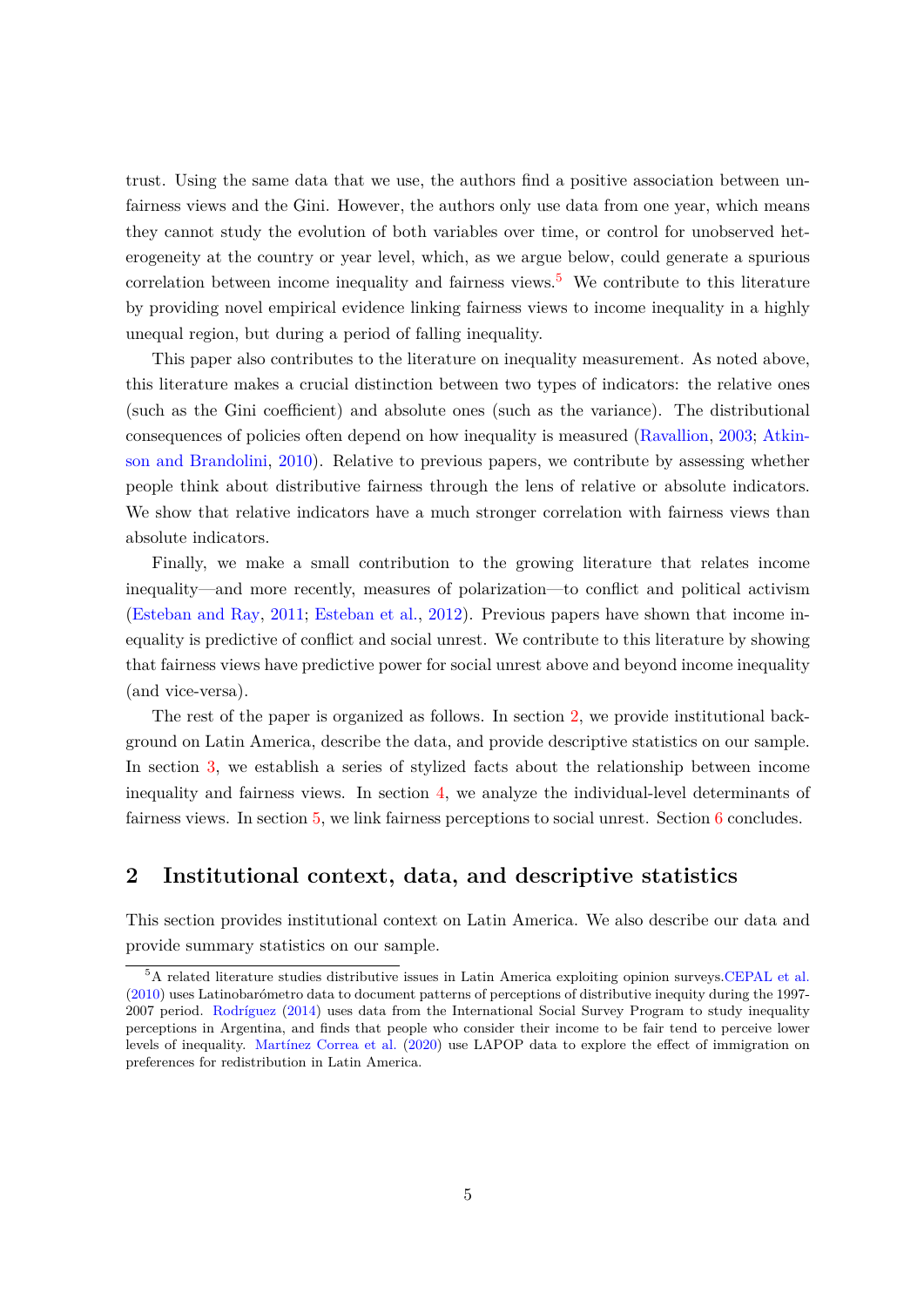#### **2.1 Institutional context**

Latin America has long been characterized as a region with high levels of income inequality. Together with South-Saharan Africa, Latin America (LA) is one of the two most unequal regions in the world [\(Alvaredo and Gasparini,](#page-23-5) [2015;](#page-23-5) [World Bank,](#page-25-7) [2016\)](#page-25-7). Although the disparities between the poor and rich are still large, after a period of increasing inequality during the 1980s and 1990s, the region experienced a "turning point" in the 2000s, when income inequal-ity saw a widespread decrease across the countries of the region.<sup>[6](#page-0-0)</sup> The social gains in terms of inequality contrast with what happened in other developing regions in the world, where the declines in inequality were more modest (e.g., such as in the Middle East and North Africa), or even increased (such as in East Asia and Pacific, c.f. [Alvaredo and Gasparini,](#page-23-5) [2015\)](#page-23-5), and also contrasted with the increases in inequality experienced by developed countries [\(Atkinson](#page-23-12) [et al.,](#page-23-12) [2011\)](#page-23-12).

#### **2.2 Data**

We use data on fairness views and income inequality from 18 LA countries over 1997-2015. The data comes from two data projects, known as Latinobarómetro and SEDLAC (Socio-Economic Database for Latin America and the Caribbean).

The data on fairness perceptions come from public opinion polls conducted by Latinobarómetro. Latinobarómetro has conducted opinion surveys in 18 LA countries since the 1990s, interviewing about 1,200 individuals per country about their socioeconomic background and preferences towards political and social issues. The survey was designed to be representative of the voting-age population at the national level (in most LA countries, population aged over 18). The key variable for our empirical analysis is individuals' fairness views. In every country, Latinobarómetro asks *"How fair do you think income distribution is in [country]? Very fair, fair, unfair or very unfair?"* Using this question, we construct dichotomic variables reflecting whether individuals believe income distribution is unfair or very unfair.<sup>[7](#page-0-0)</sup>

Our source for income inequality data is SEDLAC, a joint project between CEDLAS-UNLP and The World Bank, which increases cross-country comparability from official household surveys. We use as the welfare indicator the total household per capita income in 2005 US\$ (at purchasing power parity) per day. Whenever possible, we used comparable annual household surveys to estimate inequality indicators. However, some countries did not conduct surveys every year, and some of the household surveys available in certain countries are not comparable over time (usually due to important methodological changes; for instance, due to

 ${}^{6}$ See [Gasparini et al.](#page-24-2) [\(2011\)](#page-24-14), [Gasparini and Lustig](#page-24-14) (2011), and [Lustig et al.](#page-24-15) [\(2013\)](#page-24-15). The decline is robust to the inequality indicator used and to the method of aggregation of the countries [\(Rodríguez-Castelán et al.,](#page-25-8) [2016\)](#page-25-8).

<sup>&</sup>lt;sup>7</sup>In Appendix Table [B1](#page-34-0) we show what percentage of the voting-age population is represented by the survey in each country for all the years in which the fairness question is available.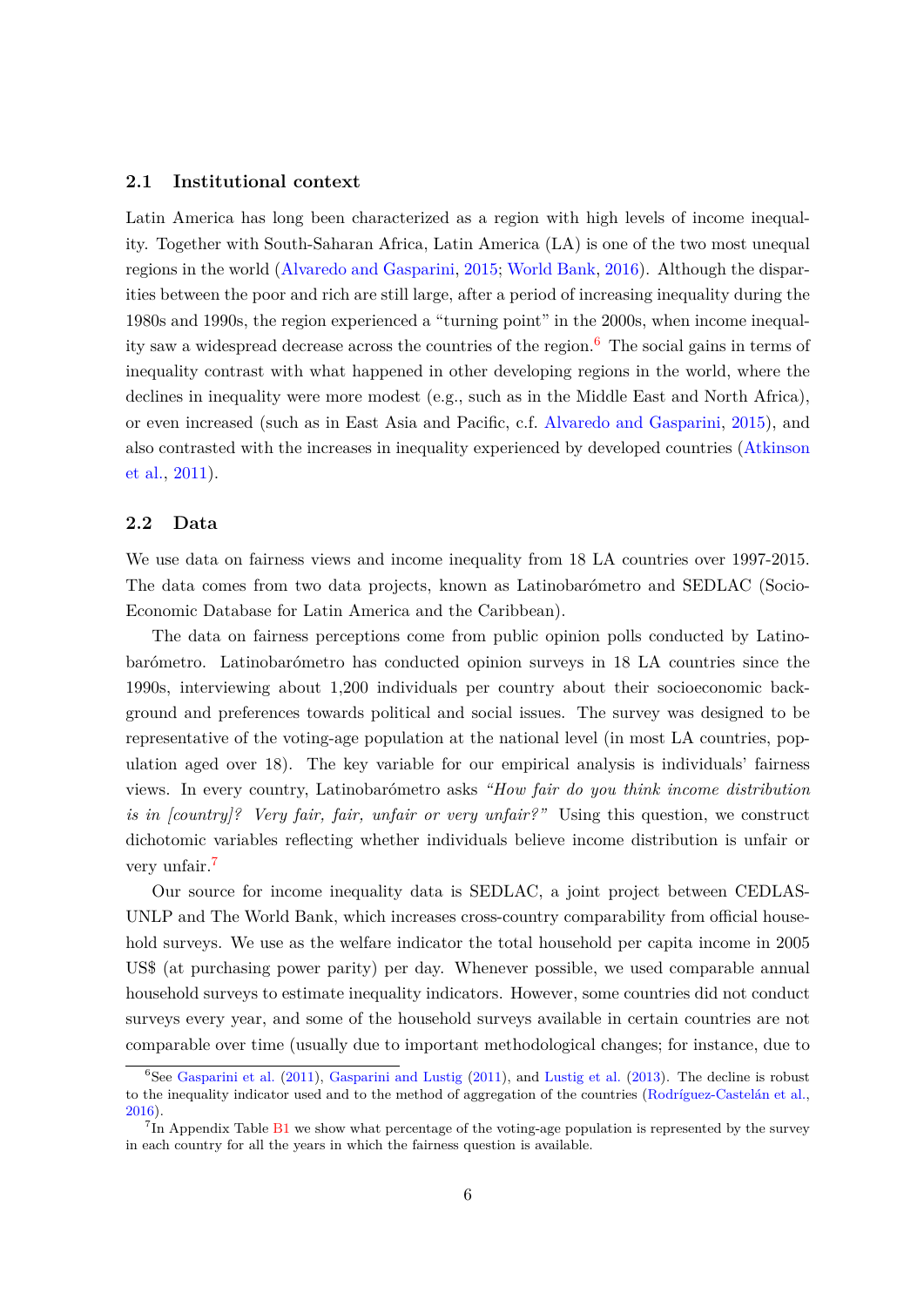changes in the sampling scheme).<sup>[8](#page-0-0)</sup> In Appendix  $\overline{B}$  $\overline{B}$  $\overline{B}$  we describe some of the partial fixes we implemented to maximize the sample size.

#### **2.3 Sample and summary statistics**

For our regression analysis, we use individual-level data. Our sample of individuals comes from pooling the 11 different waves of the Latinobarómetro surveys over the 1997-2015 period.

Appendix Tables  $A1$  and  $A2$  show basic descriptive statistics of the sample. Roughly half of the respondents are men  $(49\%)$  and the average age is 39.7. Over half of the sample  $(56.3\%)$ reports being married or in a civil union, and adhering to Catholicism (68.0%). About 90% of the sample are literate, the majority of respondents (76%) completed at least primary school, while a third of them  $(33.6\%)$  had completed secondary education or more. Almost twothirds of the sample (64%) were part of the labor force, and 9.9% of the economically active individuals were unemployed. Access to basic services among respondents is relatively high: 88.8% of individuals had access to running water inside their dwelling and over two-thirds  $(69.6\%)$  reported that their dwellings had access to a flush toilet connected to a waste-removal system (i.e., sewage). Ownership of durable goods ranges from relatively low levels regarding cars and computers (28.2% and 33.8%, respectively) to relatively high levels regarding fridges and mobile phones (79.2% and 80.6%).

To assess the differences between Latinobarómetro's sample and the household surveys' sample, Appendix Table [A3](#page-30-0) compares a set of variables available in both datasets during 2013. To ensure comparability across databases, we restrict the calculations to individuals over age 18, and to countries with data available in both harmonization projects. In general, the samples are similar in observable characteristics. For instance, the average age in Latinobarómetro's 2013 sample is 40.6 years, while in SEDLAC it is 42.7 years. Similarly, the percentage of males is 48.9% in Latinobarómetro and 47.6% in SEDLAC. The main difference arises from educational attainment. On average, the SEDLAC sample is more educated: 46.1% of the population has secondary education or more, while this figure is 38.8% in Latinobarómetro.

## <span id="page-6-0"></span>**3 The relationship between fairness views and inequality**

This section provides descriptive evidence on the evolution of fairness views in Latin America during the period under analysis. We then link fairness perceptions to income inequality both across countries and over time. Finally, we investigate whether absolute or relative measures of income inequality have more predictive power for fairness views.

<sup>8</sup>For Argentina and Uruguay, the inequality data correspond to urban areas only. See Appendix [B.](#page-34-1)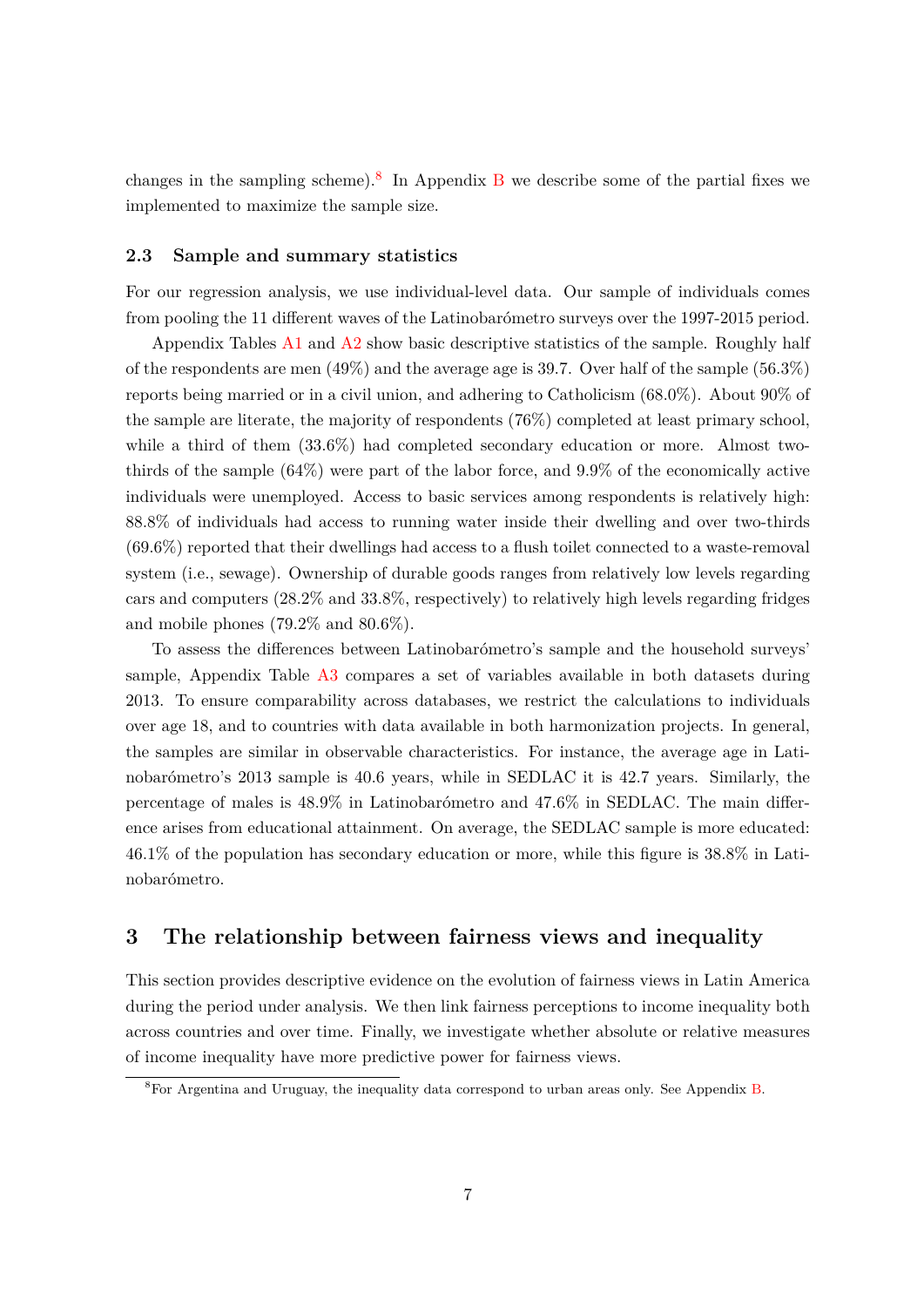#### **3.1 The evolution of fairness views in LA during the 2000s**

Figure [1](#page-17-0) shows how fairness views evolved in the region over time (Panel A) and across countries (Panel B). Panel A plots the fraction of individuals who believe that the income distribution of their country is very unfair, unfair, fair, or very fair over the 1997-2015 period. To construct this figure, we average the responses across the 18 countries in our sample. Panel B shows the fraction of individuals who believe income distribution is either unfair or very unfair in each country during 2002 and 2015.

Figure [1,](#page-17-0) Panel A shows that a strikingly high, albeit decreasing, share of the population believes that the distribution of income is unfair. In 2002, almost nine out ten individuals perceived the income distribution as unfair (86.6%). By 2015, this figure declined to 75.1%. The decrease in unfairness perceptions was driven mainly by individuals with strong beliefs about unfairness (i.e., individuals who responded that income distribution was very unfair). While in 2001, 33.1% of the population perceived the income distribution as very unfair, this figure decreased to 25.8% in 2015. In contrast, weak beliefs about unfairness (i.e., the population that responded that income distribution was merely unfair) behaved more erratically, increasing in some years, and decreasing again by the end of the period. Overall, the share of individuals with weak beliefs about unfairness slightly declined during the 2000s, from 53.5% in 2002 to 49.2% in 2015. On the other hand, the share of the population believing in a fair distribution doubled from 11.3% in 2001 to a sizable 22.6% in 2015, while strong beliefs on fairness (i.e., "very fair"), remained below 5% throughout the 2000s.

Figure [1,](#page-17-0) Panel B shows that, while most individuals perceive the income distribution as unfair, fairness perceptions improved in most countries during 2002-2013. In all LA countries, a remarkably large share of the population perceived the income distribution as unfair in both 2002 and 2013. For example, in 2002, the share of unfairness perceptions ranged from 74.5% in Venezuela to 97.7% in Argentina (which, at the time, was in the midst of a severe economic crisis). A decade later, there was a widespread decrease in the share of the population that perceived income inequality as unfair. Relative to the previous decade, in 2013 a lower fraction of the population perceived the income distribution as unfair in 16 out of the 18 countries in our sample. The change in fairness perceptions ranged from modest decreases, like in Chile, where the decline was of less than one percentage point, to remarkable reductions, like in Ecuador, where perceptions about unfairness declined from 87.5% to 38.6%.

Appendix Figure [A1](#page-26-0) shows that the decline in unfairness perceptions was not driven by any particular group of the population but was rather a widespread phenomenon. To show this, we investigate how fairness views evolved for different subgroups of the population, according to the age, gender, educational achievement, and labor status of the individuals. This analysis reveals some heterogeneity across groups. For instance, relatively younger populations are less likely to perceive income distribution as unfair (Panel A), while females are more likely to do so, although not consistently across time (Panel B). Similarly, individuals with a higher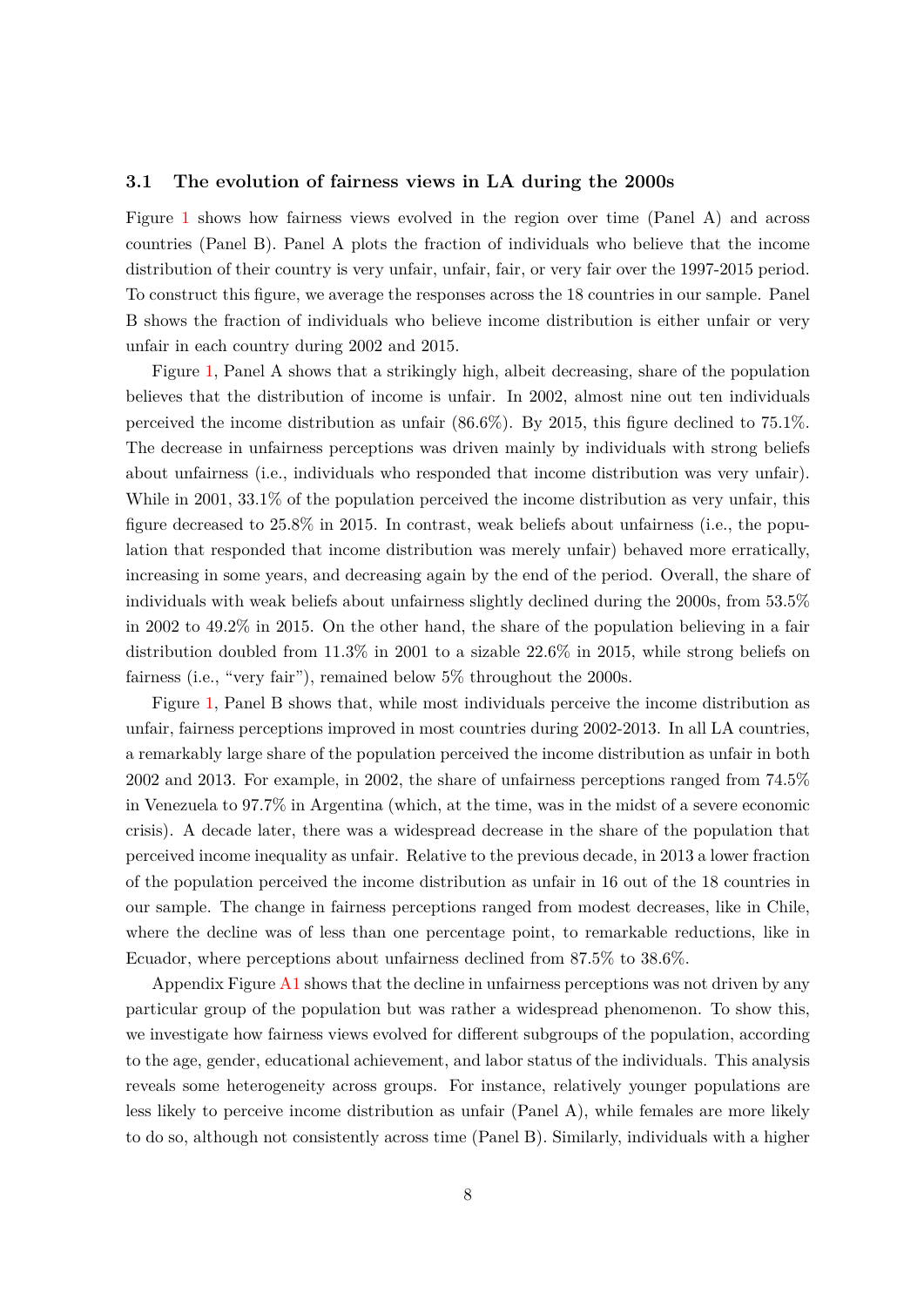educational achievement (Panel C) and the unemployed (Panel D) are more likely to believe income distribution is unfair. Regardless of the different average fairness views, the perception of unfairness of all these groups consistently fell during the 2000s.

Next, we explore the extent to which these changes in fairness views were accompanied by changes in the actual distribution of income experienced by countries.

#### **3.2 Fairness perceptions and income inequality: some stylized facts**

Figure [2](#page-18-0) shows how fairness views evolved vis-à-vis changes in income inequality. Panel A plots a binned scatterplot of the Gini coefficient and unfairness views for all country-years in our sample. To construct this figure, we group the Gini coefficient of each country-year in bins of width equal to 0.02 Gini points and then calculate the average fairness perceptions in each bin. Panel B plots the percentage point change in unfairness perceptions between 2002 and 2013 against the change in the Gini coefficient over the same period.

Panel A shows unfairness perceptions and the Gini coefficient are strongly correlated across country-years. The linear correlation between the Gini coefficient and the overall unfairness perceptions across country-years is  $0.93$  ( $p < 0.01$ ). The share of the population who perceive income as unfair or very unfair range from 63% in country-years with a Gini in the 0.40 bin (roughly, the average level of inequality observed in Venezuela during the 2000s), to 88% in country-years with a Gini in the 0.60 bin (roughly, the level of inequality observed in Honduras during the early  $2000s$ .<sup>[9](#page-0-0)</sup> The correlation between unfairness views and the Gini is driven by individuals who perceive inequality as very unfair. The correlation between perceptions of a very unfair distribution and the Gini coefficient is sizable and statistically significant. In contrast, the correlation between perceptions of a merely unfair distribution and the Gini is small and indistinguishable from zero.

Panel B shows that the evolution of fairness views mirrors the evolution of income inequality in most countries. In 17 out of the 18 countries in our sample, fairness views moved in the same direction as the Gini. The one exception is Honduras, where, despite falling inequality, the population perceived the distribution as more unjust. Most countries lie in the third quadrant, where both the Gini coefficient and unfairness perceptions decreased.<sup>[10](#page-0-0)</sup>

In Appendix Figure [A2](#page-27-0) we show that the correlation between the Gini and unfairness views over time is also strong when pooling across countries. In this case, the linear correlation is

<sup>&</sup>lt;sup>9</sup>An OLS regression of overall unfairness views on the Gini estimated on the plotted points yields an intercept of 28.2. This implies that, even on a society where all incomes are equalized, about 28% of the individuals would still perceive the income distribution as unfair. This exercise relies on the strong assumption that the relationship between fairness views and income inequality is linear throughout the support of the Gini distribution. While such relationship indeed appears as linear in Panel A, our data only covers a very narrow range of Gini coefficients (between 0.40 and 0.60). It is likely that the relationship stops being linear for Gini coefficients close to zero or one. Hence, this exercise is merely suggestive.

 $10$ The fact that the Gini coefficient decreased for most countries in LA is consistent with previous empirical evidence [\(Gasparini et al.,](#page-24-2) [2011;](#page-24-2) [Gasparini and Lustig,](#page-24-14) [2011;](#page-24-14) [Lustig et al.,](#page-24-15) [2013\)](#page-24-15).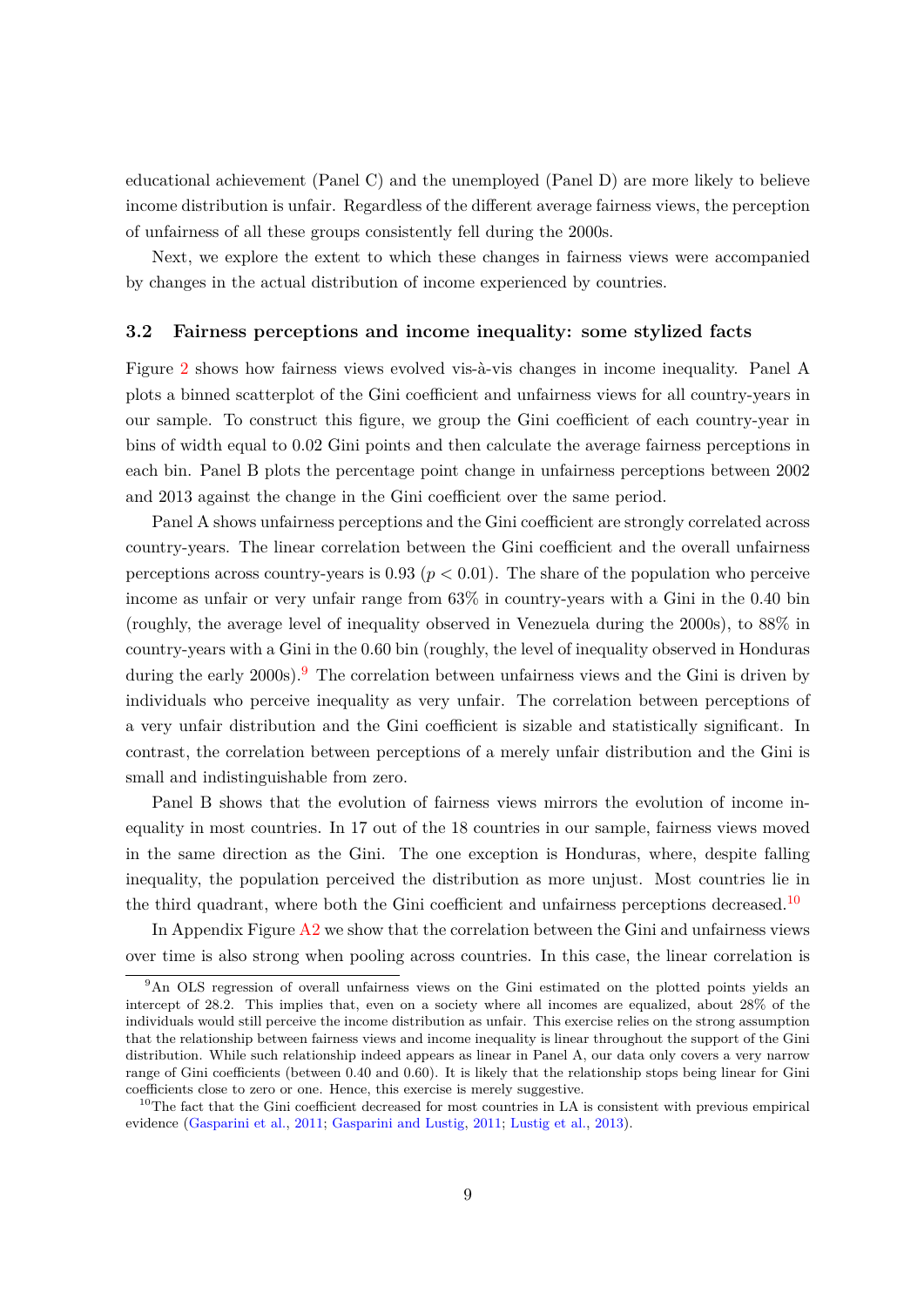equal to 0.80 ( $p < 0.01$ ). Such a correlation is very similar if we consider the share of individuals who responded that income distribution is very unfair  $(0.79)$ .<sup>[11](#page-0-0)</sup>

We also calculate the elasticity of unfairness perceptions to income inequality.<sup>[12](#page-0-0)</sup> During the 2002-2013 period, a one percentage point decrease in the Gini coefficient was associated with a 1.4 percentage point decrease in the share of the population perceiving the distribution as unfair. To put this figure in context, this means that, at the pace of inequality reduction of the 2000s, it would roughly take LA more than another decade to reduce the population that perceives income inequality as unfair to 50%.

#### **3.3 Is fairness absolute or relative?**

We have shown that a large, albeit decreasing, share of the population believes that income distribution is unfair, and that such levels and evolution are consistent with a high, but also declining Gini coefficient. Despite being the most widely used indicator to measure income inequality, fairness perceptions might be better captured with indices other than the Gini coefficient. We next explore this possibility.

The literature on inequality measurement makes a crucial distinction between two types of indicators: the relative ones (such as the Gini) and absolute ones (such as the variance). Relative indicators fulfill the scale-invariant axiom, while the absolute indicators meet the translation-invariant axiom.<sup>[13](#page-0-0)</sup> The question of which indicator should be used in practice has led to a heated debate in the literature [\(Milanovic,](#page-25-9) [2016\)](#page-25-9). This is because relative and absolute indicators often provide different answers to important issues such as the distributive effects of globalization or trade openness.[14](#page-0-0)

To shed some light on this debate, we assess whether people think about distributive fairness through the lens of relative or absolute indicators. To do this, we take a data-driven approach. We calculate 13 different measures of income inequality for all the countries in our sample and correlate each inequality indicator with the share of the population that believes income distribution is unfair over time. $15$ 

 $11$ In 1997 Latinobarómetro had low coverage in large countries with relatively high levels of inequality (such as Brazil and Colombia), and did not survey other countries at all (such as the Dominican Republic). The increase in the coverage of the survey could drive part of the change in perceptions between 1997 and 2001.

<sup>&</sup>lt;sup>12</sup>We calculate the elasticity of unfairness perceptions to the Gini coefficient,  $\varepsilon$ , as:  $\varepsilon$  = ∆%Unfairness*/*∆%Gini.

<sup>&</sup>lt;sup>13</sup>In practical terms, a proportional increase in the income of the entire population does not generate changes in income inequality as measured by relative indicators, but can provoke a large increase in inequality as measured by absolute indicators.

 $14$ As measured by absolute indicators, globalization has deteriorated the income distribution since the absolute income differences between the rich and the poor have increased. However, under the lens of relative measurement, income inequality has been reduced, since the poor's income has grown proportionally more than the income of the rich in relative terms.

<sup>&</sup>lt;sup>15</sup>The indicators are the Gini coefficient, the ratio between the 75th percentile and the 25th percentile of the income distribution, the ratio between the 90th and 10th percentile, the Atkinson index with an inequality aversion parameter equal to 0.5 and 1, the mean log deviation, the Theil index, the Generalized entropy index, the coefficient of variation, the absolute Gini, the Kolm index with an inequity aversion parameter equal to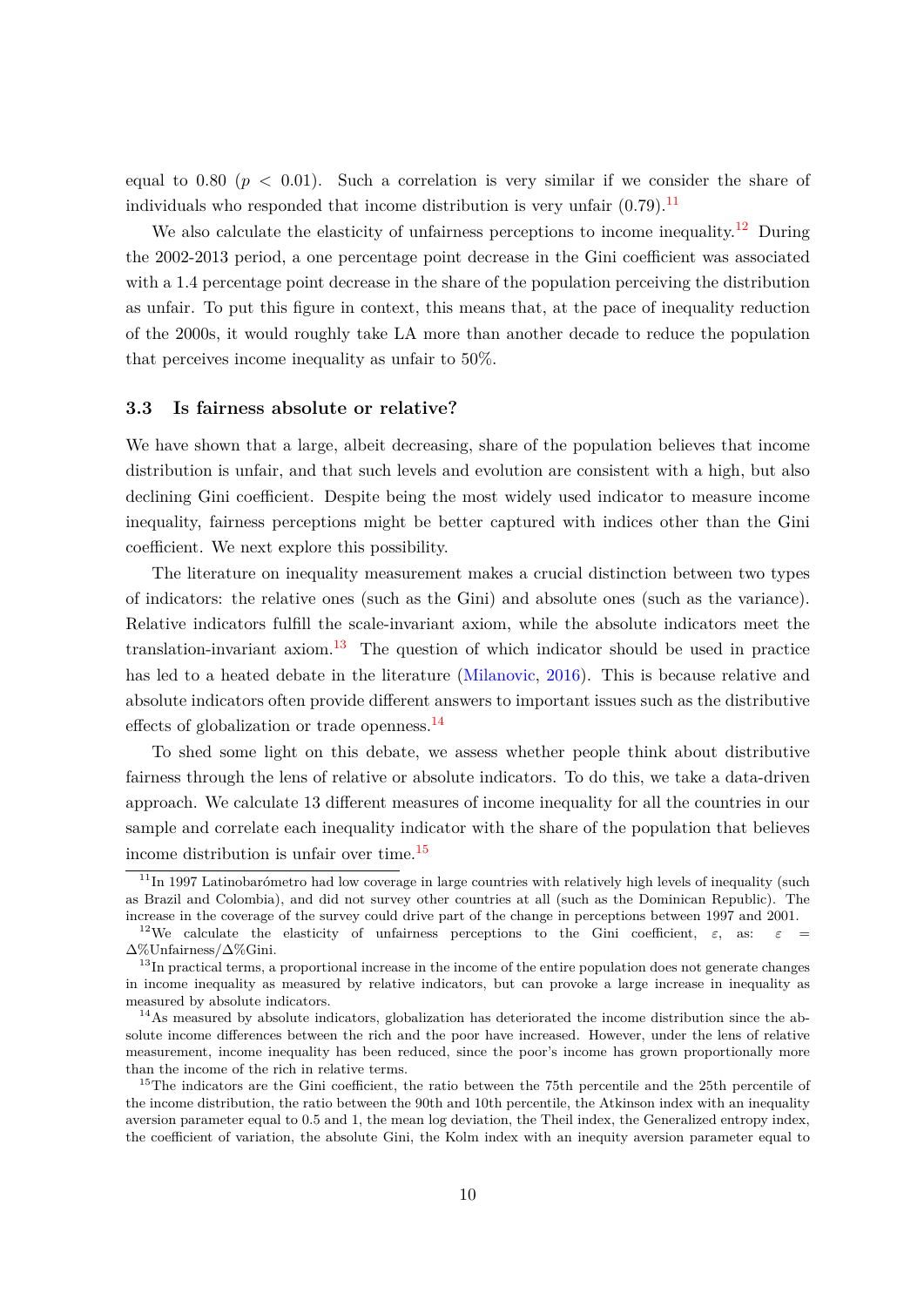We calculate the correlation between unfairness perceptions and each inequality indicator at the regional level using three alternative aggregation methods. First, we calculate each correlation using the individual-level data and pooling all countries and years in our sample (columns 1-3). Second, we calculate the average unfairness views in each country-year, and then calculate the correlation between each inequality indicator and the average fairness views (columns 4-6). Third, we calculate the correlation between each inequality indicator and fairness views over time for each country separately (using the individual-level data), and then average the correlations across countries (columns 7-9). Table [1](#page-20-0) shows the results.

Fairness views tend to be positively correlated with relative indicators and negatively correlated with absolute ones. In Table [1,](#page-20-0) column (1) shows the Gini is the indicator with the highest linear correlation.<sup>[16](#page-0-0)</sup> On the other hand, the absolute indicators of inequality are negatively correlated with unfairness perceptions, and the overall magnitude of such correlations tends to be smaller.<sup>[17](#page-0-0)</sup> The results of the high correlation between unfairness perceptions and income inequality seem to be driven by the population that perceives inequality as very unfair (columns 2, 5, and 8), rather than just unfair (columns 3, 6, and 9), as the correlations in the latter are relatively small for almost all indicators.

These results are consistent with experimental evidence from [Amiel and Cowell](#page-23-13) [\(1992,](#page-23-13) [1999\)](#page-23-14), who show that support for the scale-invariance axiom is greater than for translation invariance, reflecting greater support for relative inequality indicators. Moreover, the results are also consistent with previous evidence that documents decreasing relative inequality, but rising absolute inequality during the 2000s in LA. Since unfairness perceptions also declined over time, the relative indicators do a better job of tracing such evolution.

## <span id="page-10-0"></span>**4 Individual-level fairness determinants**

In this section, we study the individual-level correlates of fairness views. The purpose of this section is twofold. First, to assess whether the association between fairness views and income inequality is robust to the inclusion of controls. Second, to investigate what individual-level characteristics are systematically related to fairness views.

one, and the variance of the per capita household income (in 2005 PPP). These last three indices correspond to the absolute measures of inequality, while the other ten are relative measures.

<sup>&</sup>lt;sup>16</sup>The results are very similar if we exclude the observations with income equal to zero. For example, pooling all the data and calculating the Gini without households with zero income barely changes the correlation between the Gini and the share of the population that perceives the income distribution as either unfair or very unfair, from 0.39 to 0.40.

 $17$ <sup>T</sup>It is interesting to note that indicators sometimes mentioned in the mass media, such as the ratio between the richest 90% and the poorest 10%, exhibit low explanatory power. This may be due to mismeasurement of the top incomes.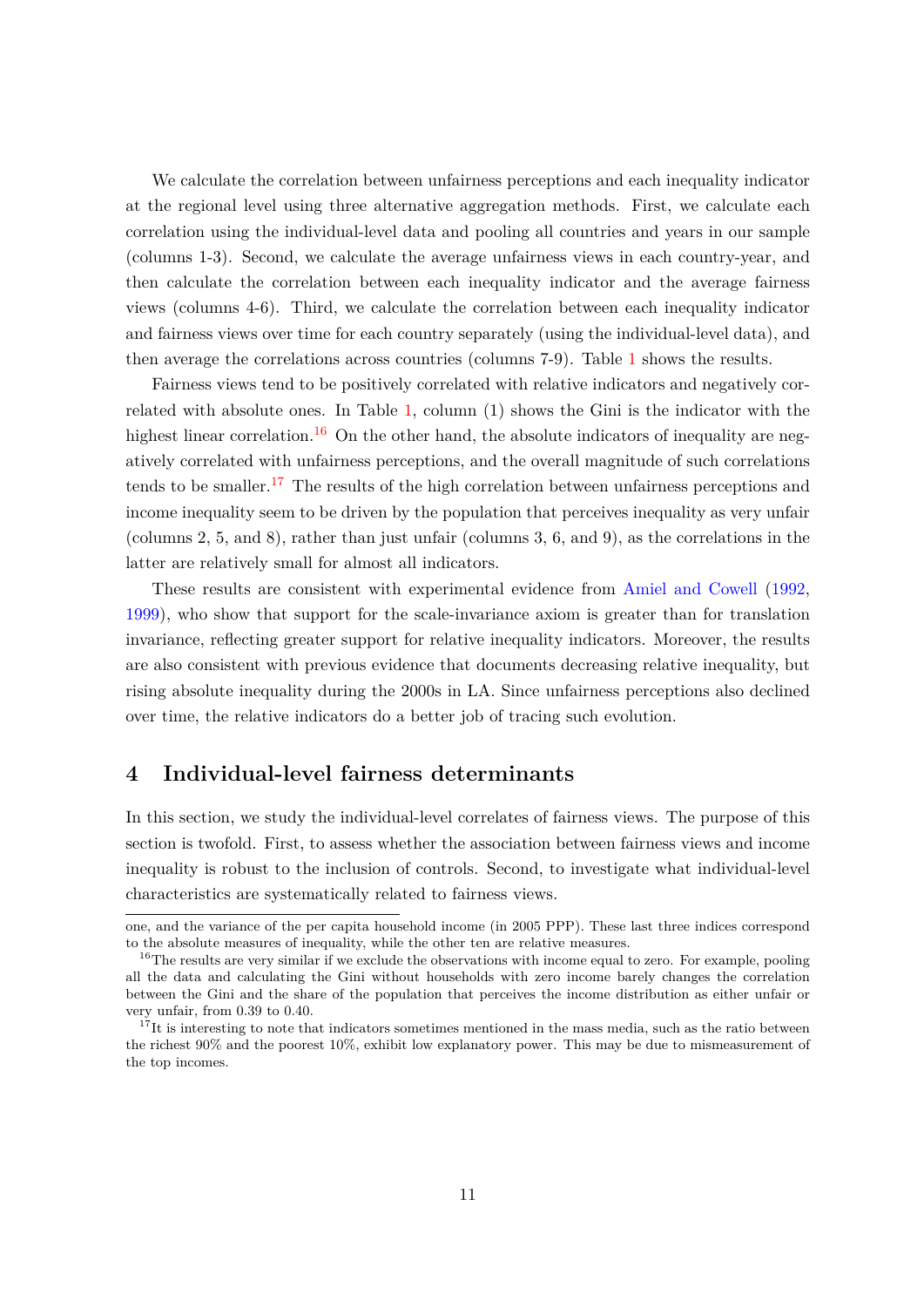#### **4.1 Empirical design**

To formally assess the relationship between individuals' characteristics and fairness perceptions, we estimate two-way fixed effects Logit models. This design controls for two important sources of heterogeneity that could drive the positive associations between inequality and fairness perceptions found in the previous section. First, we control for country-level heterogeneity. For example, countries with historically more extractive institutions could have both higher levels of income inequality and more negative fairness views as a legacy of such institutions. Insofar as institutions are stable over time, the country fixed effects deal with such potential bias. Second, we control for year-level heterogeneity. For example, in some particular years, macroeconomic events such as a financial crisis or a corruption scandal could increase income disparities and worsen fairness views, again generating a spurious correlation between inequality and fairness perceptions. Controlling for year fixed effects helps to alleviate such concerns.

Given that changes in fairness views over the last decade were driven by the share of the population that perceived income distribution as being very unfair (Figure [1\)](#page-17-0), in our baseline specification we focus on explaining the determinants of strong unfairness beliefs (i.e., "very unfair"), although we also show the results for a broader definition of unfairness. We assume that unfairness perceptions can be characterized according to the following equation:

<span id="page-11-0"></span>
$$
Very Unfair_{ict} = F(\lambda_c + \lambda_t + \gamma Gini_{ct} + \beta x_{ict})
$$
\n(1)

where the dependent variable, Very Unfair<sub>ict</sub> is equal to one if individual  $i$  believes the income distribution of country *c* during year *t* is very unfair, and zero otherwise. Equation [\(1\)](#page-11-0) includes country fixed effects,  $\lambda_c$ ; year fixed effects,  $\lambda_t$ ; the country's Gini coefficient in year t, Gini<sub>ct</sub>; and a vector of individual characteristics, *xict*, that includes age, age squared, sex, civil status, education, labor market status, an assets index, political ideology, and religious views.<sup>[18](#page-0-0)</sup> In our baseline specification,  $F(\cdot)$  is the logistic function. We cluster the standard errors at the country-by-year level.

We are interested in  $\frac{\partial \text{Very Unfair}_{ict}}{\partial x_{ict}} = \beta f(\cdot)$  and  $\frac{\partial \text{Very Unfair}_{ict}}{\partial \text{Gini}_{ict}} = \gamma f(\cdot)$ . The first of these partial derivatives captures the relationship between the individuals' characteristics and their unfairness perceptions. Similarly, *γf*(·) captures the relationship between the Gini coefficient and the perceived fairness after controlling for individual-level traits and fixed effects. The magnitude of the partial derivatives depends on the value of the covariables at which they are

<sup>&</sup>lt;sup>18</sup>The assets index takes the value one if the individual reports having access to running water and sewerage, and owns a computer, a washing machine, a telephone, and a car. In household surveys, these variables tend to be correlated with household income, although the correlations are usually low. Unfortunately, we do not observe household income in the Latinobarómetro data. To measure political views, we rely on the question *"In politics, people normally speak of "left" and "right." On a scale where 0 is left and 10 is right, where would you place yourself?"* We interpret values closer to zero (ten) closer to a liberal (conservative) worldview. We measure religious views using a dummy that is equal to one for Catholicism—the predominant religion in the region—coding the rest of the religions (and lack of religion) as zero.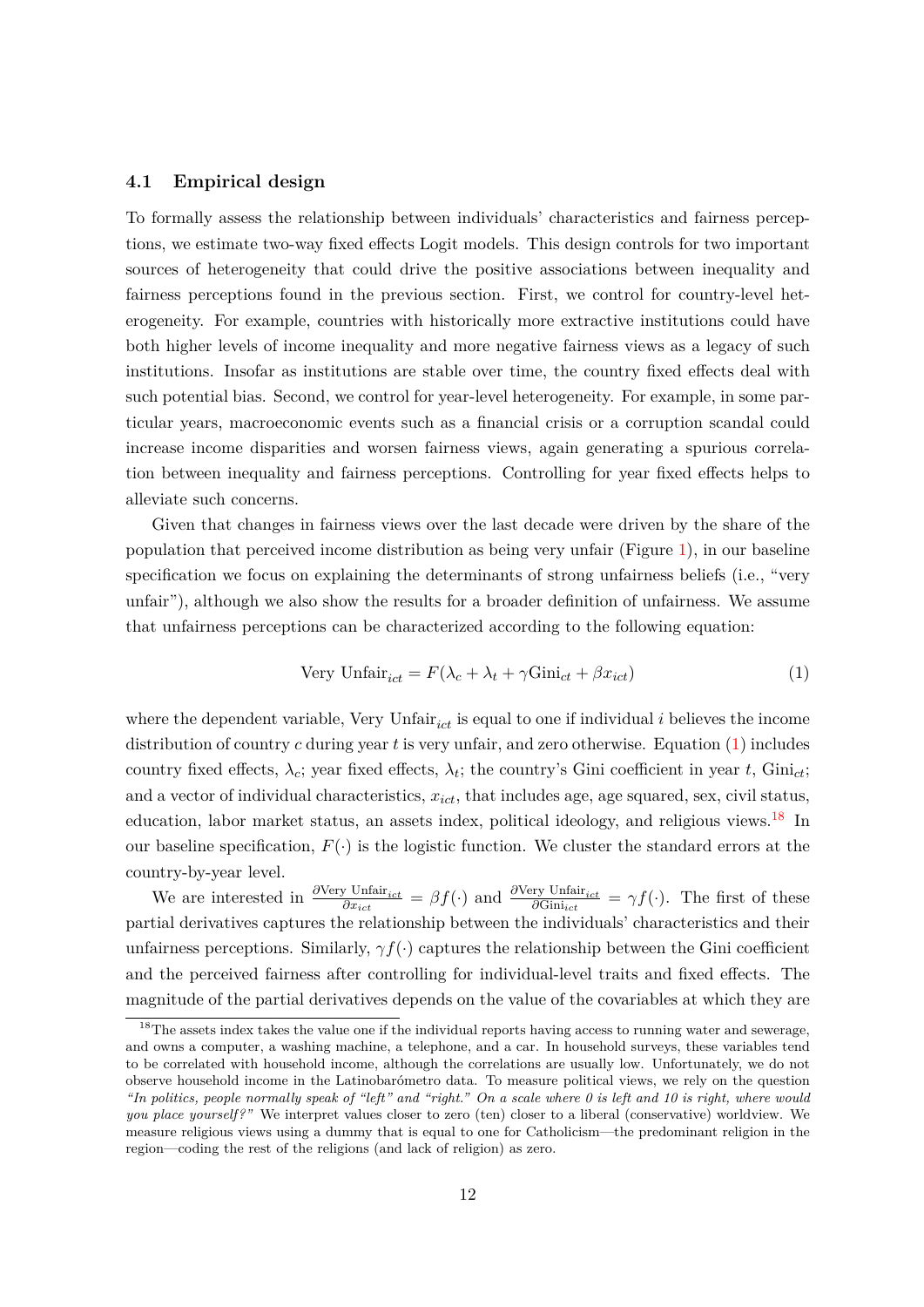evaluated. We evaluate the marginal effects at the average values of the rest of the covariables.

#### **4.2 Regression results**

Table [2](#page-21-0) summarizes the main results of the regressions under different specifications. Column (1) presents the results controlling only for the fixed effects and the Gini coefficient. Column (2) includes basic demographic indicators: age, gender, and civil status. Column (3) incorporates dummies for maximum educational attainment (the omitted category is completing primary education or less). Column (4) includes dummies for labor force participation and unemployment. Column (5) incorporates an index for access to basic services and asset ownership. Column (6) includes political and religious views.

Consistent with the evidence shown in section [3,](#page-6-0) the Gini coefficient has a positive and statistically significant relationship with unfairness perceptions. In a country with average characteristics, a decrease of one point in the Gini coefficient (from 0.49 to 0.48) decreases the share of the population that believes income distribution is very unfair by about half a percentage point. Such magnitude does not vary much across different specifications (columns  $(1)-(6)$ ).<sup>[19](#page-0-0)</sup>

Many individual-level covariates predict fairness views. Older people tend to respond more often that income distribution is very unfair, although the relationship between age and unfairness perception is non-linear. On average, males are just as likely as females to perceive income distribution as very unfair, while married individuals are slightly less likely to do so. Completing high school is negatively associated with perceptions of unfairness, although the magnitude of the coefficient is small. Being economically active does not seem to be correlated with unfairness views, but being unemployed does. On average, unemployed individuals are about two percentage points more likely to perceive income distribution as unfair than employed population. The assets index has a negative sign, suggesting relatively better-off individuals are less likely to view the income distribution as unfair, although the coefficient is not statistically different from zero. Ideologically conservative people are statistically less likely to perceive income distribution as very unfair, although the size of the effect is small (below half a percentage point). Finally, Catholics are less likely to perceive income distribution as very unfair.

We conduct three robustness checks. First, in Appendix Table [A4](#page-31-0) we use a broader measure of unfairness as the dependent variable. Instead of considering only the people who responded that income distribution is very unfair, we also consider the ones who answered only unfair. When we use the broader definition of unfairness, the magnitude of the coefficient

 $19$ It is important to stress that the interpretation is not necessarily causal. The relationship between income inequality and unfairness perceptions can go both ways. On the one hand, higher inequality can increase the share of the population that believes distribution is very unfair. But as more people perceive income distribution as very unfair, the income distribution can be affected through several channels (e.g., more corruption or social unrest).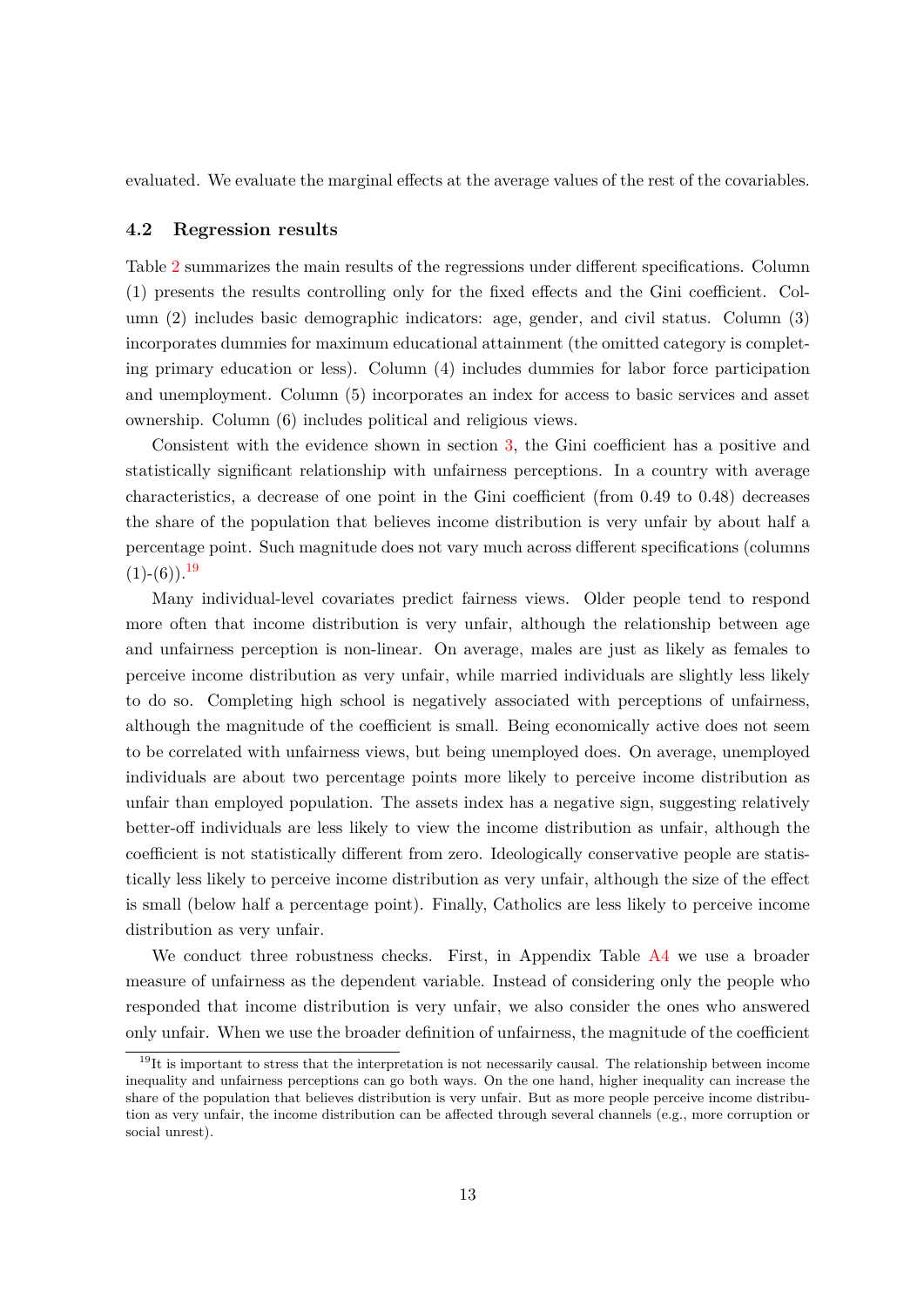on the Gini declines. Given the relatively large standard errors, the 95% confidence interval on the Gini coefficient includes the zero; but the interval also includes the estimated magnitudes in our baseline set of regressions (Table [2\)](#page-21-0). In other words, when we use the broader measure of unfairness, our estimates become less informative. This is because strong unfairness views are more strongly correlated to income inequality than weak unfairness views (Table [1](#page-20-0) and Figure  $2^{20}$  $2^{20}$  $2^{20}$ 

As a second robustness check, in Appendix Table [A5](#page-32-0) we run a specification similar to the one in column (6) of Table [2,](#page-21-0) but using an alternative set of inequality indicators instead of the Gini coefficient. We find a positive correlation between income inequality and unfairness perceptions across all relative measures of inequality (columns  $(1)-(4)$ ). The Gini coefficient calculated without households with zero income, the Atkinson index, the Theil index, and the Generalized Entropy indicator are consistently correlated with unfairness and all the coefficients are statistically different from zero at the usual levels. In contrast, the absolute Gini (our absolute measure of inequality in the table) is negatively correlated with unfairness perceptions, although the coefficient is statistically indistinguishable from zero.

As a final robustness check, in Appendix Table  $A6$  we estimate equation [\(1\)](#page-11-0) using a linear probability model (LPM) instead of a Logit. The choice of a LPM is consistent with the visual evidence shown in Figure [2,](#page-18-0) Panel A, where fairness views seems to be linearly related to the Gini coefficient. Overall, we find that the magnitude of the correlations is quite similar in the LPM and the Logit regressions. For example, in the specification with the larger set of controls (column (6)), the marginal effect of the Gini coefficient is 0.68 using the Logit (Table [2\)](#page-21-0) and 0.63 using the LPM (Appendix Table [A6\)](#page-33-0).

**4.2.1 Decomposing changes in fairness views over time.** Both aggregate inequality and individual-level characteristics are associated with fairness perceptions. Next, we ask which of these two factors mainly explain (in an accounting sense) the reduction in unfairness beliefs over the last decade. To do this, we perform a Oaxaca-Blinder decomposition, taking 2002 and 2013 as the two groups to be compared (see Appendix [C](#page-37-0) for details on the Oaxaca-Blinder decomposition). In the decompositions, we use the broad definition of unfairness perceptions as the dependent variable and include controls for demographics, educational attainment, labor market status, assets, political views, and religion. Figure [3](#page-19-0) shows the results.

During the 2002-2013 period, the share of the population perceiving the distribution as

<sup>&</sup>lt;sup>20</sup>The effect of some individual-level characteristics are also different when using the broader definition of unfairness views. The effect of completing college on perceptions of unfairness becomes strong and statistically significant. Civil status stops being statistically significant, while the male dummy becomes negative and statistically significant (in both cases consistently so across specifications). The coefficient on the assets index becomes larger and statistically different from zero. Finally, the effect of political ideology and religious views become statistically indistinguishable from zero. These results suggest that the population that perceives the income distribution as very unfair tends to be different in observable variables than the population that believes the income distribution is merely unfair.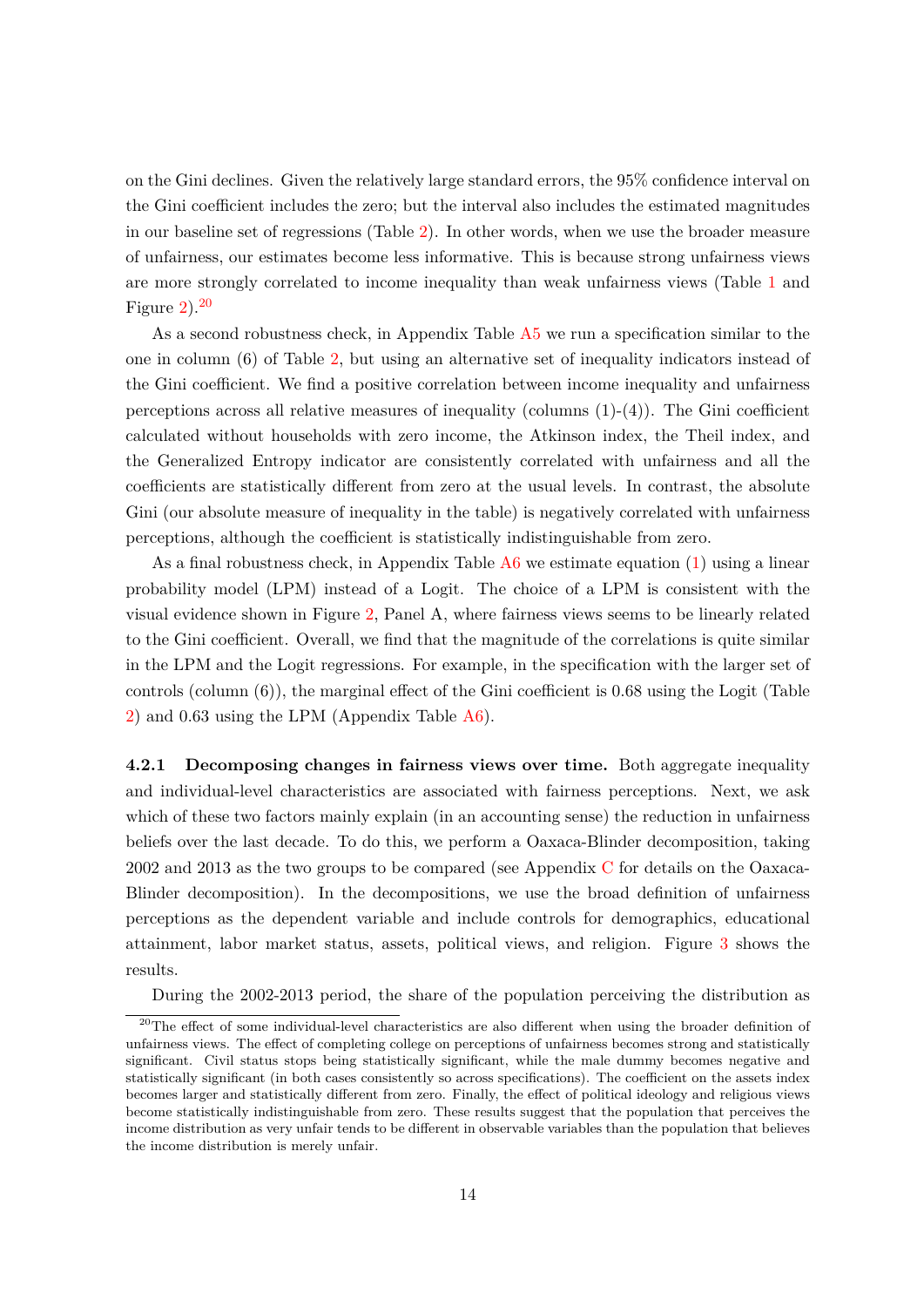unfair decreased 14 percentage points, from 87% to 73%. The decomposition results suggest that about 28% of such a change (4 percentage points) is accounted for by changes in the elasticity of fairness views to each covariable (i.e., changes in the values of the coefficients in the regression), while the other 72% can be explained by changes in the covariables' values. Among the covariables included in the decomposition, the one that mainly explains the decline in the unfairness perceptions is the change in the value of the Gini coefficient, which accounts for 88.9% of the explained component. In contrast, changes in the composition of the population only account for 11.1% of the explained component. This result suggests that the decline in unfairness views during the 2000s in Latin America seems to be mainly driven by changes in income inequality, and not by changes in the composition of the population.

### <span id="page-14-0"></span>**5 The predictive power of fairness views for social unrest**

There is a vast literature that relates economic inequality—and more recently, measures of polarization—to social cohesion, conflict, and activism.<sup>[21](#page-0-0)</sup> Arguably, the relationship between income inequality and conflict is mediated by fairness views. That is, individuals mobilize partly because they believe existing inequities are not fair. However, a given level of income inequality might not be seen as unfair by some individuals due to, for example, misperceptions of the actual level of inequality [\(Gimpelson and Treisman,](#page-24-1) [2018\)](#page-24-1) or a perception that income gaps are mainly driven by differences in talent or effort [\(Alesina et al.,](#page-23-15) [2001\)](#page-23-15). For these reasons, a regression that links social unrest to income inequality can contain a substantial amount of measurement error. We sidetrack these issues by directly measuring the link between social unrest and fairness views.

We measure social unrest using the opinion polls data. Specifically, for several political activities, Latinobarómetro asks repondents whether they (i) Have ever done a given activity; (ii) Would do the activity; or (iii) Would never do the activity. We investigate eight different types of demonstrations: making a complaint on social media, making a complaint on the media, signing a petition, protesting with authorization, protesting without authorization, refusing to pay taxes, participating in riots, and occupying land, factories or buildings.<sup>[22](#page-0-0)</sup> We also use an index of political participation which takes the value one if the individual engaged in tax evasion, an illegal protest, signed a petition, or complained on the media, and zero otherwise.<sup>[23](#page-0-0)</sup> For each activity (and the index), we consider two measures of social unrest. First, we use an indicator that takes the value one if an individual reports having done the

 $^{21}$ For instance, in LA, [Gasparini et al.](#page-24-6) [\(2008\)](#page-24-6) find a strong empirical correlation between inequality and conflict, as well as polarization and conflict. Most of previous studies linking inequality and conflict are based on cross-country regressions, and therefore have a notably smaller sample size than our analysis.

 $22$ Unfortunately, Latinobarómetro asked these question in only a few years, so our sample size for these regressions is an order of magnitude smaller than in the previous regressions.

 $23$ We use those four measures to construct the index because we do not have data on the other political activities during 2015. Other years have data on fewer political activities.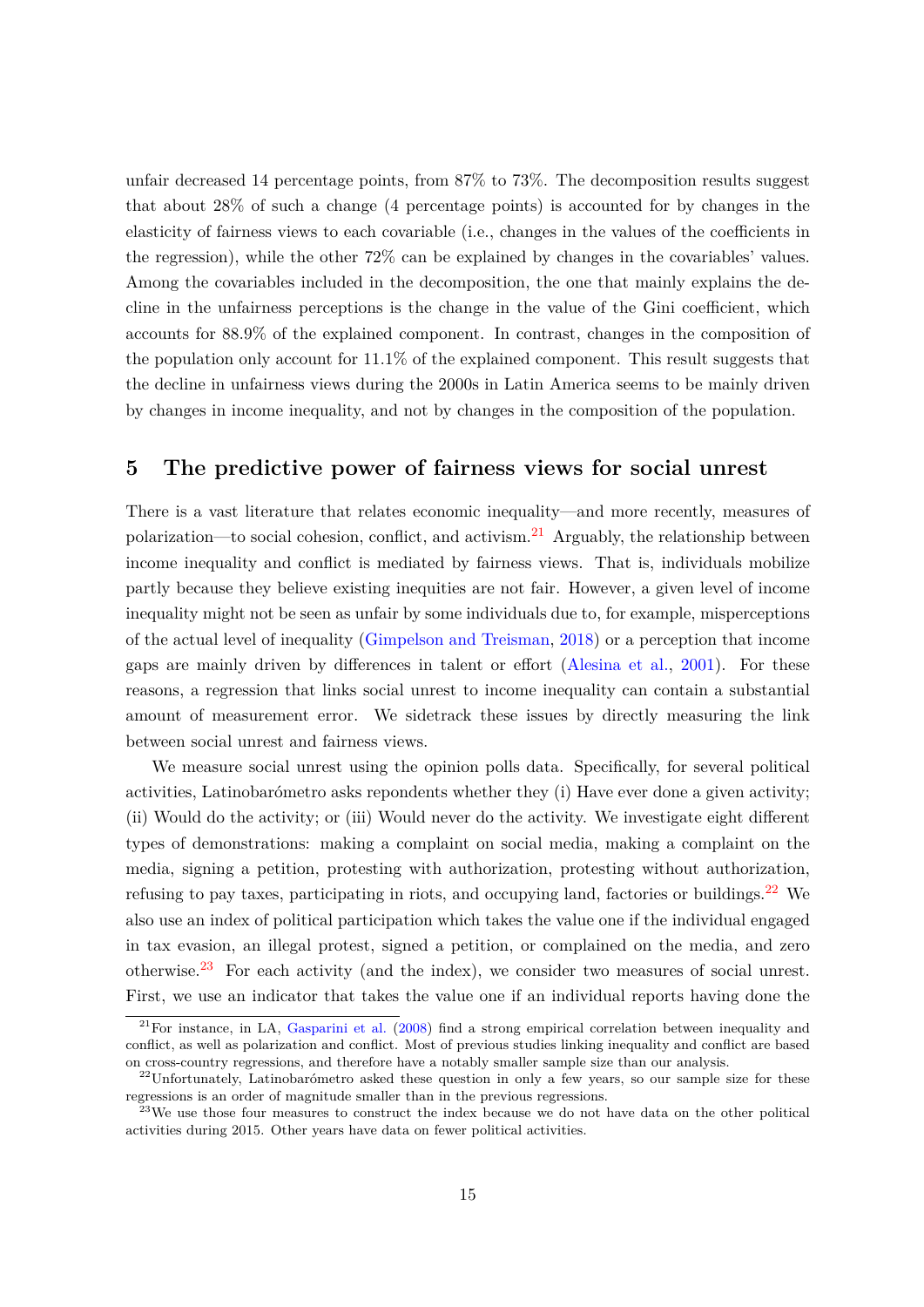activity in the past. Second, we use a dummy that takes the value one if the individual did the activity in the past or reports that she is willing to do the activity, and zero otherwise.

Table [3,](#page-22-0) Panel A shows unfairness perceptions correlate with taking part in political activities in the past. We find positive and statistically significant effects for complaining on social media (column  $(1)$ ) and signing a petition (column  $(3)$ ). Conditional on income inequality, individuals who perceive the income distribution as very unfair are 1.6 percentage points more likely to have complained through social media in the past (from a baseline of 7.8%) and 1.3 percentage points more likely to have signed a petition in the past (from a baseline of 18.6%). The rest of the effects tend to be positive although not statistically different from zero. Conditional on fairness views, we find a statistically significant correlation between the Gini and complaining on social media (column (1)), taking part in an authorized demonstration (column  $(5)$ ), and the composite index (column  $(9)$ ). The effect of income inequality on the rest of the activities is statistically indistinguishable from zero.

Table [3,](#page-22-0) Panel B shows the results when the dependent variable also includes the willingness to take part in the political activities. The set of political activities predicted by fairness views are somewhat different than in Panel A. In Panel B, we find positive and statistically significant effects for complaining through media (either social media or traditional media, columns  $(1)$  and  $(2)$ , respectively) and refusing to pay taxes (column  $(6)$ ). The magnitude of the coefficients that are statistically significant tends to be larger. For example, the effect of unfairness views on the propensity to complain on social media is twice as large in Panel B than in Panel A (3.3 vs. 1.6 percentage points, correspondingly). Finally, we find that—holding fairness views constant—income inequality is predictive of refusing to pay taxes (column (4)). The effect of income inequality on the rest of the political activities is not statistically different from zero.

These results show there are political activities for which fairness views and income inequality have predictive power independent of each other (like complaining through social media), but also activities that are exclusively predicted by income inequality (like participating in an unauthorized protest) or fairness views (like signing a petition). This suggests both fairness views and income inequality capture different channels through which changes in the income distribution can affect social unrest.

## <span id="page-15-0"></span>**6 Conclusions**

In this paper we analyze perceptions of distributive justice in a context of falling income inequality. We show that fairness beliefs moved in line with the evolution of objective inequality indicators: both unfairness perceptions and income inequality declined across countries and over time in our sample. Some individual-level characteristics, such as unemployment status and political ideology, are systematically correlated to fairness views. Fairness views have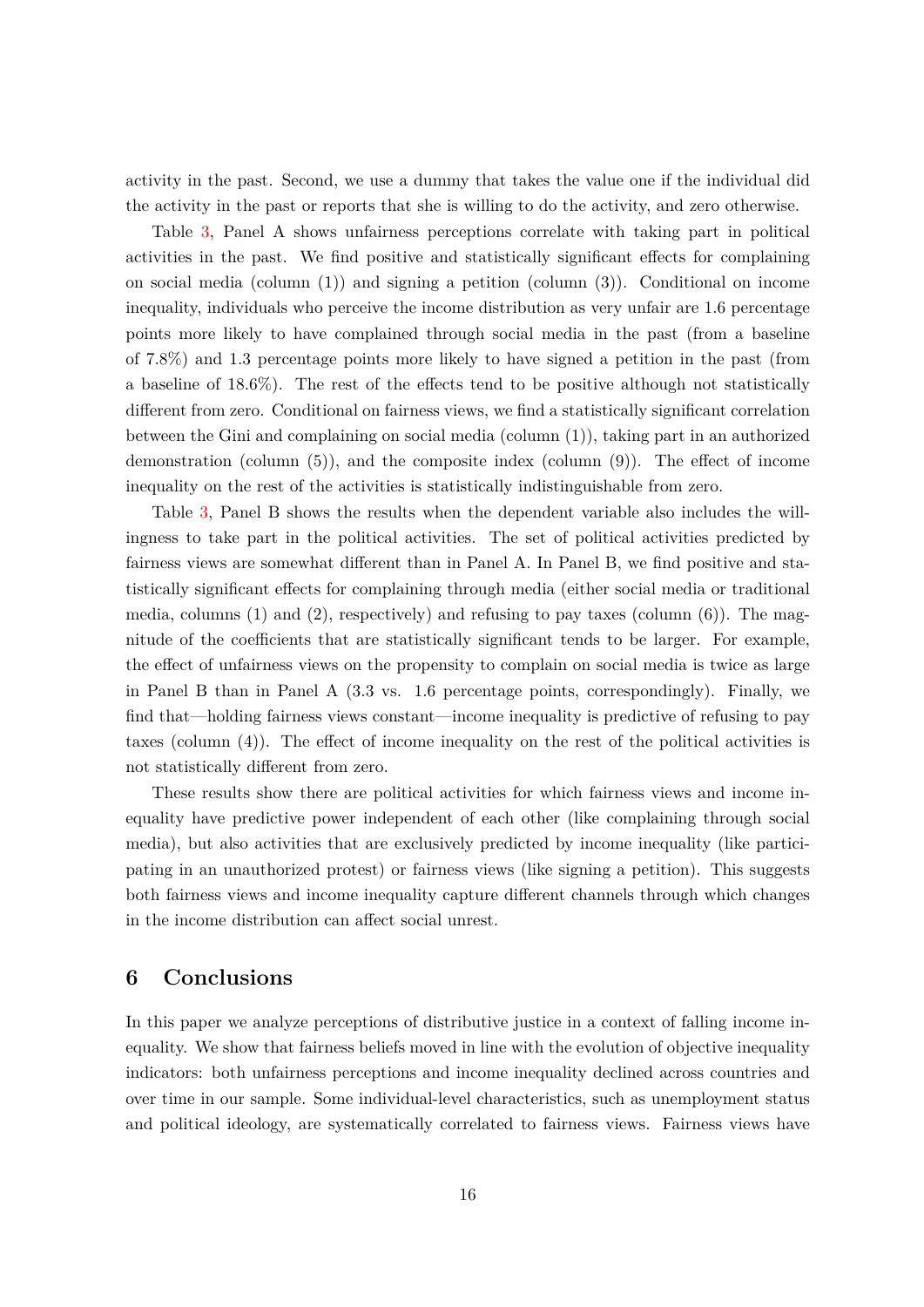predictive power for social unrest above and beyond income inequality (and vice-versa).

Our findings are relevant for both researchers and policymakers. For researchers, our results suggest that, in some contexts, one can proxy fairness views using relative measures of income inequality, such as the widely used Gini coefficient. This is reassuring, since inequality measures are much more widely available than fairness views in standard datasets.

For policymakers, our findings warn about concerning levels of dissatisfaction with existing income disparities. Three in four LA citizens believe income distribution is unfair, and such perceptions have proved to be relatively inelastic to a relatively large improvement in the income distribution. If fairness perceptions are interpreted as preferences for some leveling of income, our results suggest a striking majority is in favor of reducing the existing disparities between the rich and the poor, while very few people believe the current distribution is fair and income disparities should remain the same. A second actionable insight for policymakers is that fairness views act as a thermometer of individuals' latent propensity to engage in political activities. Thus, if policymakers want to prevent social unrest, they ought to pay attention to the evolution of fairness views and take preventive measures before unfairness becomes the ubiquitous view.

A caveat with our results is that we cannot disentangle whether most individuals believe income distribution is unfair because (i) individuals have inaccurate views about the levels of income inequality (perhaps, believing that the distribution of income is more unequal than it actually is); or (ii) individuals accurately assess the level of inequality, but believe that the process that generates such inequities is not fair. Disentangling these two channels is a challenge for future research.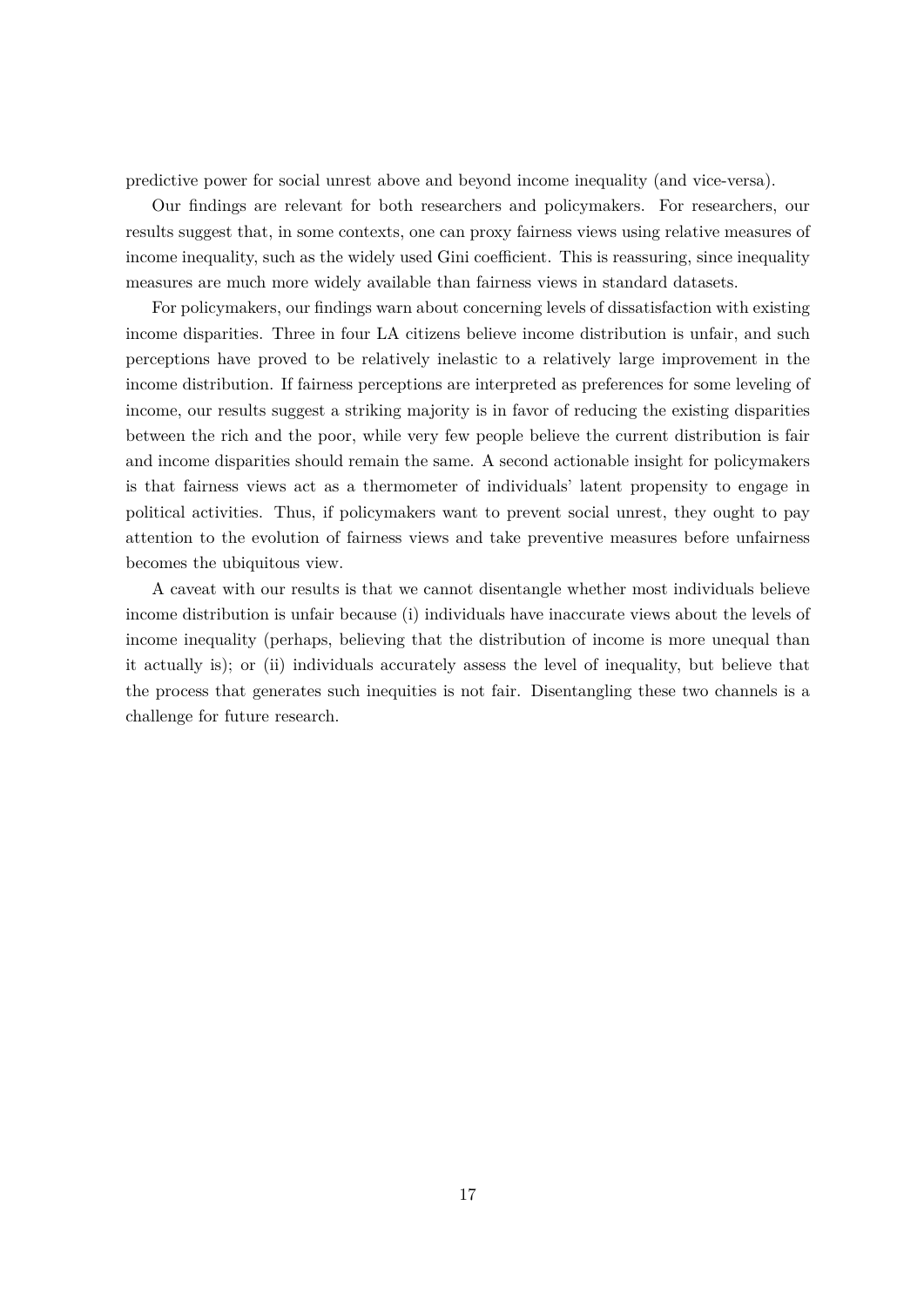## **Figures and tables**

<span id="page-17-0"></span>

Figure 1: Fairness views in Latin America over time and across countries

**Notes:** Panel A presents the average across 18 LA countries of the share of individuals that perceived income distribution as very unfair, unfair, fair, and very fair over the 1997-2015 period. Panel B presents the percentage of the population that believes income distribution is either unfair or very unfair in 2002 and 2013 for all LA countries for which data is available. Due to data unavailability in 2002, for the Dominican Republic we use 2007. See Appendix [B](#page-34-1) for further details.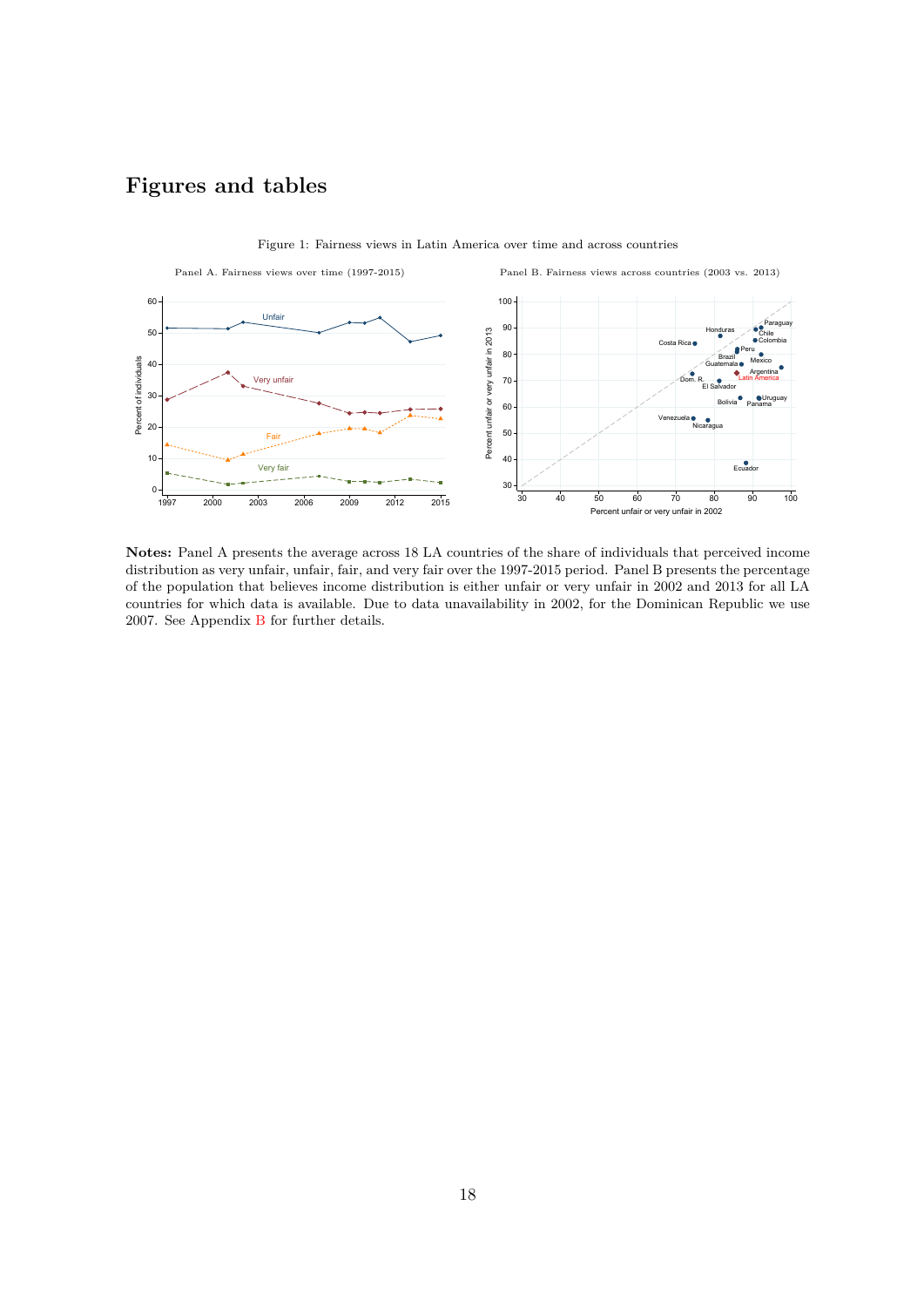<span id="page-18-0"></span>

Figure 2: Fairness views and income inequality in Latin America

**Notes:** Panel A shows a binned scatterplot of the Gini coefficient and fairness views for all country-years in our sample. To construct this figure, we group the Gini coefficient of each country-year in bins of width equal to 0.02 Gini points and then calculate the average fairness perceptions in each bin.

Panel B plots the percentage point change in the share of the population that believes income distribution is either unfair or very unfair between 2002 and 2013 (or close years), and the change in the Gini coefficient between 2002 and 2013 (or close years) for all LA countries. Due to a break in data comparability or household data unavailability, for some countries, we use inequality data from adjacent years. In 2002, we use: Argentina 2004, Chile 2003, Costa Rica 2010, Ecuador 2003, Guatemala 2006, Nicaragua 2001, Panama 2008, and Peru 2004. In 2013 we use: Guatemala 2014, Mexico 2014, Nicaragua 2014, and Venezuela 2012. See Appendix [B](#page-34-1) for more details.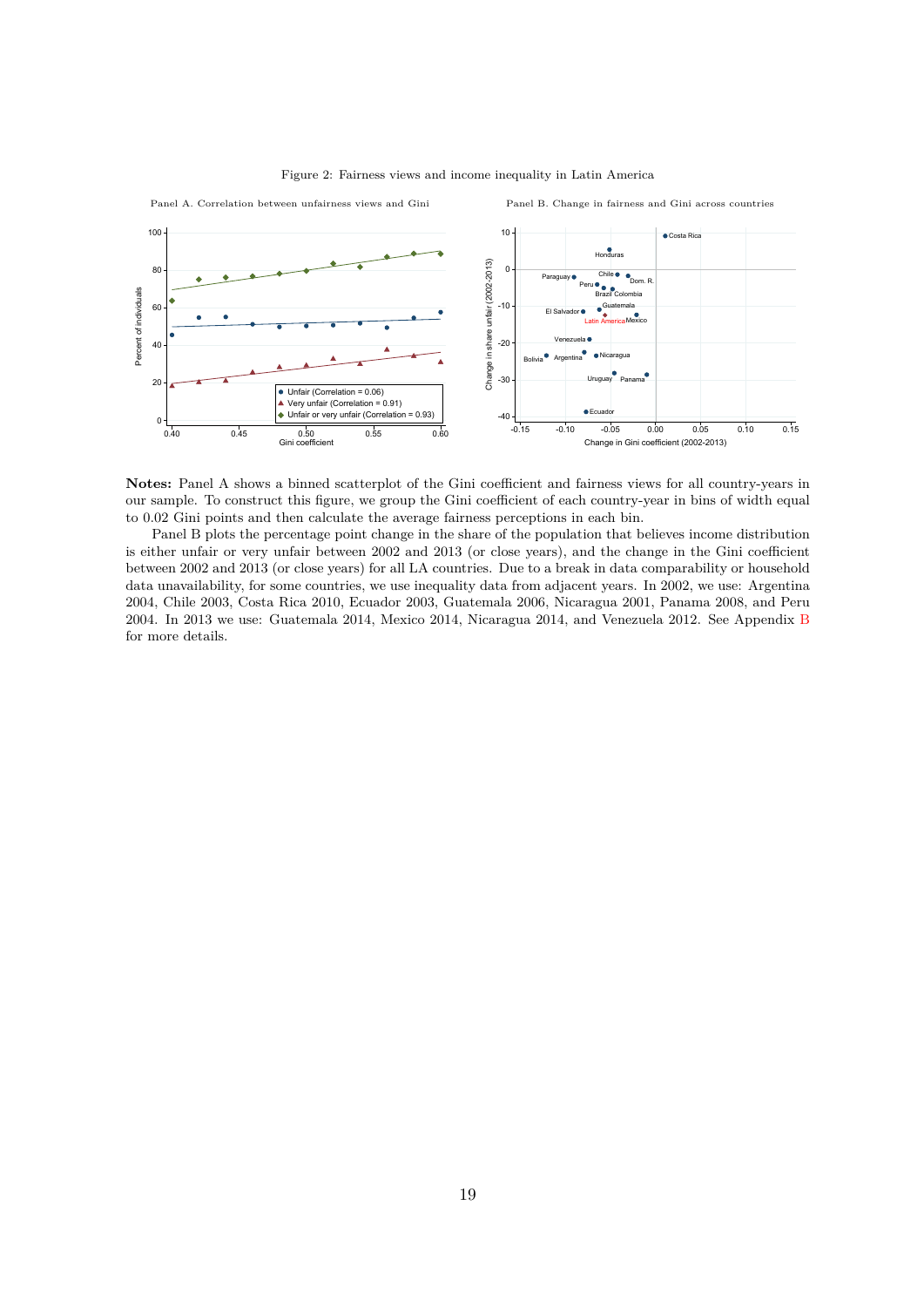<span id="page-19-0"></span>

Figure 3: Oaxaca-Blinder decomposition of unfairness perceptions, 2002-2013

**Notes:** This figure presents the estimates of the Oaxaca-Blinder decomposition (see Appendix [C\)](#page-37-0). The dependent variable is a dummy that indicates whether the individual believes income distribution is unfair or very unfair. The regressors include the Gini coefficient, age, age squared, and dummy variables for: civil status, gender, literacy, maximum educational attainment, labor force participation, unemployment status, an assets index, political ideology, and religious views. The "explained" part of the results refers to changes in the value of the covariables, while the "unexplained" refers to changes in the coefficients and the interaction terms.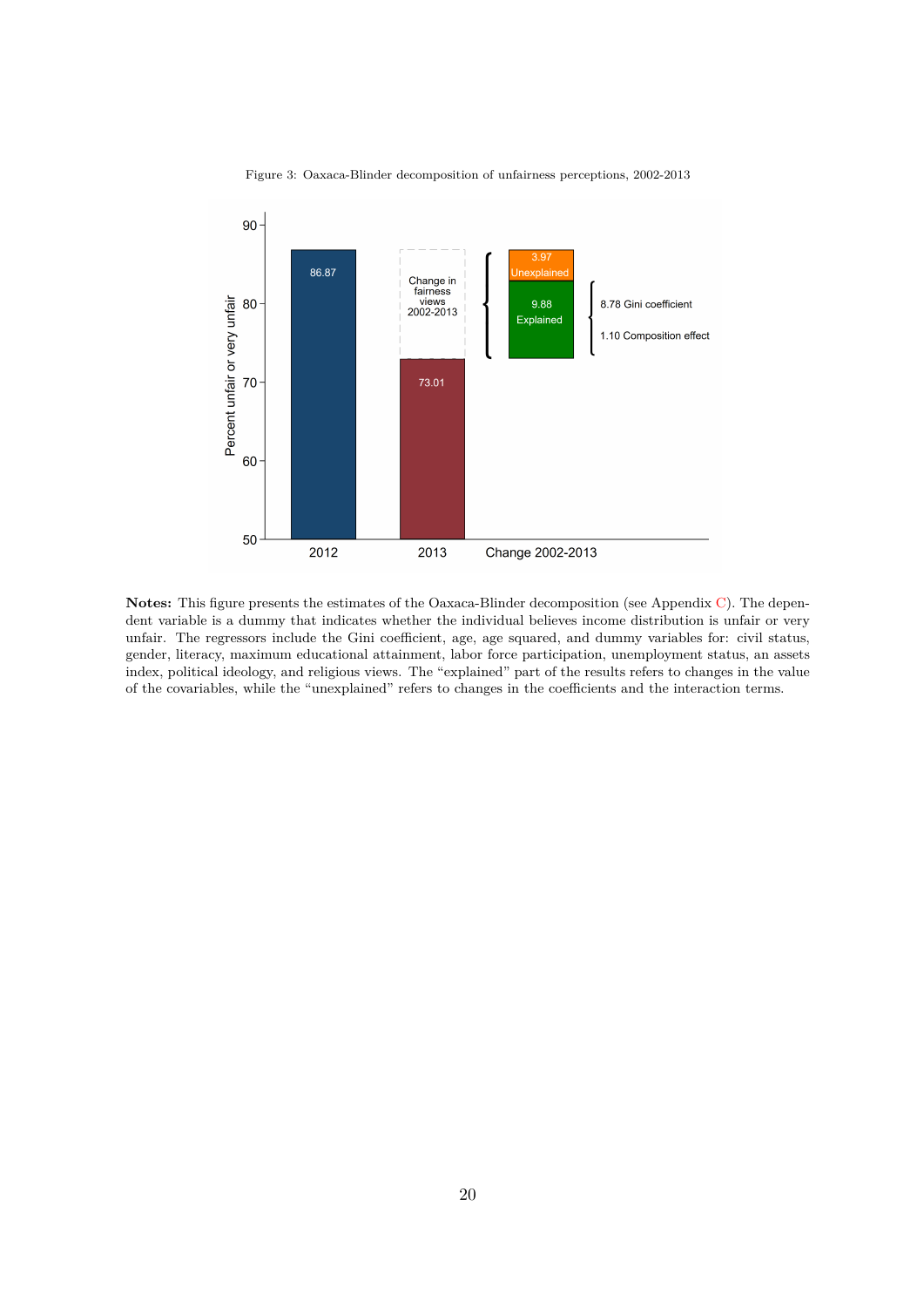<span id="page-20-0"></span>

|                       |            | Individual-level data |         | Country-by-year level data |         |          | Averaging correlations | across countries |         |
|-----------------------|------------|-----------------------|---------|----------------------------|---------|----------|------------------------|------------------|---------|
|                       | U. or V.U. | V.U.                  | U.      | U. or V.U.                 | V.U.    | U.       | U. or V.U.             | V.U.             | U.      |
|                       | (1)        | (2)                   | (3)     | (4)                        | (5)     | (6)      | (7)                    | (8)              | (9)     |
| Gini coefficient      | 0.39       | 0.36                  | 0.10    | 0.84                       | 0.82    | 0.25     | 0.39                   | 0.28             | 0.15    |
|                       | (0.07)     | (0.07)                | (0.09)  | (0.10)                     | (0.16)  | (0.35)   | (0.07)                 | (0.07)           | (0.09)  |
| Theil index           | 0.39       | 0.38                  | 0.05    | 0.85                       | 0.82    | 0.27     | 0.33                   | 0.20             | 0.18    |
|                       | (0.07)     | (0.07)                | (0.09)  | (0.09)                     | (0.16)  | (0.35)   | (0.07)                 | (0.07)           | (0.09)  |
| Atkinson, $A(0.5)$    | $0.38\,$   | 0.35                  | 0.10    | 0.84                       | 0.82    | $0.25\,$ | 0.37                   | 0.26             | 0.15    |
|                       | (0.07)     | (0.07)                | (0.09)  | (0.10)                     | (0.16)  | (0.35)   | (0.07)                 | (0.07)           | (0.09)  |
| Atkinson, $A(1)$      | 0.36       | 0.30                  | 0.13    | 0.84                       | 0.82    | 0.25     | 0.38                   | 0.28             | 0.13    |
|                       | (0.07)     | (0.08)                | (0.09)  | (0.10)                     | (0.16)  | (0.34)   | (0.07)                 | (0.08)           | (0.09)  |
| Mean log deviation    | $\rm 0.35$ | 0.29                  | 0.14    | 0.84                       | 0.82    | 0.25     | 0.38                   | 0.28             | 0.13    |
|                       | (0.07)     | (0.08)                | (0.09)  | (0.10)                     | (0.16)  | (0.34)   | (0.07)                 | (0.08)           | (0.09)  |
| Coefficient Variation | 0.33       | 0.36                  | 0.00    | 0.78                       | 0.78    | 0.19     | 0.18                   | 0.20             | 0.10    |
|                       | (0.08)     | (0.08)                | (0.09)  | (0.13)                     | (0.16)  | (0.36)   | (0.08)                 | (0.08)           | (0.09)  |
| Ratio $75/25$         | 0.29       | 0.15                  | 0.24    | 0.80                       | 0.78    | 0.26     | 0.36                   | 0.29             | 0.12    |
|                       | (0.07)     | (0.09)                | (0.08)  | (0.11)                     | (0.17)  | (0.33)   | (0.07)                 | (0.09)           | (0.08)  |
| Generalized entropy   | 0.29       | 0.35                  | $-0.04$ | 0.80                       | 0.72    | 0.35     | 0.18                   | 0.09             | 0.19    |
|                       | (0.05)     | (0.08)                | (0.08)  | (0.11)                     | (0.18)  | (0.34)   | (0.05)                 | (0.08)           | (0.08)  |
| Ratio $90/10$         | 0.23       | 0.10                  | 0.21    | 0.81                       | 0.79    | 0.25     | 0.30                   | 0.30             | 0.07    |
|                       | (0.07)     | (0.08)                | (0.08)  | (0.11)                     | (0.17)  | (0.32)   | (0.07)                 | (0.08)           | (0.08)  |
| Variance              | $-0.08$    | $-0.01$               | $-0.12$ | $-0.25$                    | 0.10    | $-0.71$  | $-0.06$                | 0.04             | $-0.12$ |
|                       | (0.07)     | (0.08)                | (0.08)  | (0.39)                     | (0.43)  | (0.14)   | (0.07)                 | (0.08)           | (0.08)  |
| Absolute Gini         | $-0.21$    | $-0.10$               | $-0.18$ | $-0.71$                    | $-0.46$ | $-0.64$  | $-0.18$                | $-0.10$          | $-0.22$ |
|                       | (0.09)     | (0.10)                | (0.08)  | (0.23)                     | (0.26)  | (0.31)   | (0.09)                 | (0.10)           | (0.08)  |
| Kolm, $K(1)$          | $-0.31$    | $-0.18$               | $-0.22$ | $-0.80$                    | $-0.64$ | $-0.50$  | $-0.22$                | $-0.16$          | $-0.22$ |
|                       | (0.09)     | (0.10)                | (0.08)  | (0.12)                     | (0.18)  | (0.37)   | (0.09)                 | (0.10)           | (0.08)  |

Table 1: Correlation between inequality indicators and fairness views, 1997-2015

**Notes:** U. or V.U. stands for "Unfair or Very Unfair"; V.U. stands for "Very Unfair"; U. stands for "Unfair." In columns (1)-(3), we calculate each correlation using the individual-level data and pooling all countries and years in our sample. In columns (4)-(6), we calculate the average unfairness views in each country-year, and then calculate the correlation between each inequality indicator and the average fairness views. In columns (7)- (9), we calculate the correlation between each inequality indicator and fairness views over time for each country separately (using the individual-level data), and then average the correlations across countries. Standard Errors are reported in parenthesis and were calculated with bootstrap (500 iterations).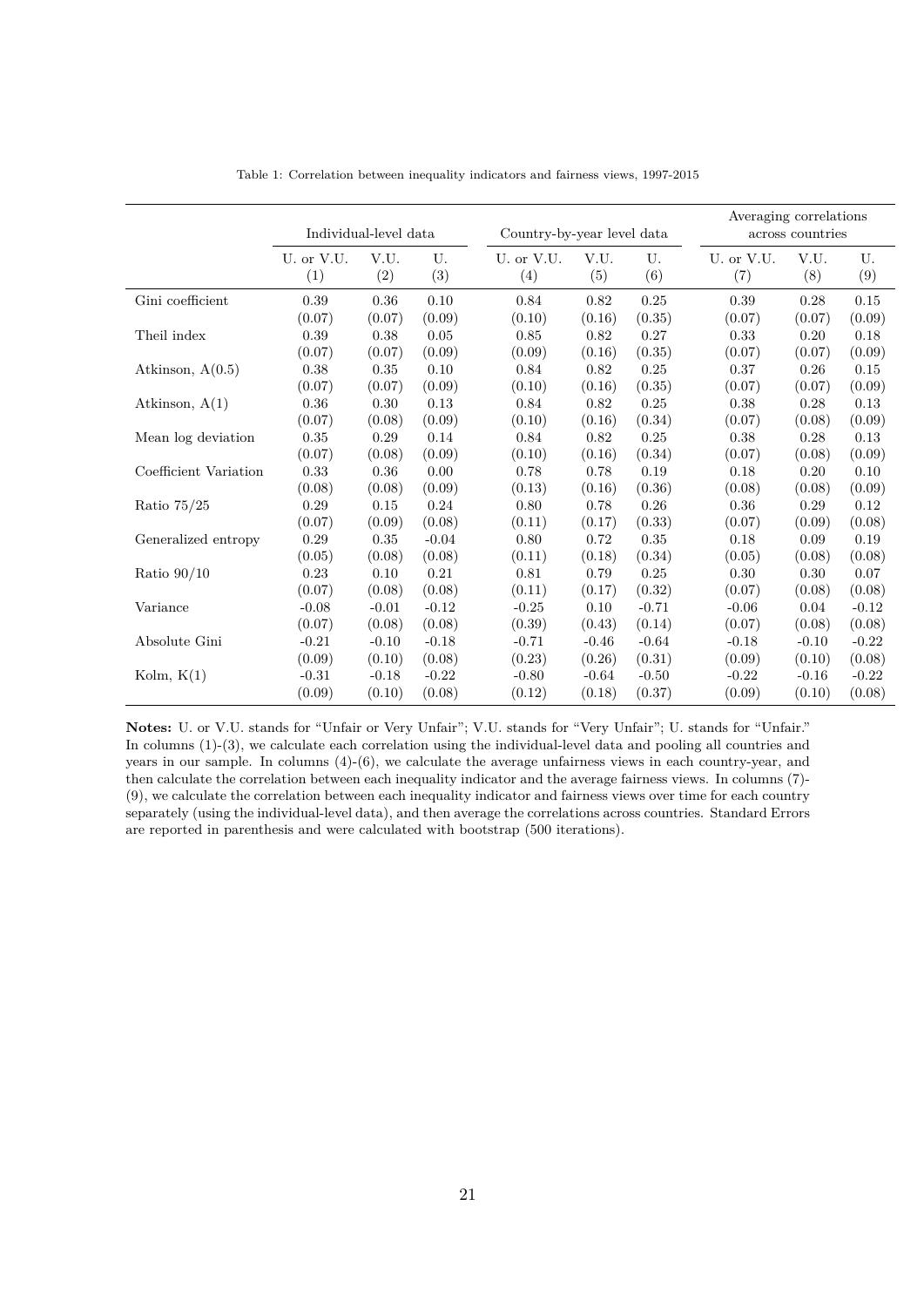<span id="page-21-0"></span>

|                | <b>Baseline</b>        | Demog.      | Education        | Labor<br>status        | Assets      | Ideology,<br>Religion  |
|----------------|------------------------|-------------|------------------|------------------------|-------------|------------------------|
|                | (1)                    | (2)         | (3)              | (4)                    | (5)         | (6)                    |
| Gini           | $0.679^{\ast\ast\ast}$ | $0.674***$  | $0.678***$       | $0.680^{\ast\ast\ast}$ | $0.678***$  | $0.684^{\ast\ast\ast}$ |
|                | (0.227)                | (0.225)     | (0.225)          | (0.225)                | (0.225)     | (0.223)                |
| Age            |                        | $0.004***$  | $0.004^{***}\,$  | $0.004***$             | $0.004***$  | $0.004***$             |
|                |                        | (0.000)     | (0.000)          | (0.000)                | (0.000)     | (0.000)                |
| Age squared    |                        | $-0.000***$ | $-0.000^{***}\,$ | $-0.000***$            | $-0.000***$ | $-0.000***$            |
|                |                        | (0.000)     | (0.000)          | (0.000)                | (0.000)     | (0.000)                |
| Male           |                        | $-0.002$    | $-0.002$         | $-0.001$               | $-0.001$    | 0.001                  |
|                |                        | (0.003)     | (0.003)          | (0.003)                | (0.003)     | (0.003)                |
| Married        |                        | $-0.006*$   | $-0.006**$       | $-0.006*$              | $-0.006*$   | $-0.005$               |
|                |                        | (0.003)     | (0.003)          | (0.003)                | (0.003)     | (0.003)                |
| Finished HS    |                        |             | $-0.010*$        | $-0.009*$              | $-0.008*$   | $-0.006$               |
|                |                        |             | (0.005)          | (0.005)                | (0.005)     | (0.005)                |
| Finished coll. |                        |             | $-0.001$         | 0.000                  | 0.002       | 0.006                  |
|                |                        |             | (0.007)          | (0.007)                | (0.006)     | (0.006)                |
| In labor force |                        |             |                  | $-0.003$               | $-0.003$    | $-0.002$               |
|                |                        |             |                  | (0.004)                | (0.004)     | (0.003)                |
| Unemployed     |                        |             |                  | $0.020***$             | $0.019***$  | $0.019***$             |
|                |                        |             |                  | (0.007)                | (0.007)     | (0.007)                |
| Assets index   |                        |             |                  |                        | $-0.009$    | $-0.007$               |
|                |                        |             |                  |                        | (0.006)     | (0.006)                |
| Conservative   |                        |             |                  |                        |             | $-0.003*$              |
|                |                        |             |                  |                        |             | (0.002)                |
| Catholic       |                        |             |                  |                        |             | $-0.011***$            |
|                |                        |             |                  |                        |             | (0.004)                |
| N              | 167,436                | 166,105     | 164,662          | 164,436                | 164,436     | 164,436                |

Table 2: Logit regressions of unfairness perceptions (very unfair) and individuals' characteristics

**Notes:** This table presents estimates of the relationship between a dummy variable that indicates if the individual believes income distribution is very unfair and individuals' characteristics. Coefficients show the marginal effects at the mean values of the rest of the variables and were estimated through Logit regressions, weighting by individual's probability of being interviewed. All columns include country and year fixed effects. ∗∗∗ , ∗∗ and <sup>∗</sup> denote significance at 10%, 5% and 1% levels, respectively. Heteroskedasticity-robust standard errors clustered at the country-by-year level in parentheses.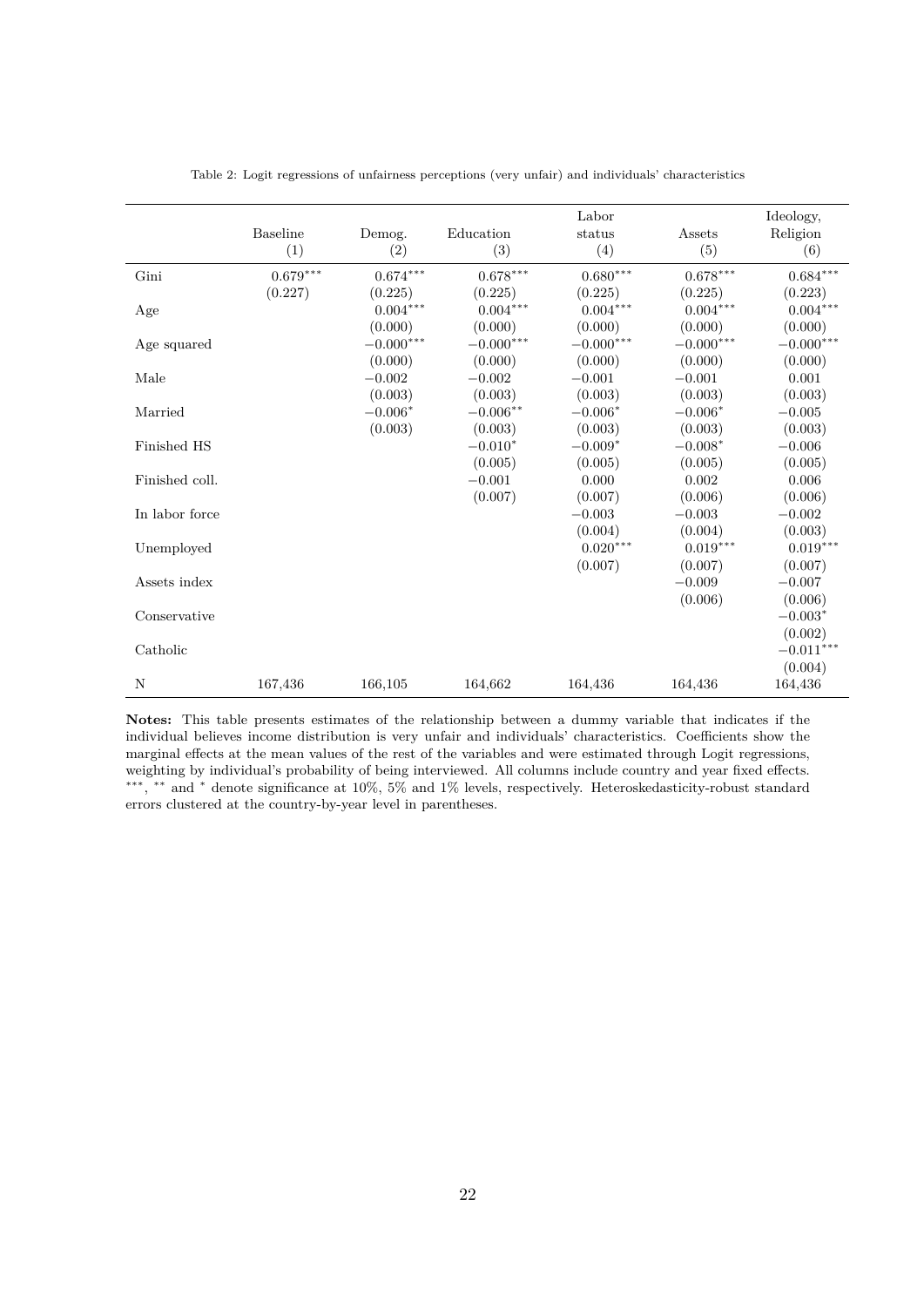|                                                      | Complain                                        |                                                 |                                                                                           |                                                                           |                                                                                  | Refuse                                                                      |                                                                                      | Occupy                                                                             | Activism                                                                       |
|------------------------------------------------------|-------------------------------------------------|-------------------------------------------------|-------------------------------------------------------------------------------------------|---------------------------------------------------------------------------|----------------------------------------------------------------------------------|-----------------------------------------------------------------------------|--------------------------------------------------------------------------------------|------------------------------------------------------------------------------------|--------------------------------------------------------------------------------|
|                                                      | on social                                       | Complain                                        | $\mathrm{Sign}$ a                                                                         | Authorizec                                                                | Jnauth                                                                           | to pay                                                                      | Participate                                                                          | land or                                                                            | composite                                                                      |
|                                                      | media                                           | on media                                        | petition                                                                                  | protest                                                                   | protest                                                                          | taxes                                                                       | in riots                                                                             |                                                                                    | index                                                                          |
|                                                      | $\begin{pmatrix} 1 \end{pmatrix}$               | $\widehat{\mathfrak{S}}$                        | $\binom{3}{2}$                                                                            | $(4)$                                                                     | $\widetilde{\mathfrak{G}}$                                                       | $\widehat{\epsilon}$                                                        | $\binom{7}{ }$                                                                       | and<br>buildings<br>(8)                                                            | $\odot$                                                                        |
| Panel A. Have done the activity in the past          |                                                 |                                                 |                                                                                           |                                                                           |                                                                                  |                                                                             |                                                                                      |                                                                                    |                                                                                |
| Very unfair                                          | $0.016***$                                      | 0.005                                           | $0.013***$                                                                                |                                                                           |                                                                                  |                                                                             |                                                                                      |                                                                                    |                                                                                |
|                                                      |                                                 |                                                 | $\circ$                                                                                   | $\begin{array}{c} 0.011\\ (0.007)\\ -0.060\\ (0.149)\\ 0.080 \end{array}$ | $\begin{array}{c} -0.001 \\ (0.004) \\ 0.164^* \\ (0.092) \\ (0.046 \end{array}$ | $\begin{array}{c} 0.004 \\ -0.005) \\ 0.105 \\ 0.039) \\ 0.043 \end{array}$ | $\begin{array}{c} 0.002 \\ 0.002) \\ 0.015 \\ 0.034) \\ 0.034) \\ 0.011 \end{array}$ | $\begin{array}{c} 0.003 \\ (0.002) \\ -0.054 \\ (0.040) \\ 0.015 \end{array}$      | $\begin{array}{c} 0.006 \\ (0.013) \\ 0.643^* \\ (0.336) \\ 0.251 \end{array}$ |
| Gini                                                 | $(0.004)$<br>0.322*                             | $(0.004)$<br>0.209                              |                                                                                           |                                                                           |                                                                                  |                                                                             |                                                                                      |                                                                                    |                                                                                |
|                                                      | (0.175)                                         | (0.182)                                         | $0.06$<br>$0.23$<br>$0.287$<br>$0.86$<br>$\circ$                                          |                                                                           |                                                                                  |                                                                             |                                                                                      |                                                                                    |                                                                                |
| Mean Dep. Var.                                       | 0.078                                           | 0.072                                           |                                                                                           |                                                                           |                                                                                  |                                                                             |                                                                                      |                                                                                    |                                                                                |
| Panel B. Have done the activity in the past or would |                                                 |                                                 |                                                                                           | do the activity                                                           |                                                                                  |                                                                             |                                                                                      |                                                                                    |                                                                                |
| Very unfair                                          | $0.033**$                                       | $0.031*$                                        | .012                                                                                      |                                                                           |                                                                                  | $0.024***$                                                                  |                                                                                      |                                                                                    |                                                                                |
|                                                      |                                                 |                                                 | $\circ$                                                                                   | $\begin{array}{c} 0.025\ (0.025) \ 0.162 \ 0.661) \end{array}$            | $\begin{array}{c} 0.016 \\ (0.014) \\ 0.452 \\ (0.446) \\ 0.210 \end{array}$     |                                                                             | $\begin{array}{r} -0.003 \\ (0.006) \\ 0.039 \\ (0.107) \\ 0.063 \end{array}$        | $\begin{array}{c} -0.001 \\ (0.008) \\ 0.014 \\ (0.147) \\ (0.147) \\ \end{array}$ | $\begin{array}{c} 0.011\\ -0.015)\\ 0.954\\ 0.695)\\ 0.688 \end{array}$        |
| Gini                                                 | $\begin{array}{c} (0.015) \\ 0.627 \end{array}$ | $\begin{array}{c} (0.017) \\ 0.603 \end{array}$ |                                                                                           |                                                                           |                                                                                  |                                                                             |                                                                                      |                                                                                    |                                                                                |
|                                                      | (0.786)                                         | (0.842)                                         | $\begin{array}{c} 2.79 \\ 2.62 \\ 2.62 \\ 2.69 \\ 0.00 \\ 0.00 \\ \end{array}$<br>$\circ$ |                                                                           |                                                                                  | $\begin{array}{c} (0.010) \\ 0.629^* \\ (0.328) \\ 0.187 \end{array}$       |                                                                                      |                                                                                    |                                                                                |
| Mean Dep. Var                                        | 0.413                                           | 0.477                                           |                                                                                           | 0.296                                                                     |                                                                                  |                                                                             |                                                                                      |                                                                                    |                                                                                |
| Z                                                    | 18,605                                          | 18,827                                          | $.704$<br>52                                                                              | 17,475                                                                    | 18,846                                                                           | 18,553                                                                      | 16,823                                                                               | 16,779                                                                             | 18,155                                                                         |

attainment, labor force participation, unemployment status, assets index, political ideology, and religion. The regressions in column (3) also controls for country and year fixed effects. The rest of the political activities are available in only one year and thus we cannot include fixed effects. \*\*\*, \*\*\* and \* denote Notes: This table presents estimates of the relationship between unfairness views (very unfair) and the likelihood of taking part in different political activities. Column (9) shows a composite index which takes the value one if the individual engaged in tax evasion, an illegal protest, signed a petition, or complained in the media, and zero otherwise. Coefficients display the marginal effects at the mean values of the rest of the variables and were estimated through Logit regressions, weighting by individuals' probability of being interviewed. All regressions control for age, squared age, gender, civil status, maximum educational country and year fixed effects. The rest of the political activities are available in only one year and thus we cannot include fixed effects. <sup>\*\*\*</sup>, \*\* and <sup>\*</sup> denote **Notes:** This table presents estimates of the relationship between unfairness views (very unfair) and the likelihood of taking part in different political activities. Column (9) shows a composite index which takes the value one if the individual engaged in tax evasion, an illegal protest, signed a petition, or complained in the media, and zero otherwise. Coefficients display the marginal effects at the mean values of the rest of the variables and were estimated through Logit regressions, weighting by individuals' probability of being interviewed. All regressions control for age, squared age, gender, civil status, maximum educational attainment, labor force participation, unemployment status, assets index, political ideology, and religion. The regressions in column (3) also controls for significance at 10%, 5% and 1% levels, respectively. Heteroskedasticity-robust standard errors clustered at the country-by-year level in parentheses. significance at 10%, 5% and 1% levels, respectively. Heteroskedasticity-robust standard errors clustered at the country-by-year level in parentheses.

<span id="page-22-0"></span>

| くらく<br>į                                                                              |  |
|---------------------------------------------------------------------------------------|--|
| i<br>Samud a<br>֖֖֖֖֖֖֖֧ׅ֚֚֚֚֚֚֚֚֚֚֚֚֚֚֚֚֚֚֚֚֚֚֬֝֓֓֡֬֓֞֓֡֞֬֝֓֬                        |  |
| i<br>ı                                                                                |  |
| しんせつ きゅうのう<br>.<br>.<br>.                                                             |  |
| ֖֖֖֧ׅ֧֖֧֧֚֚֚֚֚֚֚֚֚֚֚֚֚֚֚֚֚֚֚֚֚֚֚֚֚֚֚֚֚֚֚֡֬֝֝֓֞֝֓֞<br> <br> <br> <br>ì<br>֖֖֖֖֚֚֚֚֚֚֚֬ |  |
| ֖֖֖֖֖֧ׅ֪ׅ֖֧ׅ֚֚֚֚֚֚֚֚֚֚֚֚֚֚֚֚֚֚֚֚֚֚֚֚֚֚֬֝֝֝֝֝֓֓֬<br>ו<br>נ                             |  |
| l<br>l<br>I                                                                           |  |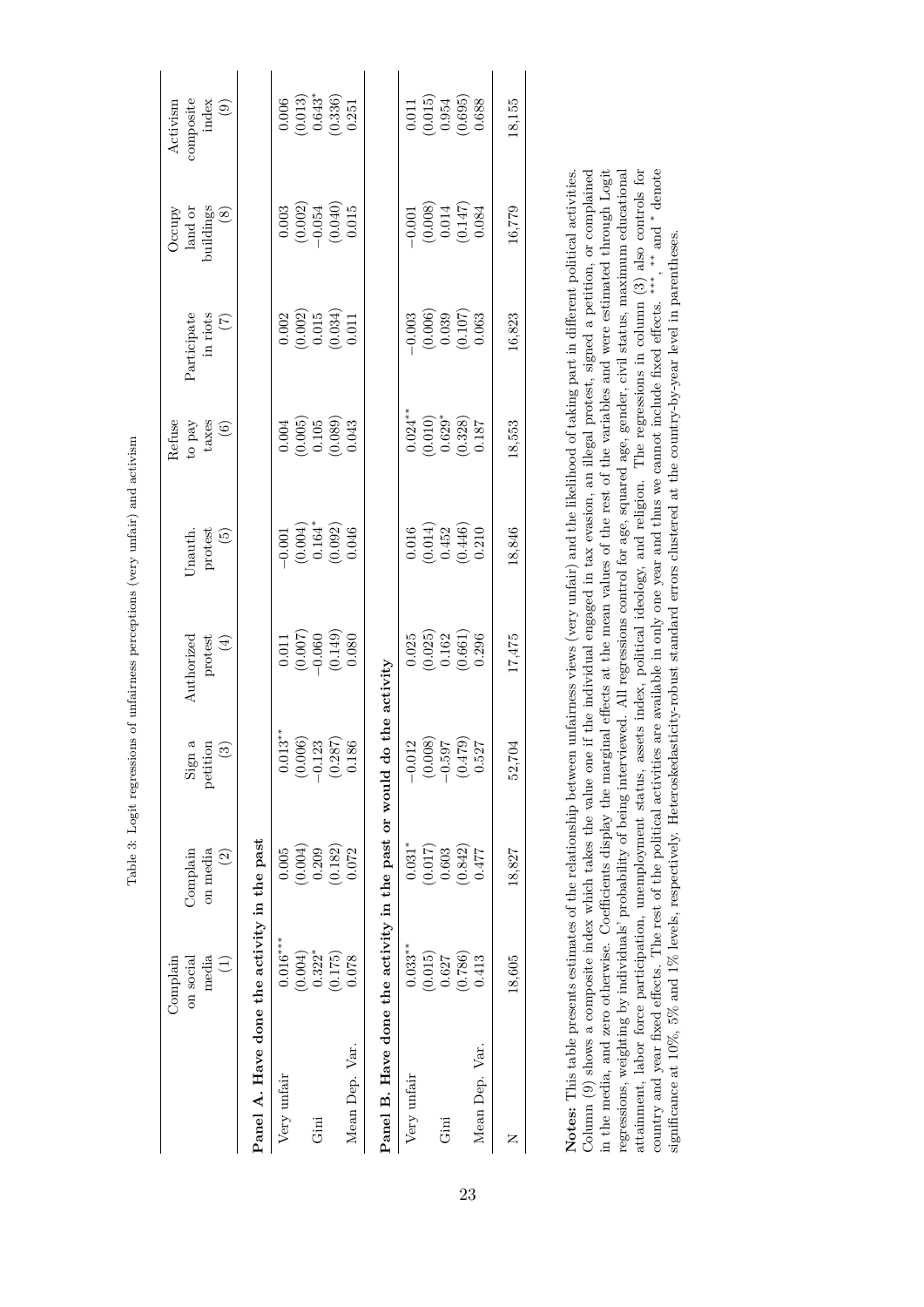## **References**

- <span id="page-23-2"></span>Alesina, A. and P. Giuliano (2011). Preferences for redistribution. In *Handbook of social economics*, Volume 1, pp. 93–131. Elsevier.
- <span id="page-23-15"></span>Alesina, A., E. Glaeser, and B. Sacerdote (2001). Why doesn't the us have a european-style welfare system? Technical report, National bureau of economic research.
- <span id="page-23-7"></span>Alesina, A. and R. Perotti (1996). Income distribution, political instability, and investment. *European economic review 40* (6), 1203–1228.
- <span id="page-23-10"></span>Alesina, A., S. Stantcheva, and E. Teso (2018). Intergenerational mobility and preferences for redistribution. *American Economic Review 108* (2), 521–54.
- <span id="page-23-4"></span>Almås, I., A. W. Cappelen, and B. Tungodden (2020). Cutthroat capitalism versus cuddly socialism: Are americans more meritocratic and efficiency-seeking than scandinavians? *Journal of Political Economy 128* (5), 000–000.
- <span id="page-23-5"></span>Alvaredo, F. and L. Gasparini (2015). Recent trends in inequality and poverty in developing countries. *Handbook of Income Distribution 2*, 697–805.
- <span id="page-23-14"></span>Amiel, Y. and F. Cowell (1999). *Thinking about inequality: Personal judgment and income distributions*. Cambridge University Press.
- <span id="page-23-13"></span>Amiel, Y. and F. A. Cowell (1992). Measurement of income inequality: Experimental test by questionnaire. *Journal of Public Economics 47* (1), 3–26.
- <span id="page-23-8"></span>Atkinson, A. B. and A. Brandolini (2010). On analyzing the world distribution of income. *The World Bank Economic Review 24* (1), 1–37.
- <span id="page-23-12"></span>Atkinson, A. B., T. Piketty, and E. Saez (2011). Top incomes in the long run of history. *Journal of Economic Literature 49* (1), 3–71.
- <span id="page-23-1"></span>Cappelen, A. W., A. D. Hole, and B. Sørensen, Erikand Tungodden (2007). The pluralism of fairness ideals: An experimental approach. *American Economic Review 97* (3), 818–827.
- <span id="page-23-3"></span>Cappelen, A. W., J. Konow, E. Sørensen, and B. Tungodden (2013). Just luck: An experimental study of risk-taking and fairness. *American Economic Review 103* (4), 1398–1413.
- <span id="page-23-11"></span>CEPAL, N. et al. (2010). América latina frente al espejo: dimensiones objetivas y subjetivas de la inequidad social y el bienestar en la región.
- <span id="page-23-0"></span>Choi, G. (2019). Revisiting the redistribution hypothesis with perceived inequality and redistributive preferences. *European Journal of Political Economy 58*, 220–244.
- <span id="page-23-6"></span>Cozzolino, P. J. (2011). Trust, cooperation, and equality: a psychological analysis of the formation of social capital. *British Journal of Social Psychology 50* (2), 302–320.
- <span id="page-23-9"></span>Cruces, G., R. Perez-Truglia, and M. Tetaz (2013). Biased perceptions of income distribution and preferences for redistribution: Evidence from a survey experiment. *Journal of Public Economics 98*, 100–112.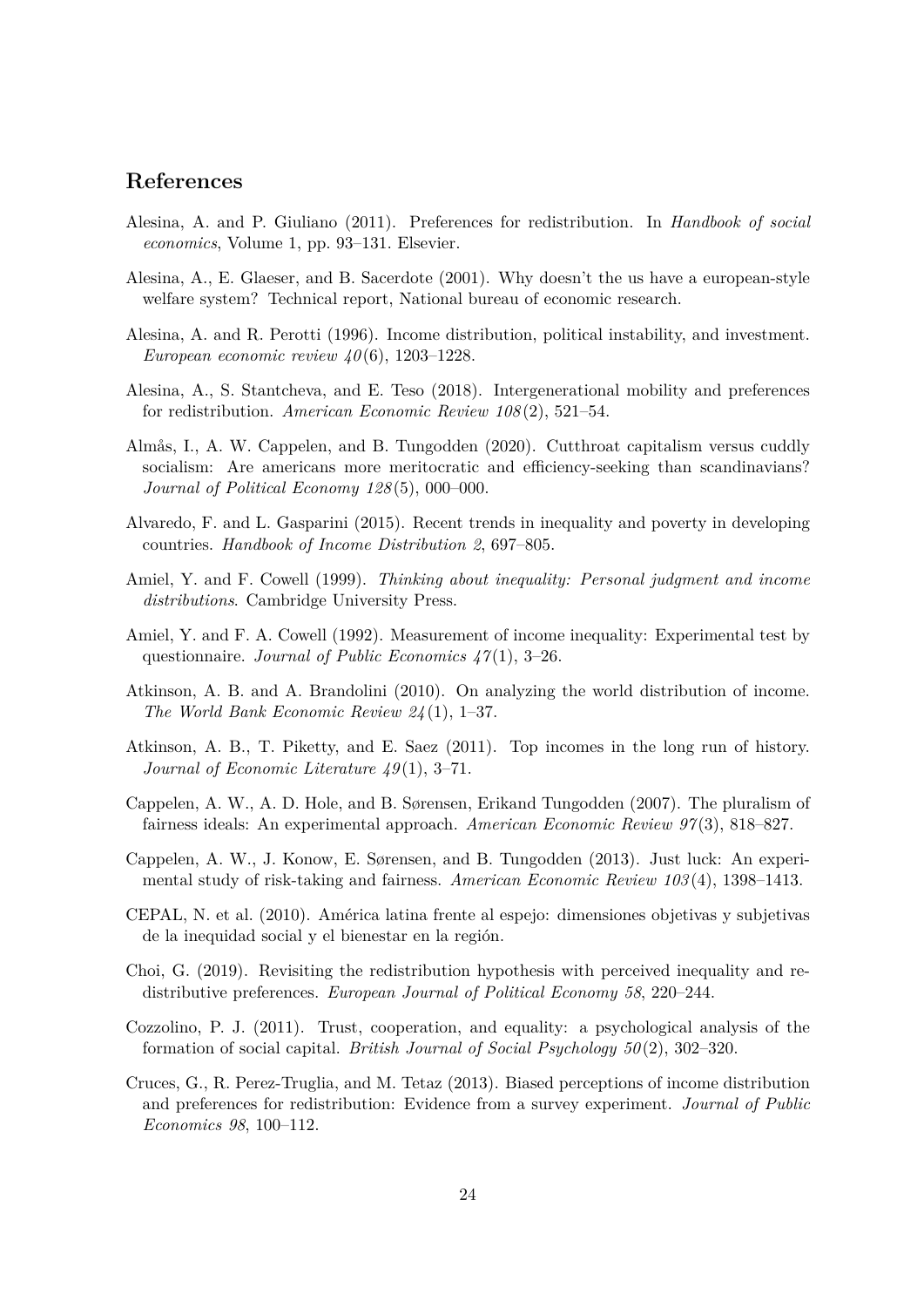- <span id="page-24-12"></span>Esteban, J., L. Mayoral, and D. Ray (2012). Ethnicity and conflict: An empirical study. *American Economic Review 102* (4), 1310–42.
- <span id="page-24-11"></span>Esteban, J. and D. Ray (2011). Linking conflict to inequality and polarization. *American Economic Review 101* (4), 1345–74.
- <span id="page-24-9"></span>Fehr, D., J. Mollerstrom, and R. Perez-Truglia (2021). Your place in the world-relative income and global inequality.
- <span id="page-24-10"></span>Fehr, D., D. Mueller, and M. Preuss (2020). Social mobility perceptions and inequality acceptance. *Working Paper*.
- <span id="page-24-4"></span>Finseraas, H. (2009). Income inequality and demand for redistribution: A multilevel analysis of european public opinion. *Scandinavian Political Studies 32* (1), 94–119.
- <span id="page-24-2"></span>Gasparini, L., G. Cruces, L. Tornarolli, and D. Mejía (2011). Recent trends in income inequality in latin america. *Economia 11* (2), 147–201.
- <span id="page-24-6"></span>Gasparini, L., M. Horenstein, E. Molina, and S. Olivieri (2008). Income polarization in latin america: Patterns and links with institutions and conflict. *Oxford Development Studies 36* (4), 461–484.
- <span id="page-24-14"></span>Gasparini, L. and N. Lustig (2011). The rise and fall of income inequality in latin america. Technical report, Documento de Trabajo.
- <span id="page-24-1"></span>Gimpelson, V. and D. Treisman (2018). Misperceiving inequality. *Economics & Politics 30* (1), 27–54.
- <span id="page-24-5"></span>Gustavsson, M. and H. Jordahl (2008). Inequality and trust in sweden: Some inequalities are more harmful than others. *Journal of Public Economics 92* (1-2), 348–365.
- <span id="page-24-8"></span>Hvidberg, K. B., C. Kreiner, and S. Stantcheva (2020). Social position and fairness views. Technical report, National Bureau of Economic Research.
- <span id="page-24-7"></span>Karadja, M., J. Mollerstrom, and D. Seim (2017). Richer (and holier) than thou? the effect of relative income improvements on demand for redistribution. *Review of Economics and Statistics 99* (2), 201–212.
- <span id="page-24-0"></span>Kuziemko, I., M. I. Norton, E. Saez, and S. Stantcheva (2015). How elastic are preferences for redistribution? evidence from randomized survey experiments. *American Economic Review 105* (4), 1478–1508.
- <span id="page-24-15"></span>Lustig, N., L. F. Lopez-Calva, and E. Ortiz-Juarez (2013). Declining inequality in latin america in the 2000s: The cases of argentina, brazil, and mexico. *World development 44*, 129–141.
- <span id="page-24-13"></span>Martínez Correa, J., L. J. Peñaloza Pacheco, and L. C. Gasparini (2020). Latin american brotherhood?: immigration and preferences for redistribution. *Documentos de Trabajo del CEDLAS*.
- <span id="page-24-3"></span>Meltzer, A. H. and S. F. Richard (1981). A rational theory of the size of government. *Journal of Political Economy 89* (5), 914–927.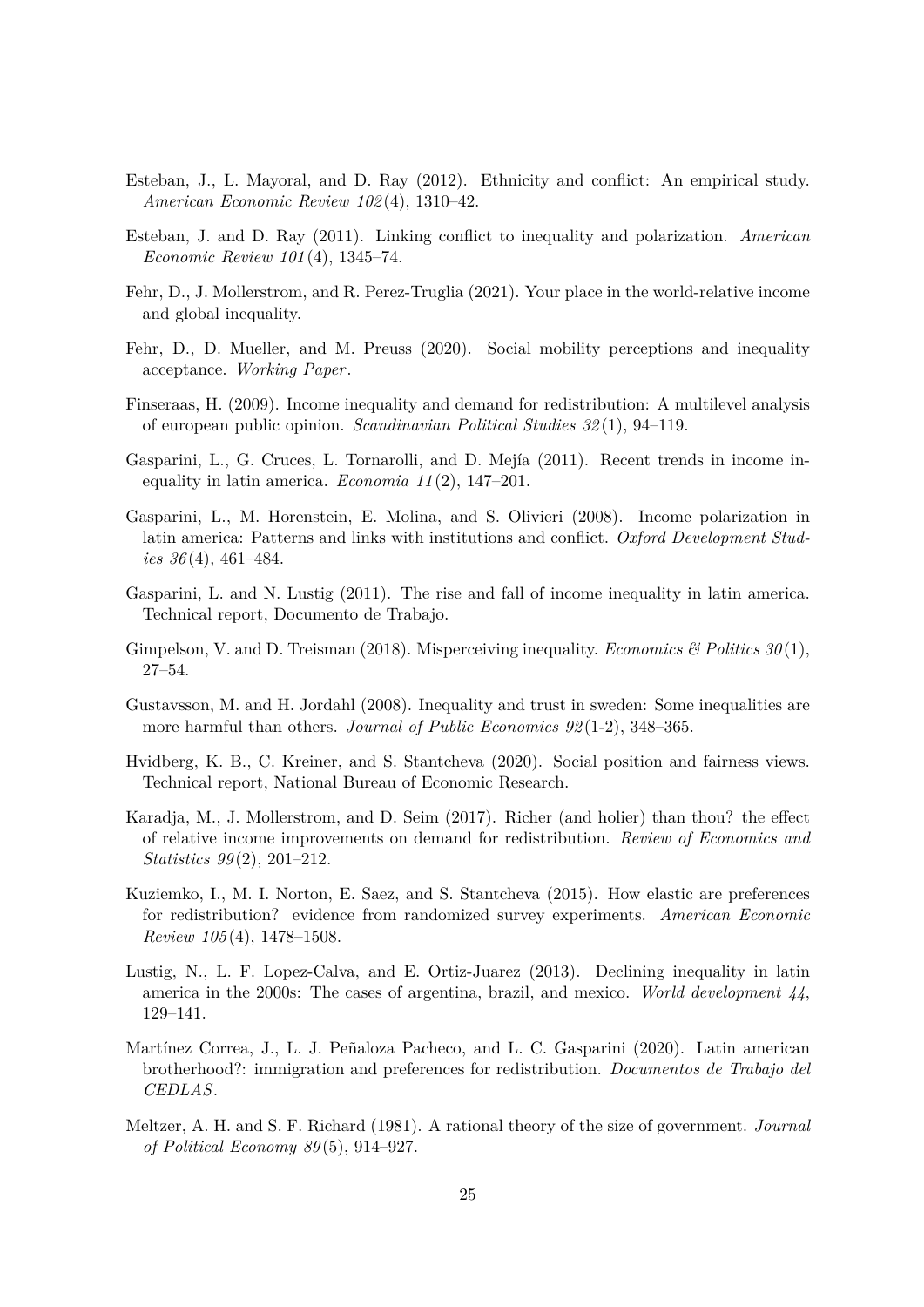- <span id="page-25-9"></span>Milanovic, B. (2016). *Global inequality: A new approach for the age of globalization*. Harvard University Press.
- <span id="page-25-1"></span>Neville, L. (2012). Do economic equality and generalized trust inhibit academic dishonesty? evidence from state-level search-engine queries. *Psychological Science 23* (4), 339–345.
- <span id="page-25-0"></span>Norton, M. I. and D. Ariely (2011). Building a better america—one wealth quintile at a time. *Perspectives on psychological science 6* (1), 9–12.
- <span id="page-25-2"></span>Oishi, S., S. Kesebir, and E. Diener (2011). Income inequality and happiness. *Psychological science 22* (9), 1095–1100.
- <span id="page-25-4"></span>Page, L. and D. G. Goldstein (2016). Subjective beliefs about the income distribution and preferences for redistribution. *Social Choice and Welfare 47* (1), 25–61.
- <span id="page-25-3"></span>Ravallion, M. (2003). The debate on globalization, poverty and inequality: why measurement matters. *International affairs 79* (4), 739–753.
- <span id="page-25-6"></span>Rodríguez, S. A. (2014). Percepciones de desigualdad socioeconómica: Un estudio exploratorio para el caso argentino. *Revista de Ciencias Sociales 27* (34), 93–118.
- <span id="page-25-8"></span>Rodríguez-Castelán, C., L. F. López-Calva, N. Lustig, and D. Valderrama (2016). *Understanding the dynamics of labor income inequality in Latin America*. The World Bank.
- <span id="page-25-7"></span>World Bank (2016). Poverty and shared prosperity 2016: Taking on inequality.
- <span id="page-25-5"></span>Zmerli, S. and J. C. Castillo (2015). Income inequality, distributive fairness and political trust in latin america. *Social science research 52*, 179–192.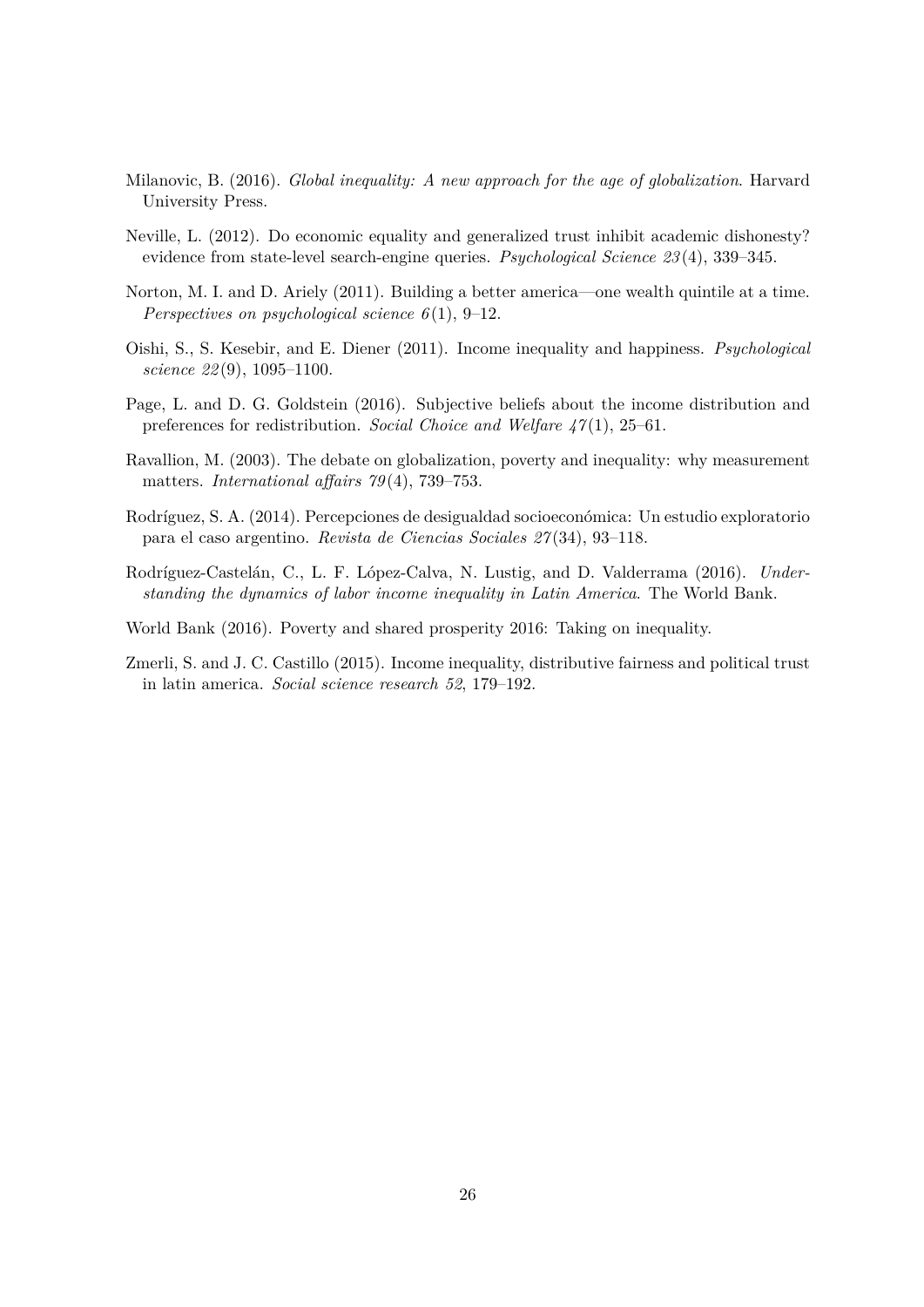# **Appendix**

## **A Additional Figures and Tables**

<span id="page-26-0"></span>

Figure A1: Perceptions of unfairness by subgroup, 1997-2015

**Notes:** This figure presents the share of individuals that perceived income distribution as unfair or very unfair according to four categories of age (15-24; 25-40; 41-64 and 65+), gender, maximum educational attainment, and employment status. Each line refers to the cross-country average.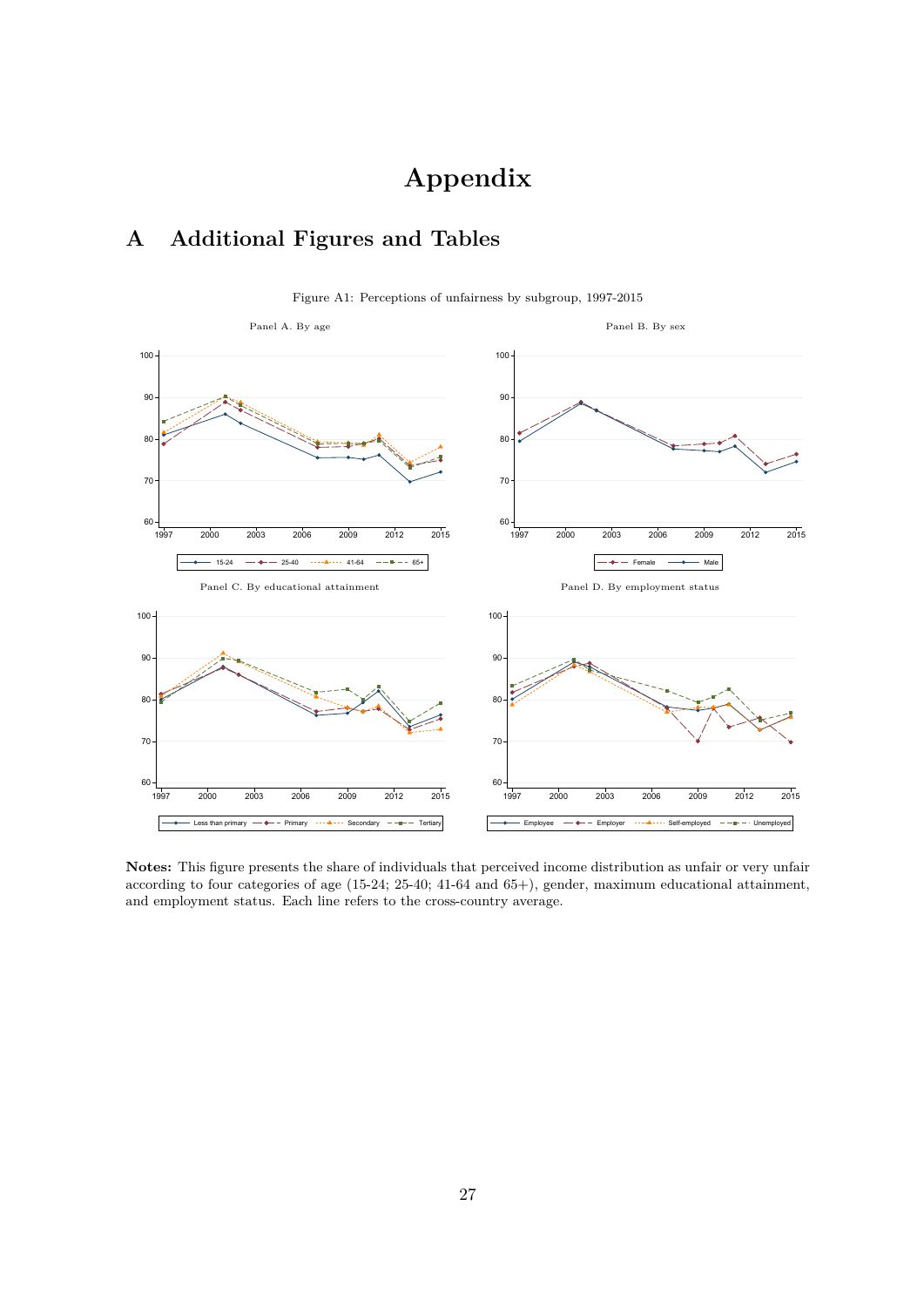<span id="page-27-0"></span>

Figure A2: Fairness views and Gini in LA over time

**Notes:** This figure plots the unweighted average Gini coefficient of LA and unfairness perceptions over the 1997-2015 period. To ensure the same set of countries is analyzed over time, a linear extrapolation of inequality indicators was made in the years in which income microdata was not available (see Appendix [B\)](#page-34-1).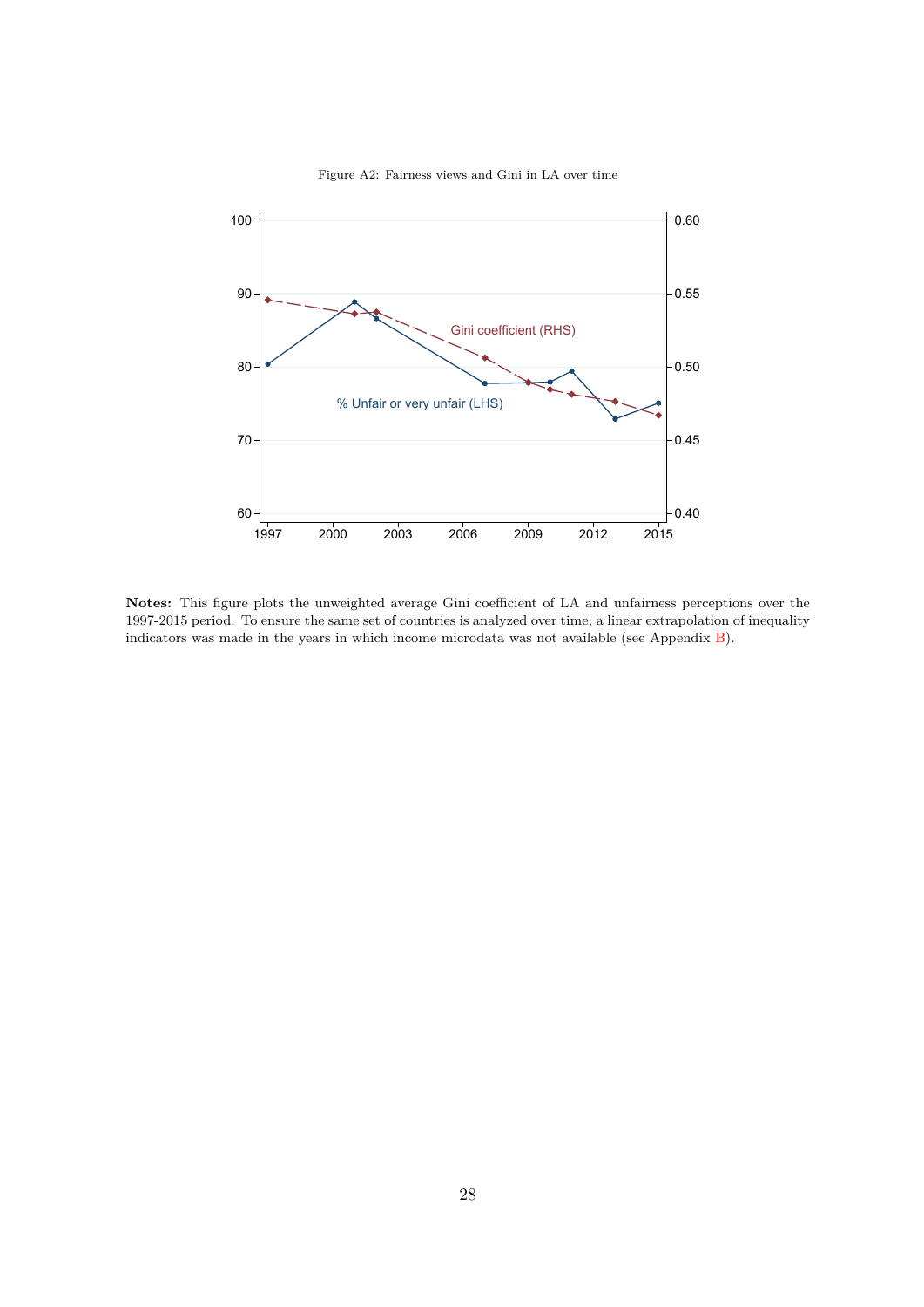|  | Table A1: Descriptive statistics of our sample |  |  |  |
|--|------------------------------------------------|--|--|--|
|--|------------------------------------------------|--|--|--|

<span id="page-28-0"></span>

|                                         | Mean<br>(1) | Standard Dev.<br>(2) | Observations<br>(3) |
|-----------------------------------------|-------------|----------------------|---------------------|
| Panel A. Sociodemographic               |             |                      |                     |
| Age                                     | 39.75       | 16.23                | 225,551             |
| Male $(\%)$                             | 48.97       | 0.50                 | 225,567             |
| Married or civil union $(\%)$           | 56.27       | 0.50                 | 224,081             |
| Catholic religion $(\%)$                | 68.01       | 0.47                 | 222,790             |
| $\text{Ideology}$ (10 = right-wing)     | 5.48        | 2.64                 | 131,980             |
| Panel B. Education and Labor market     |             |                      |                     |
| Literate $(\%)$                         | 90.31       | 0.30                 | 224,056             |
| Secondary education or more $(\%)$      | 33.65       | 0.47                 | 224,056             |
| Parents with secondary education $(\%)$ | 17.43       | 0.38                 | 184,884             |
| Economically active $(\%)$              | 64.14       | 0.48                 | 225,222             |
| Unemployed (% Labor Force)              | 9.89        | 0.30                 | 225,222             |
| Panel C. Access to services             |             |                      |                     |
| Access to a sewage $(\%)$               | 69.59       | 0.46                 | 222,530             |
| Access to running water $(\%)$          | 88.83       | 0.31                 | 204,340             |
| Panel D. Asset ownership                |             |                      |                     |
| Car (%)                                 | 28.21       | 0.45                 | 222,338             |
| Computer $(\%)$                         | 33.79       | 0.47                 | 222,645             |
| Fridge $(\%)$                           | 79.22       | 0.41                 | 146,686             |
| Homeowner $(\%)$                        | 73.92       | 0.44                 | 223,603             |
| Mobile $(\%)$                           | 80.61       | 0.40                 | 172,253             |
| Washing machine $(\%)$                  | 54.71       | 0.50                 | 223,122             |
| Landline $(\%)$                         | 42.28       | 0.49                 | 222,968             |

**Note:** Author's elaboration based on Latinobarómetro. To calculate the statistics we pooled the data from the 18 LA countries in our sample over the 1997-2018 period.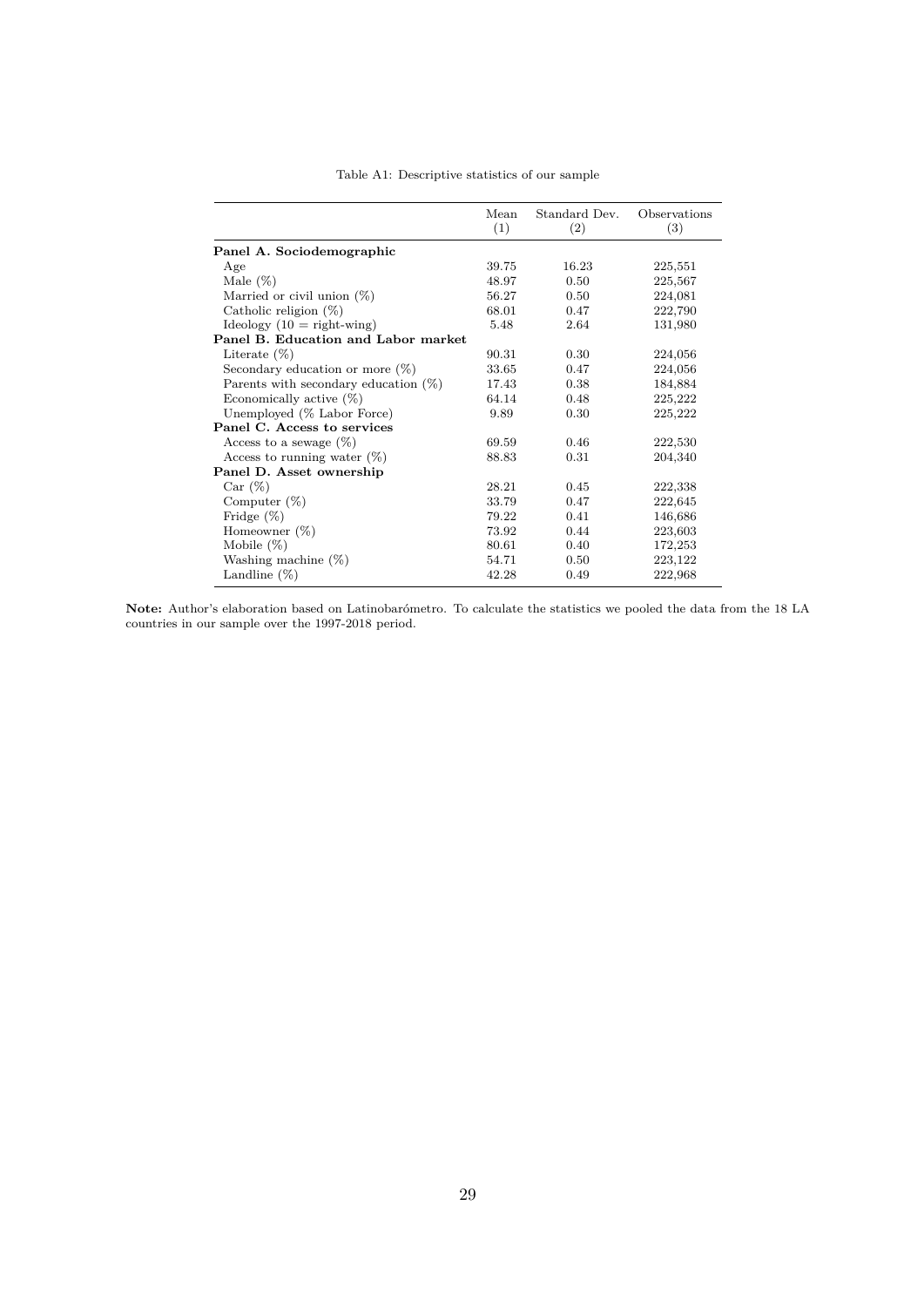<span id="page-29-0"></span>

|                             |                    |               |             | % of individuals who believe income distribution is: |
|-----------------------------|--------------------|---------------|-------------|------------------------------------------------------|
|                             | Very unfair<br>(1) | Unfair<br>(2) | Fair<br>(3) | Very fair<br>(4)                                     |
| All                         | 28.2               | 51.6          | 17.3        | 2.9                                                  |
| Panel A. Gender             |                    |               |             |                                                      |
| Female                      | 28.3               | 52.2          | 16.7        | 2.8                                                  |
| Male                        | 28.0               | 51.1          | 17.9        | 3.0                                                  |
| Panel B. Age group          |                    |               |             |                                                      |
| 15-24                       | 25.2               | 52.0          | 19.7        | 3.1                                                  |
| 25-40                       | 28.5               | 51.3          | 17.2        | $3.0\,$                                              |
| 41-64                       | 29.5               | 51.7          | 16.0        | 2.8                                                  |
| $65+$                       | 29.2               | 51.6          | 16.6        | 2.5                                                  |
| Panel C. Civil status       |                    |               |             |                                                      |
| Married                     | 28.3               | 51.9          | 17.0        | 2.8                                                  |
| Not married                 | 27.9               | 51.4          | 17.7        | 3.1                                                  |
| Panel D. Religion           |                    |               |             |                                                      |
| Catholic                    | 28.2               | 51.7          | 17.2        | 2.9                                                  |
| Not catholic                | 28.0               | 51.5          | 17.5        | 3.0                                                  |
| Panel E. Education level    |                    |               |             |                                                      |
| Less than Primary           | 27.7               | 51.6          | 17.7        | 3.0                                                  |
| Complete Primary            | 27.9               | 52.2          | 17.4        | 2.6                                                  |
| Complete Secondary          | 29.1               | 53.2          | 15.0        | 2.7                                                  |
| Complete Tertiary           | 29.0               | 50.8          | 17.1        | 3.1                                                  |
| Panel F. Type of employment |                    |               |             |                                                      |
| Employee                    | 28.3               | 51.5          | 17.2        | 2.9                                                  |
| Employer                    | 24.3               | 53.9          | 19.0        | 2.8                                                  |
| Self-employed               | 28.0               | 51.4          | 17.5        | $3.1\,$                                              |
| Unemployed                  | 30.3               | 51.6          | 15.1        | 3.0                                                  |
| Panel E. Country            |                    |               |             |                                                      |
| Argentina                   | 38.17              | 50.74         | 10.26       | 0.83                                                 |
| Bolivia                     | 18.01              | 56.13         | 23.39       | 2.48                                                 |
| Brazil                      | 31.95              | 53.71         | 12.85       | 1.49                                                 |
| Chile                       | 40.20              | 49.93         | 8.42        | 1.45                                                 |
| Colombia                    | 35.15              | 51.20         | 11.40       | 2.26                                                 |
| Costa Rica                  | 23.20              | 53.55         | 20.13       | 3.12                                                 |
| Dominican Rep.              | 32.31              | 46.52         | 17.61       | 3.56                                                 |
| Ecuador                     | 21.45              | 47.46         | 27.58       | 3.51                                                 |
| El Salvador                 | 22.73              | 53.16         | 20.45       | 3.65                                                 |
| Guatemala                   | 28.29              | 51.34         | 16.70       | 3.66                                                 |
| Honduras                    | 28.87              | 53.42         | 14.33       | 3.38                                                 |
| Mexico                      | 32.15              | 49.75         | 15.32       | 2.78                                                 |
| Nicaragua                   | 18.69              | 51.88         | 24.33       | 5.11                                                 |
| Panama                      | 27.39              | 48.01         | 20.25       | 4.34                                                 |
| Paraguay                    | 38.31              | 48.80         | 10.95       | 1.93                                                 |
| Peru                        | 25.03              | 61.89         | 11.70       | 1.38                                                 |
| Uruguay                     | 18.22              | 57.51         | 22.64       | 1.64                                                 |
| Venezuela                   | 23.51              | 42.96         | 26.62       | 6.92                                                 |

Table A2: Fairness views by population group

**Note:** Author's elaboration based on Latinobarómetro. To calculate the statistics we pooled the data from the 18 LA countries in our sample over the 1997-2018 period.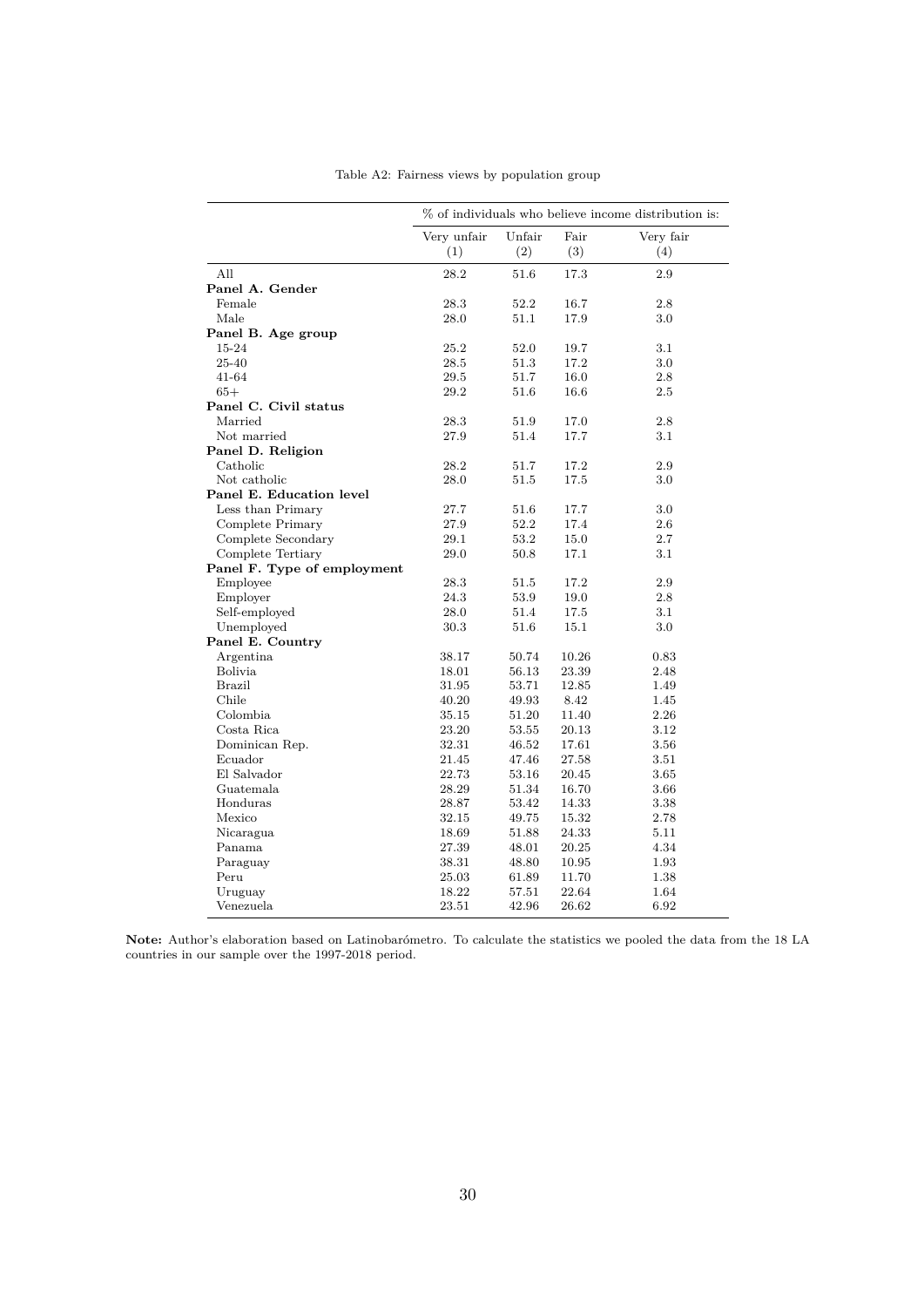<span id="page-30-0"></span>

|                                     |                 | Mean                               |                               | Standard Dev.        |                 | Observations         |
|-------------------------------------|-----------------|------------------------------------|-------------------------------|----------------------|-----------------|----------------------|
|                                     | Latinob.<br>(1) | <b>SEDLAC</b><br>$\left( 2\right)$ | Latinob.<br>$\left( 3\right)$ | <b>SEDLAC</b><br>(4) | Latinob.<br>(5) | <b>SEDLAC</b><br>(6) |
| Panel A. Sociodemographic           |                 |                                    |                               |                      |                 |                      |
| Age                                 | 40.59           | 42.68                              | 16.43                         | 17.25                | 14,855          | 1,004,894            |
| Male $(\%)$                         | 48.97           | 47.63                              | 0.50                          | 0.50                 | 14,855          | 1,004,894            |
| Married or civil union $(\%)$       | 56.77           | 36.41                              | 0.50                          | 0.48                 | 14,804          | 915,117              |
| Panel B. Education and Labor market |                 |                                    |                               |                      |                 |                      |
| Literate $(\%)$                     | 91.18           | 92.17                              | 0.28                          | 0.27                 | 14,855          | 1,004,744            |
| Secondary education or more $(\%)$  | 38.83           | 46.11                              | 0.49                          | 0.50                 | 14,855          | 1,001,672            |
| Economically active $(\%)$          | 65.14           | 68.66                              | 0.48                          | 0.46                 | 14,855          | 1,004,718            |
| Unemployed $(\%)$                   | 5.78            | 4.08                               | 0.23                          | 0.20                 | 14,855          | 1,004,718            |
| Panel C. Assets and Services        |                 |                                    |                               |                      |                 |                      |
| Access to a sewage $(\%)$           | 68.76           | 63.41                              | 0.46                          | 0.48                 | 13,799          | 975,726              |
| Car (%)                             | 26.37           | 21.09                              | 0.44                          | 0.41                 | 11,612          | 643,350              |
| Computer $(\%)$                     | 46.55           | 47.82                              | 0.50                          | 0.50                 | 12,747          | 894,003              |
| Fridge $(\%)$                       | 82.76           | 88.89                              | 0.38                          | 0.31                 | 12,763          | 894,003              |
| Homeowner $(\%)$                    | 74.09           | 69.64                              | 0.44                          | 0.46                 | 14,761          | 1,003,306            |
| Mobile $(\%)$                       | 86.91           | 91.78                              | 0.34                          | 0.27                 | 12,754          | 896,079              |
| Washing machine $(\%)$              | 60.49           | 56.88                              | 0.49                          | 0.50                 | 11,816          | 848,350              |
| Landline $(\%)$                     | 40.22           | 39.47                              | 0.49                          | 0.49                 | 12,736          | 896,425              |

Table A3: Descriptive statistics in Latinobarómetro and SEDLAC, 2013 (selected countries)

**Note:** Author's elaboration based on Latinobarómetro and SEDLAC. Summary statistics were calculated on a restricted sample (individuals aged over 18) to ensure comparability between both datasets, pooling data from 14 countries in 2013: Argentina, Bolivia, Brazil, Chile, Colombia, Costa Rica, Dominican Republic, Ecuador, El Salvador, Honduras, Panama, Peru, Paraguay, and Uruguay.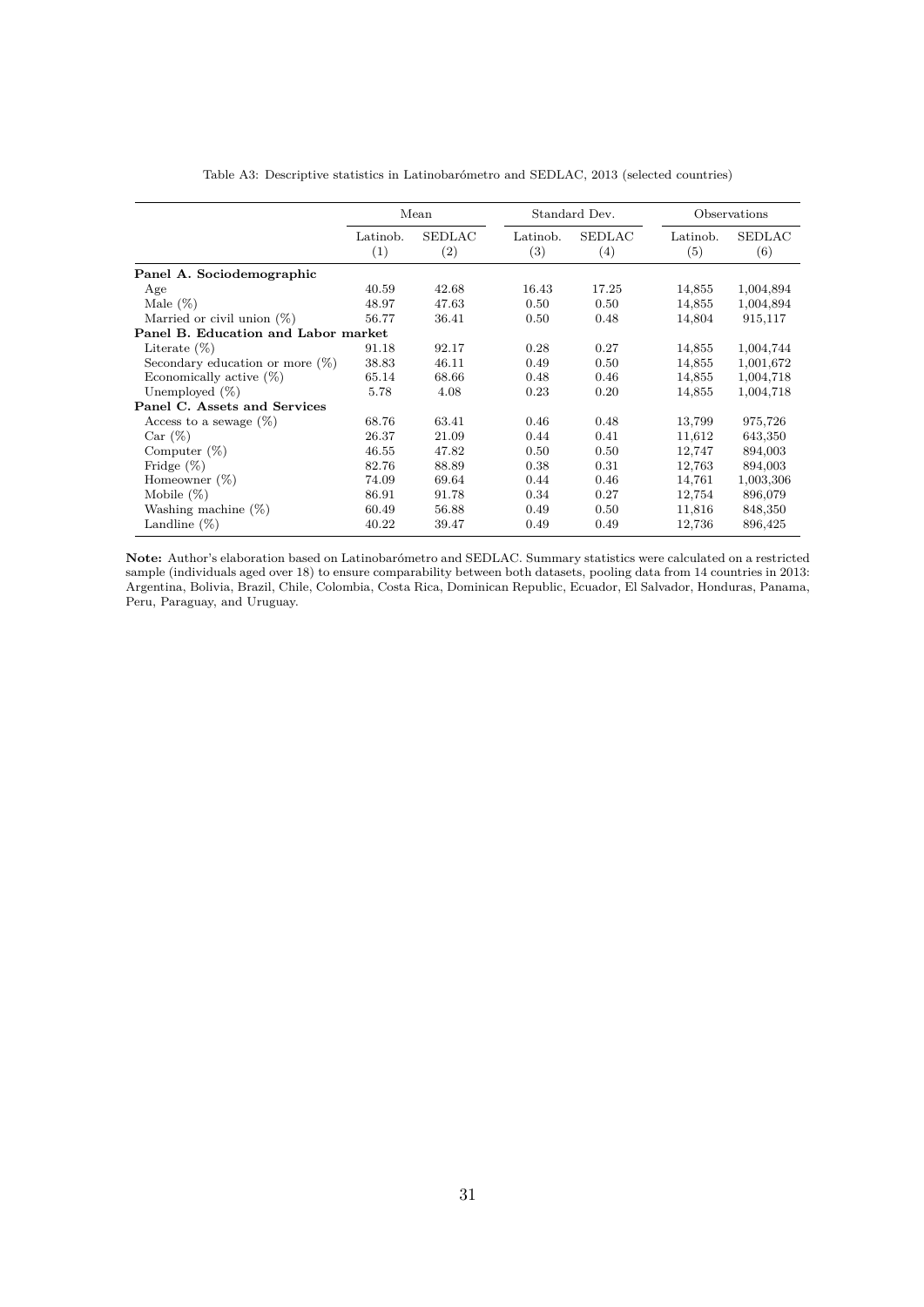<span id="page-31-0"></span>

|                | <b>Baseline</b><br>(1) | Demog.<br>(2)       | Education<br>(3)       | Labor<br>status<br>(4) | Assets<br>(5)          | Ideology,<br>Religion<br>(6) |
|----------------|------------------------|---------------------|------------------------|------------------------|------------------------|------------------------------|
| Gini           | 0.344                  | 0.347               | 0.341                  | 0.338                  | 0.340                  | 0.355                        |
|                | (0.220)                | (0.220)             | (0.221)                | (0.221)                | (0.220)                | (0.223)                      |
| Age            |                        | $0.004***$          | $0.004^{\ast\ast\ast}$ | $0.004***$             | $0.004^{***}\,$        | $0.004***$                   |
|                |                        | (0.001)             | (0.000)                | (0.000)                | (0.000)                | (0.000)                      |
| Age squared    |                        | $-0.000***$         | $-0.000***$            | $-0.000***$            | $-0.000***$            | $-0.000***$                  |
|                |                        | (0.000)             | (0.000)                | (0.000)                | (0.000)                | (0.000)                      |
| Male           |                        | $-0.014***$         | $-0.014***$            | $-0.013***$            | $-0.012***$            | $-0.009***$                  |
| Married        |                        | (0.002)<br>$-0.000$ | (0.002)<br>$-0.000$    | (0.002)<br>0.000       | (0.002)<br>0.000       | (0.002)<br>0.000             |
|                |                        | (0.003)             | (0.003)                | (0.003)                | (0.003)                | (0.003)                      |
| Finished HS    |                        |                     | 0.004                  | 0.004                  | 0.006                  | $0.009**$                    |
|                |                        |                     | (0.005)                | (0.005)                | (0.005)                | (0.005)                      |
| Finished coll. |                        |                     | $0.010*$               | $0.011*$               | $0.016^{\ast\ast\ast}$ | $0.020^{\ast\ast\ast}$       |
|                |                        |                     | (0.006)                | (0.006)                | (0.006)                | (0.006)                      |
| In labor force |                        |                     |                        | $-0.003$               | $-0.004$               | $-0.003$                     |
|                |                        |                     |                        | (0.003)                | (0.003)                | (0.003)                      |
| Unemployed     |                        |                     |                        | $0.021^{\ast\ast\ast}$ | $0.021^{\ast\ast\ast}$ | $0.021^{\ast\ast\ast}$       |
|                |                        |                     |                        | (0.005)                | (0.005)                | (0.005)                      |
| Assets index   |                        |                     |                        |                        | $-0.019^{***}\,$       | $-0.017***$                  |
|                |                        |                     |                        |                        | (0.006)                | (0.006)                      |
| Conservative   |                        |                     |                        |                        |                        | 0.001                        |
|                |                        |                     |                        |                        |                        | (0.002)                      |
| Catholic       |                        |                     |                        |                        |                        | $-0.001$                     |
|                |                        |                     |                        |                        |                        | (0.003)                      |
| N              | 167,436                | 166,105             | 164,662                | 164,436                | 164,436                | 164,436                      |

Table A4: Logit regressions of unfairness perceptions (unfair) and individual characteristics

**Notes:** This table presents estimates of the relationship between a dummy variable that indicates if the individual believes income distribution is unfair or very unfair and individuals' characteristics. Columns show the marginal effects at the mean values of the rest of the variables and were estimated through Logit regressions, weighting by individuals' probability of being interviewed. All columns include country and year fixed effects. ∗∗∗ , ∗∗ and <sup>∗</sup> denote significance at 10%, 5% and 1% levels, respectively. Heteroskedasticity-robust standard errors clustered at the country-by-year level in parentheses.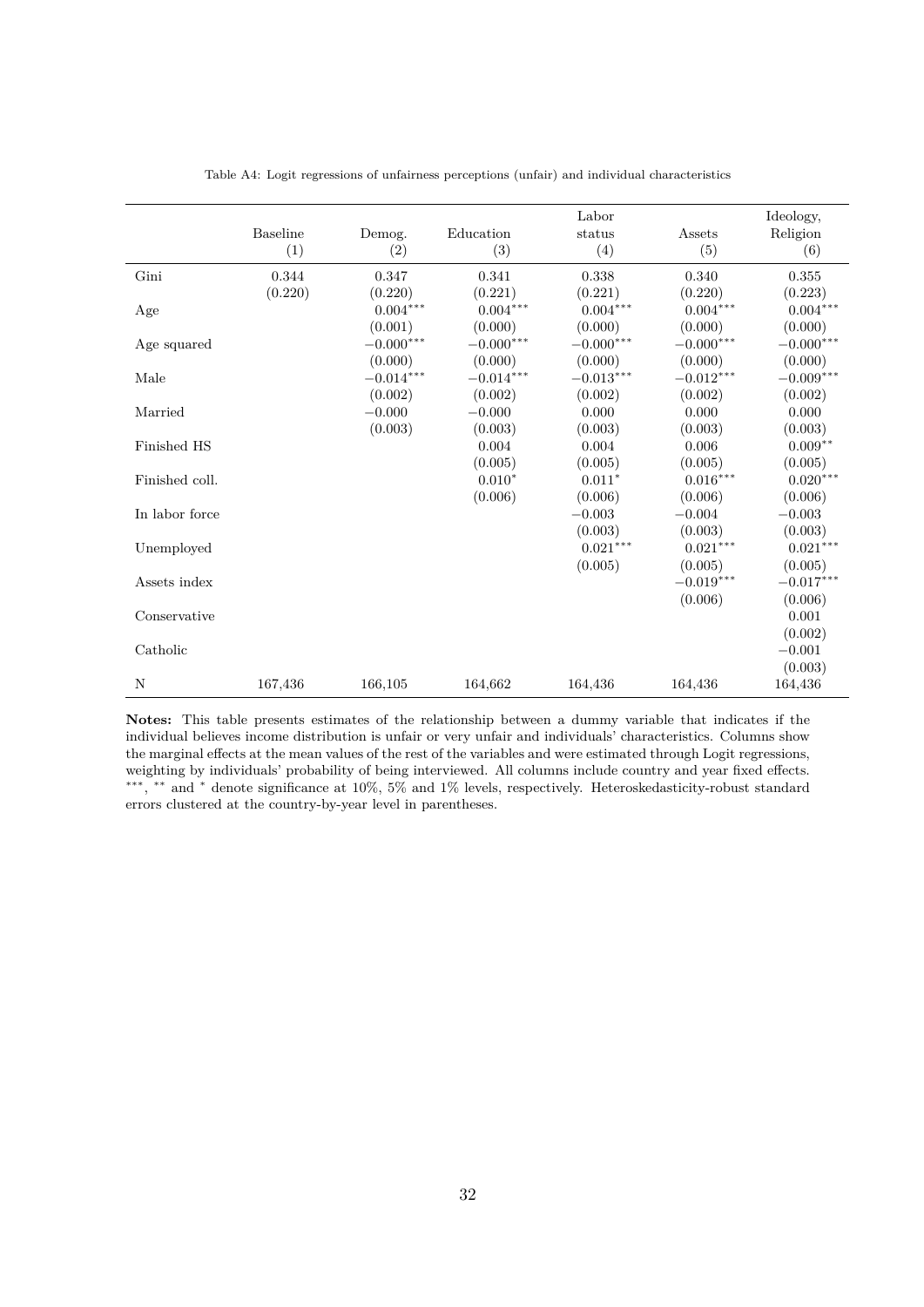<span id="page-32-0"></span>

|                       | (1)                   | (2)                   | (3)                   | (4)                   | (5)                 |
|-----------------------|-----------------------|-----------------------|-----------------------|-----------------------|---------------------|
| Gini (no zero income) | $0.708***$<br>(0.223) |                       |                       |                       |                     |
| Atkinson, $A(1)$      |                       | $0.341***$<br>(0.164) |                       |                       |                     |
| Theil index           |                       |                       | $0.246***$<br>(0.080) |                       |                     |
| Generalized entropy   |                       |                       |                       | $0.019***$<br>(0.007) |                     |
| Absolute Gini         |                       |                       |                       |                       | $-0.001$<br>(0.001) |
| Age                   | $0.004***$            | $0.004***$            | $0.005***$            | $0.005***$            | $0.005^{***}\,$     |
|                       | (0.000)               | (0.000)               | (0.000)               | (0.000)               | (0.000)             |
| Age squared           | $-0.000***$           | $-0.000***$           | $-0.000***$           | $-0.000***$           | $-0.000***$         |
|                       | (0.000)               | (0.000)               | (0.000)               | (0.000)               | (0.000)             |
| Male                  | 0.001                 | 0.001                 | 0.001                 | 0.001                 | 0.001               |
|                       | (0.003)               | (0.003)               | (0.003)               | (0.003)               | (0.003)             |
| Married               | $-0.005$              | $-0.005$              | $-0.005$              | $-0.005$              | $-0.005*$           |
|                       | (0.003)               | (0.003)               | (0.003)               | (0.003)               | (0.003)             |
| Finished HS           | $-0.006$              | $-0.006$              | $-0.005$              | $-0.005$              | $-0.005$            |
|                       | (0.005)               | (0.005)               | (0.005)               | (0.005)               | (0.005)             |
| Finished coll.        | 0.006                 | 0.006                 | 0.007                 | 0.007                 | 0.008               |
|                       | (0.006)               | (0.006)               | (0.006)               | (0.006)               | (0.006)             |
| In labor force        | $-0.002$              | $-0.002$              | $-0.002$              | $-0.002$              | $-0.002$            |
|                       | (0.003)               | (0.003)               | (0.003)               | (0.003)               | (0.003)             |
| Unemployed            | $0.019***$            | $0.020***$            | $0.018***$            | $0.018***$            | $0.020***$          |
|                       | (0.007)               | (0.007)               | (0.007)               | (0.007)               | (0.007)             |
| Assets index          | $-0.007$              | $-0.007$              | $-0.007$              | $-0.006$              | $-0.007$            |
|                       | (0.006)               | (0.006)               | (0.006)               | (0.006)               | (0.006)             |
| Conservative          | $-0.003*$             | $-0.003*$             | $-0.003*$             | $-0.003*$             | $-0.003*$           |
|                       | (0.002)               | (0.002)               | (0.002)               | (0.002)               | (0.002)             |
| Catholic              | $-0.011***$           | $-0.011***$           | $-0.011***$           | $-0.011***$           | $-0.011***$         |
|                       | (0.004)               | (0.004)               | (0.004)               | (0.004)               | (0.004)             |
| N                     | 164,436               | 164,436               | 164,436               | 164,436               | 164,436             |

Table A5: Logit regressions of unfairness perceptions (very unfair) and different inequality indicators

**Notes:** This table presents estimates of the relationship between a dummy variable that indicates whether the individual believes income distribution is very unfair and individuals' characteristics controlling for different inequality indicators. Coefficients present the marginal effects at the mean values of the rest of the variables and were estimated through Logit regressions, weighting by individuals' probability of being interviewed. All columns include country and year fixed effects. ∗∗∗ , ∗∗ and <sup>∗</sup> denote significance at 10%, 5% and 1% levels, respectively. Heteroskedasticity-robust standard errors clustered at the country-by-year level in parentheses.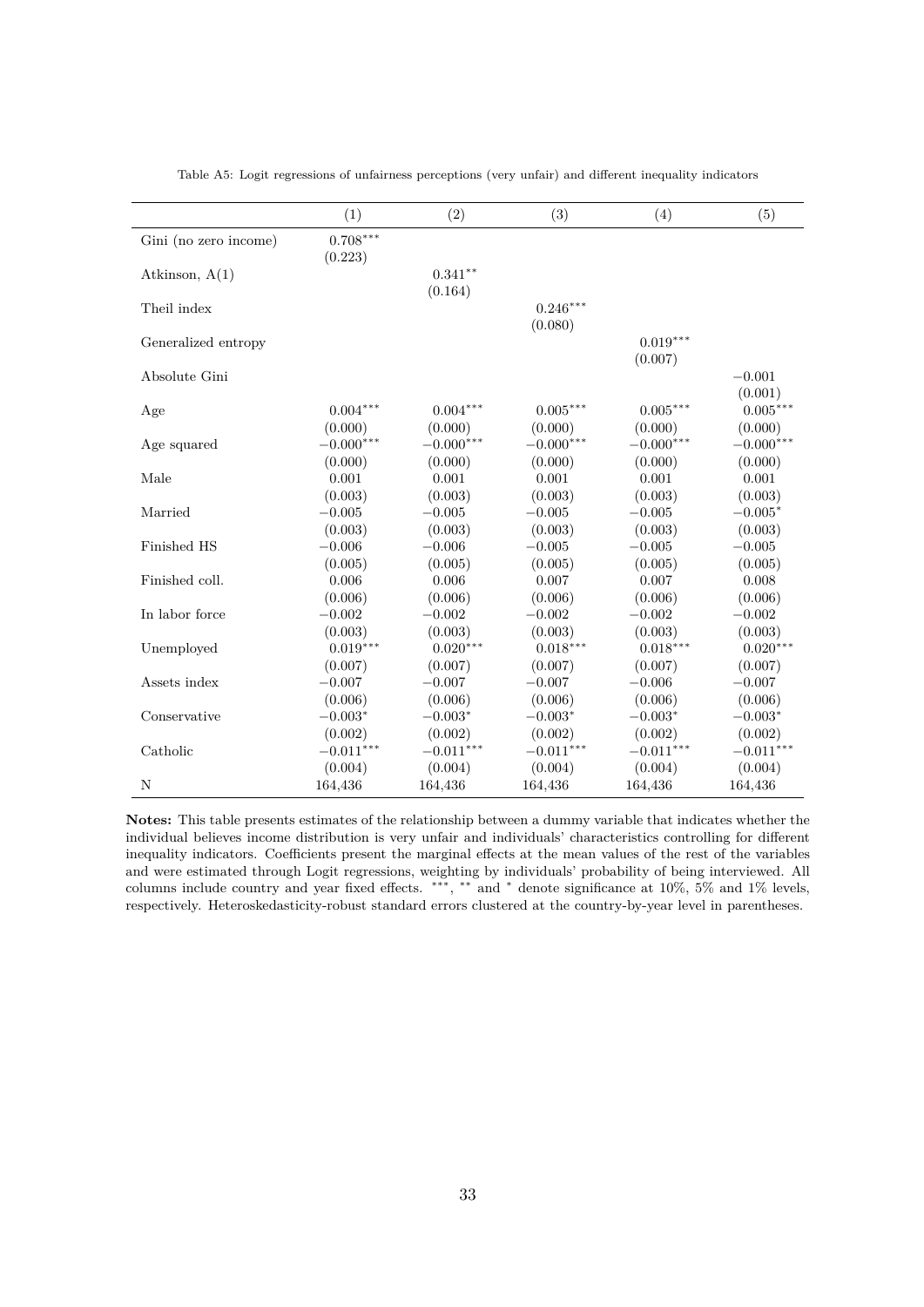<span id="page-33-0"></span>

|                | <b>Baseline</b><br>(1) | Demog.<br>(2)                         | Education<br>(3)                 | Labor<br>status<br>(4)           | Assets<br>(5)                    | Ideology,<br>Religion<br>(6)     |
|----------------|------------------------|---------------------------------------|----------------------------------|----------------------------------|----------------------------------|----------------------------------|
| Gini           | $0.621^{\ast\ast\ast}$ | $0.623^{\ast\ast\ast}$                | $0.622***$                       | $0.623***$                       | $0.623***$                       | $0.627***$                       |
| Age            | (0.222)                | (0.222)<br>$0.004^{***}\,$<br>(0.000) | (0.220)<br>$0.004***$<br>(0.000) | (0.220)<br>$0.004***$<br>(0.000) | (0.219)<br>$0.004***$<br>(0.000) | (0.218)<br>$0.004***$<br>(0.000) |
| Age squared    |                        | $-0.000***$                           | $-0.000^{***}\,$                 | $-0.000***$                      | $-0.000***$                      | $-0.000***$                      |
| Male           |                        | (0.000)<br>$-0.002$<br>(0.003)        | (0.000)<br>$-0.002$<br>(0.003)   | (0.000)<br>$-0.001$<br>(0.003)   | (0.000)<br>$-0.001$<br>(0.003)   | (0.000)<br>0.001<br>(0.003)      |
| Married        |                        |                                       | $-0.006**$<br>(0.003)            | $-0.005*$<br>(0.003)             | $-0.005*$<br>(0.003)             | $-0.005$<br>(0.003)              |
| Finished HS    |                        |                                       | $-0.010**$                       | $-0.010**$                       | $-0.009*$                        | $-0.007$                         |
| Finished coll. |                        |                                       | (0.005)<br>$-0.002$              | (0.005)<br>$-0.001$<br>(0.007)   | (0.005)<br>0.001<br>(0.006)      | (0.005)<br>0.005<br>(0.006)      |
| In labor force |                        |                                       | (0.007)                          | $-0.003$                         | $-0.003$                         | $-0.002$                         |
| Unemployed     |                        |                                       |                                  | (0.003)<br>$0.020***$            | (0.003)<br>$0.020***$            | (0.003)<br>$0.019***$            |
| Assets index   |                        |                                       |                                  | (0.007)                          | (0.007)<br>$-0.009$              | (0.007)<br>$-0.007$              |
| Conservative   |                        |                                       |                                  |                                  | (0.006)                          | (0.006)<br>$-0.003*$             |
| Catholic       |                        |                                       |                                  |                                  |                                  | (0.002)<br>$-0.011***$           |
| N              | 167,436                | 167,420                               | 164,662                          | 164,436                          | 164,436                          | (0.004)<br>164,436               |

Table A6: OLS regressions of unfairness perceptions (very unfair) and individual characteristics

**Notes:** This table presents estimates of the correlation between a dummy variable that indicates if the individual believes income distribution is unfair or very unfair and individuals' characteristics. Coefficients were estimated through OLS regressions, weighting by individuals' probability of being interviewed. All columns include country and year fixed effects. ∗∗∗ , ∗∗ and <sup>∗</sup> denote significance at 10%, 5% and 1% levels, respectively. Heteroskedasticity-robust standard errors clustered at the country-by-year level in parentheses.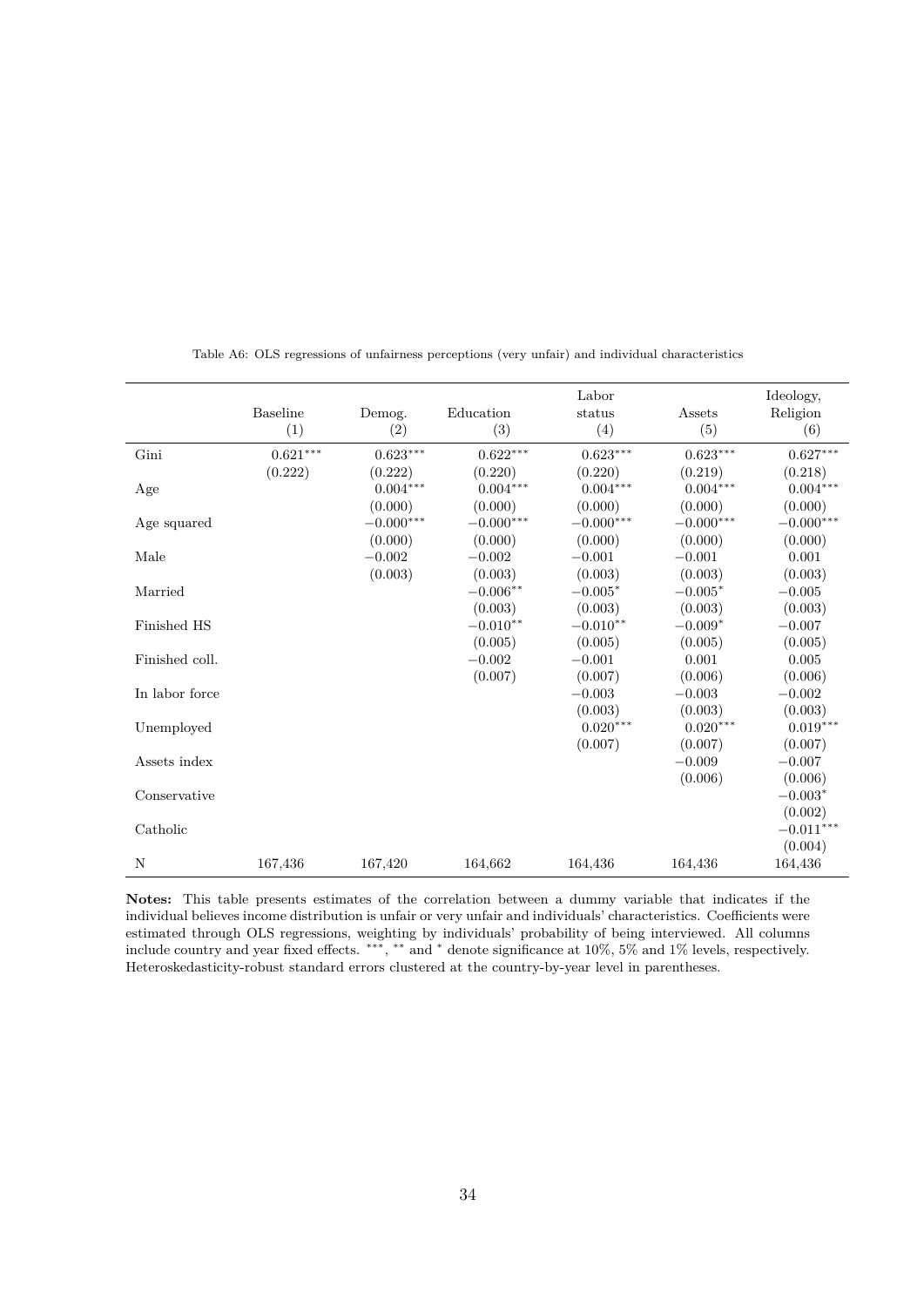## <span id="page-34-1"></span>**B Data appendix**

The numbers presented in this paper are based on two harmonization projects, known as Latinobarómetro and SEDLAC (Socio-Economic Database for Latin America and the Caribbean). In this Appendix, we describe how we make both sources compatible.

Our perceptions data come from Latinobarómetro, which has conducted opinion surveys in 18 LA countries since the 1990s, interviewing about 1,200 individuals per country about individuals' socioeconomic background, and preferences towards political and social issues. Although the survey is conducted every year, not all years include the question regarding the fairness of income distribution. The survey was designed to be representative at the national level of the voting-age population (in most LA countries, population aged over 18). In Table [B1](#page-34-0) we show what percentage of the voting-age population is represented by the survey in each country for all the years in which the fairness question is available.

<span id="page-34-0"></span>

|                    | 1997 | 2001 | 2002 | 2007 | 2009 | 2010 | 2011 | 2013 | 2015 |
|--------------------|------|------|------|------|------|------|------|------|------|
| Argentina          | 68   | 75   | 75   | 100  | 100  | 100  | 100  | 100  | 100  |
| Bolivia            | 32   | 52   | 100  | 100  | 100  | 100  | 100  | 100  | 100  |
| Brazil             | 12   | 100  | 100  | 100  | 100  | 100  | 100  | 100  | 100  |
| Chile              | 70   | 70   | 70   | 100  | 100  | 100  | 100  | 100  | 100  |
| Colombia           | 25   | 71   | 51   | 100  | 100  | 100  | 100  | 100  | 100  |
| Costa Rica         | 100  | 100  | 100  | 100  | 100  | 100  | 100  | 100  | 100  |
| Dominican Republic | N/A  | N/A  | N/A  | 100  | 100  | 100  | 100  | 100  | 100  |
| Ecuador            | 97   | 97   | 100  | 100  | 100  | 100  | 100  | 100  | 100  |
| El Salvador        | 65   | 100  | 100  | 100  | 100  | 100  | 100  | 100  | 100  |
| Guatemala          | 100  | 100  | 100  | 97   | 100  | 100  | 100  | 100  | 100  |
| Honduras           | 100  | 100  | 100  | 98   | 100  | 99   | 99   | 99   | 99   |
| Mexico             | 93   | 88   | 95   | 100  | 100  | 100  | 100  | 100  | 100  |
| Nicaragua          | 100  | 100  | 100  | 100  | 100  | 100  | 100  | 100  | 100  |
| Panama             | 100  | 100  | 100  | 99   | 99   | 99   | 99   | 99   | 99   |
| Paraguay           | 46   | 46   | 46   | 100  | 100  | 100  | 100  | 100  | 100  |
| Peru               | 52   | 52   | 100  | 100  | 100  | 100  | 100  | 100  | 100  |
| Uruguay            | 80   | 80   | 80   | 100  | 100  | 100  | 100  | 100  | 100  |
| Venezuela          | 100  | 100  | 100  | 100  | 93   | 100  | 100  | 100  | 100  |
| Weighted average   | 68   | 86   | 91   | 100  | 100  | 100  | 100  | 100  | 100  |

Table B1: Coverage of each country's population in Latinobarómetro overtime (in %)

Since our goal is to analyze how unfairness perceptions evolved vis-à-vis changes in income inequality, we put a lot of effort into trying to get income inequality data for each data point for which we have perceptions data available. To increase the number of observations available (without pushing the data too much), we made two partial fixes. First, we filled the data gaps using household surveys of relatively close years in which previously unused data were available (see Appendix Table  $B2$ ). For instance, Chile conducts household surveys on average every two years. We have perceptions data in 1997 but no income inequality data for the same year. Therefore, we use the inequality data from the adjacent year (1998) to compare the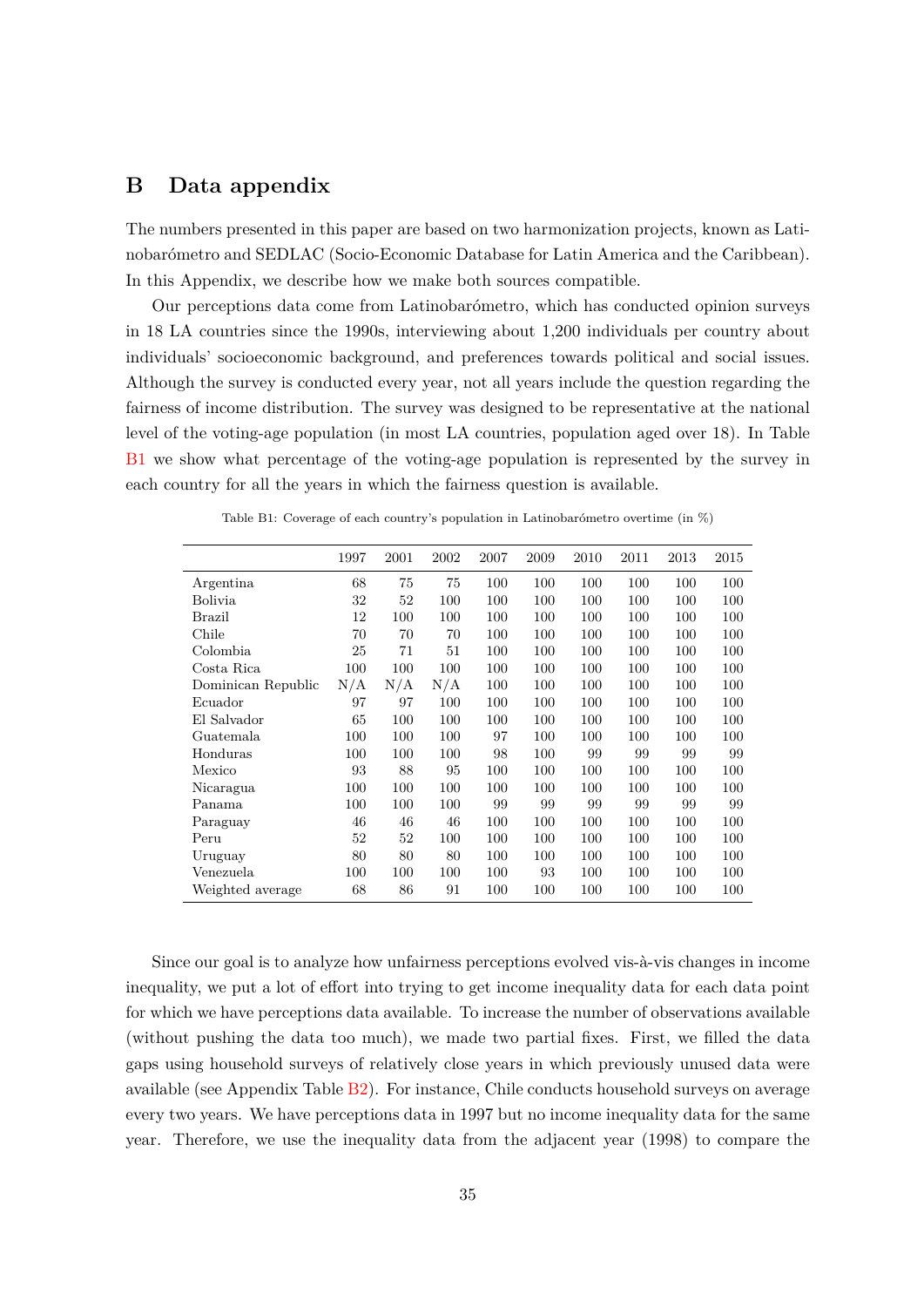<span id="page-35-0"></span>perceptions data from 1997. As noted previously, we only do this process of using data from close years if the data from the adjacent year correspond to a year in which the perceptions question was not asked (and therefore, inequality data are not needed in that year).

| Country     | Year without household data | Data point used instead |
|-------------|-----------------------------|-------------------------|
| Chile       | 1997                        | 1998                    |
| Chile       | 2001                        | 2000                    |
| Chile       | 2002                        | 2003                    |
| Chile       | 2007                        | 2006                    |
| Colombia    | 2007                        | 2008                    |
| Ecuador     | 2002                        | 2003                    |
| El Salvador | 1997                        | 1998                    |
| Guatemala   | 2001                        | 2000                    |
| Guatemala   | 2015                        | 2014                    |
| Mexico      | 1997                        | 1998                    |
| Mexico      | 2001                        | 2000                    |
| Mexico      | 2007                        | 2006                    |
| Mexico      | 2009                        | 2008                    |
| Mexico      | 2011                        | 2012                    |
| Mexico      | 2015                        | 2014                    |
| Nicaragua   | 1997                        | 1998                    |
| Nicaragua   | 2007                        | 2005                    |
| Nicaragua   | 2015                        | 2014                    |
| Venezuela   | 2013                        | 2012                    |

Table B2: Circa years used to fill data gaps

Our second partial fix involves interpolating inequality indicators for some years. For some countries, a few years had perceptions data available but no comparable household survey over time and no close year available. In this case, and to analyze the same set of countries every year, interpolation was applied to the inequality indicators (see Appendix Table [B3\)](#page-35-1).

<span id="page-35-1"></span>Table B3: Years in which inequality indicators were calculated with a linear interpolation

| Country    | Years interpolated               |  |
|------------|----------------------------------|--|
| Argentina  | 1997, 2001, and 2002             |  |
| Bolivia.   | 2010                             |  |
| Brazil     | 2010                             |  |
| Chile      | 2010                             |  |
| Colombia   | 1997                             |  |
| Costa Rica | 1997, 2001, 2002, 2007, and 2009 |  |
| Ecuador    | 1997, 2001                       |  |
| Guatemala  | 1997, 2002, 2009, 2010, and 2013 |  |
| Mexico     | 2013                             |  |
| Nicaragua  | 2002, 2010, 2011, and 2013       |  |
| Panama     | 1997, 2001, 2002, and 2007       |  |
| Peru       | 1997, 2001, 2002                 |  |
| Venezuela  | 2015                             |  |
|            |                                  |  |

Overall, the years in which income inequality was calculated using linear interpolations represent a relatively small share of the total data points (17% of total). The majority of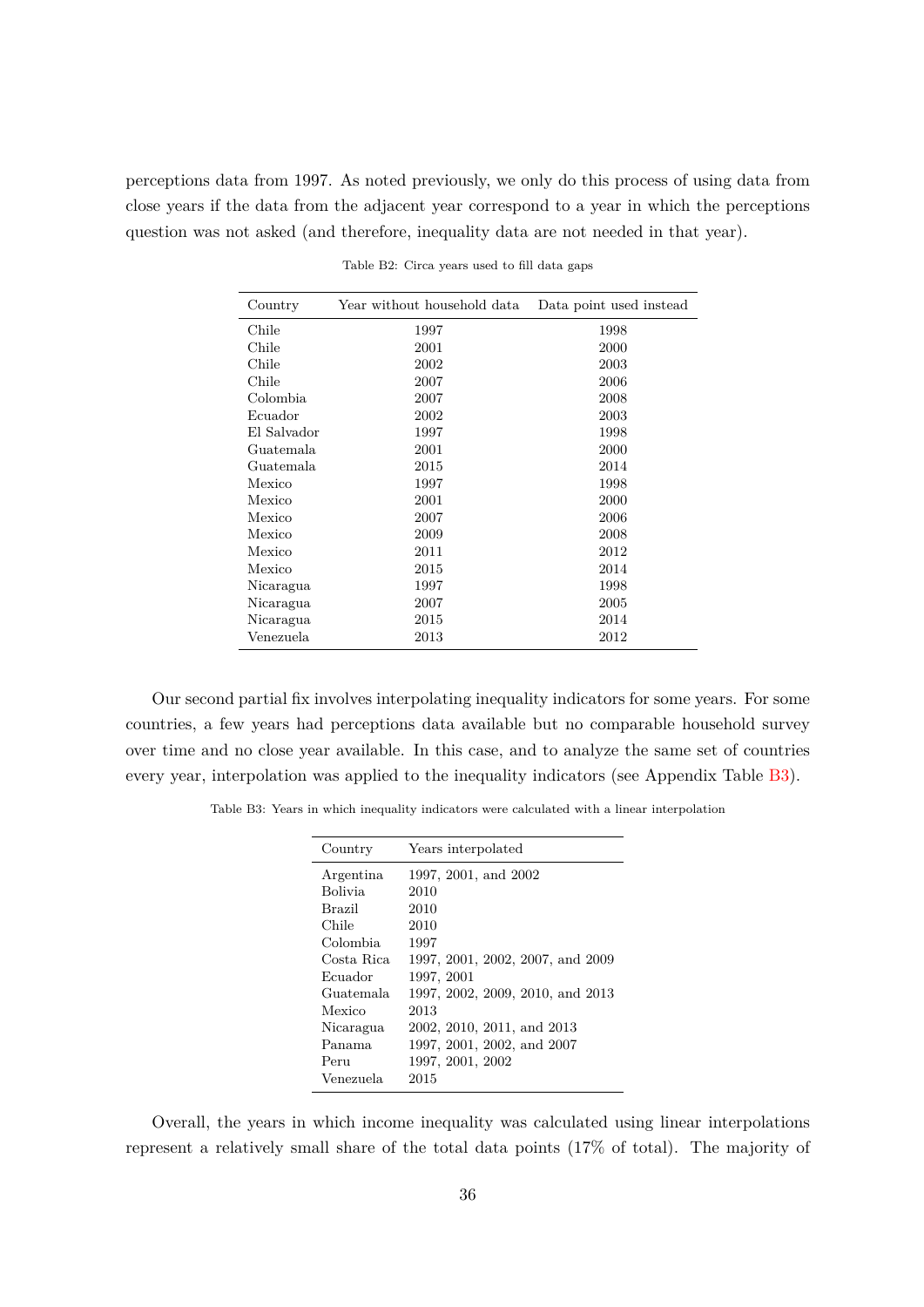our inequality data points (69%) are calculated using a household survey from the same year in which the perceptions polls were conducted, while the remaining  $14\%$  of our inequality indicators are calculated using household surveys from adjacent years. Table [B4](#page-36-0) summarizes the data sources used in every year in which perceptions data are available.

<span id="page-36-0"></span>

Table B4: Summary of the data used in every country-year



### **B.1 Imputation of missing values for the regression analysis**

Two of our individual-level variables (political ideology and religion) have many missing values in some country-years. To deal with this in our regressions, we imputed the average value of each variable to individuals with a missing value. In those cases, we included in the regression a dummy that takes the value one if the value of the variable was imputed and zero otherwise. The results are similar if we do not impute the values, but the sample size of the regressions are smaller.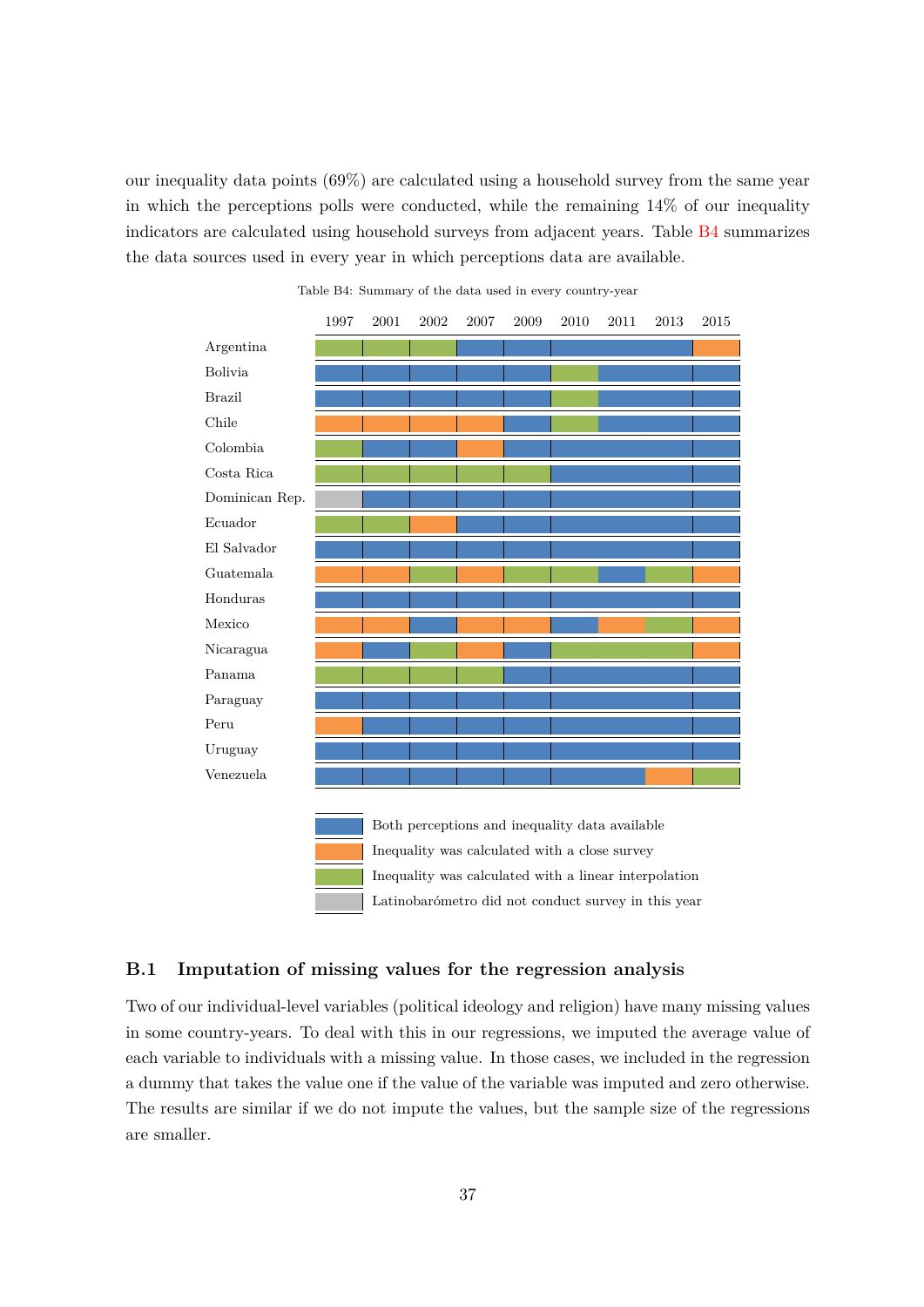## <span id="page-37-0"></span>**C The Oaxaca-Blinder Decomposition**

The starting point to decompose changes in unfairness perceptions between 2002 and 2013 is the following equation:

$$
Unfairt = \beta_t X_t + \varepsilon_t \quad \text{for} \quad t \in \{2002, 2013\} \tag{C1}
$$

where *t* indicates the year in which perceptions are captured, and *X* denotes all the explanatory variables defined in the regressions (mainly, demographics factors and the Gini coefficient). Defining *D*<sup>2013</sup> as a dummy variable that takes the value one if the year is 2013, then, the mean difference in unfairness perceptions between both years is given by:

$$
\Delta^{\mu} = \mathbb{E}(\text{Unfair})_{2013} | D_{2013} = 1) - \mathbb{E}(\text{Unfair})_{2002} | D_{2013} = 0)
$$
 (C2)

Since the regression line that comes from estimating the parameters in equation  $(C2)$ above meets the property of passing through the sampling means, we have:

<span id="page-37-1"></span>
$$
\overline{\text{Unfair}}_t = \hat{\beta}_{2002} \bar{X}_{2002} \quad \text{and} \quad \hat{\beta}_{2013} \bar{X}_{2013} \tag{C3}
$$

Where  $\bar{X}_t$  is the vector of the average values of the explanatory variables in year *t*, and  $\hat{\beta}$ the vector of estimated coefficients. If the relationship between the explanatory variables and the perceptions of fairness did not change during the 2002-13 period (i.e., if the *β* remained constant), then the unfairness perceptions in 2013 could be expressed as:

<span id="page-37-2"></span>
$$
\overline{\text{Unfair}}_t^c = \hat{\beta}_{2002} \overline{X}_{2013} \tag{C4}
$$

where the superscript C indicates this value comes from a counterfactual exercise.

Replacing the expected value of the covariables in equation  $(C2)$  by the sample averages, the difference in the perceptions between both years can be expressed as:

$$
\Delta^{\mu} = \hat{\beta}_{2002} \bar{X}_{2002} - \hat{\beta}_{2013} \bar{X}_{2013} \n= \hat{\beta}_{2002} \bar{X}_{2002} - \hat{\beta}_{2013} \bar{X}_{2013} + \hat{\beta}_{2002} \bar{X}_{2013} - \hat{\beta}_{2002} \bar{X}_{2013} \n= \underbrace{\hat{\beta}_{2002} (\bar{X}_{2013} - \bar{X}_{2002})}_{\equiv \hat{\Delta}'_X} + \underbrace{\bar{X}_{2013} (\hat{\beta}_{2013} - \hat{\beta}_{2002})}_{\equiv \hat{\Delta}'_S}
$$
\n(C5)

The first term of equation [\(C5\)](#page-37-2) is usually known as the "composition effect." This effect captures the difference between the average perceptions in 2002 and the counterfactual perceptions 2013 had the  $\hat{\beta}$ 's—i.e., the elasticity of perceptions to the different covariables remained constant during the 2002-13 period. In other words, this first term captures only differences in the endowments of characteristics that determine unfairness perceptions (such